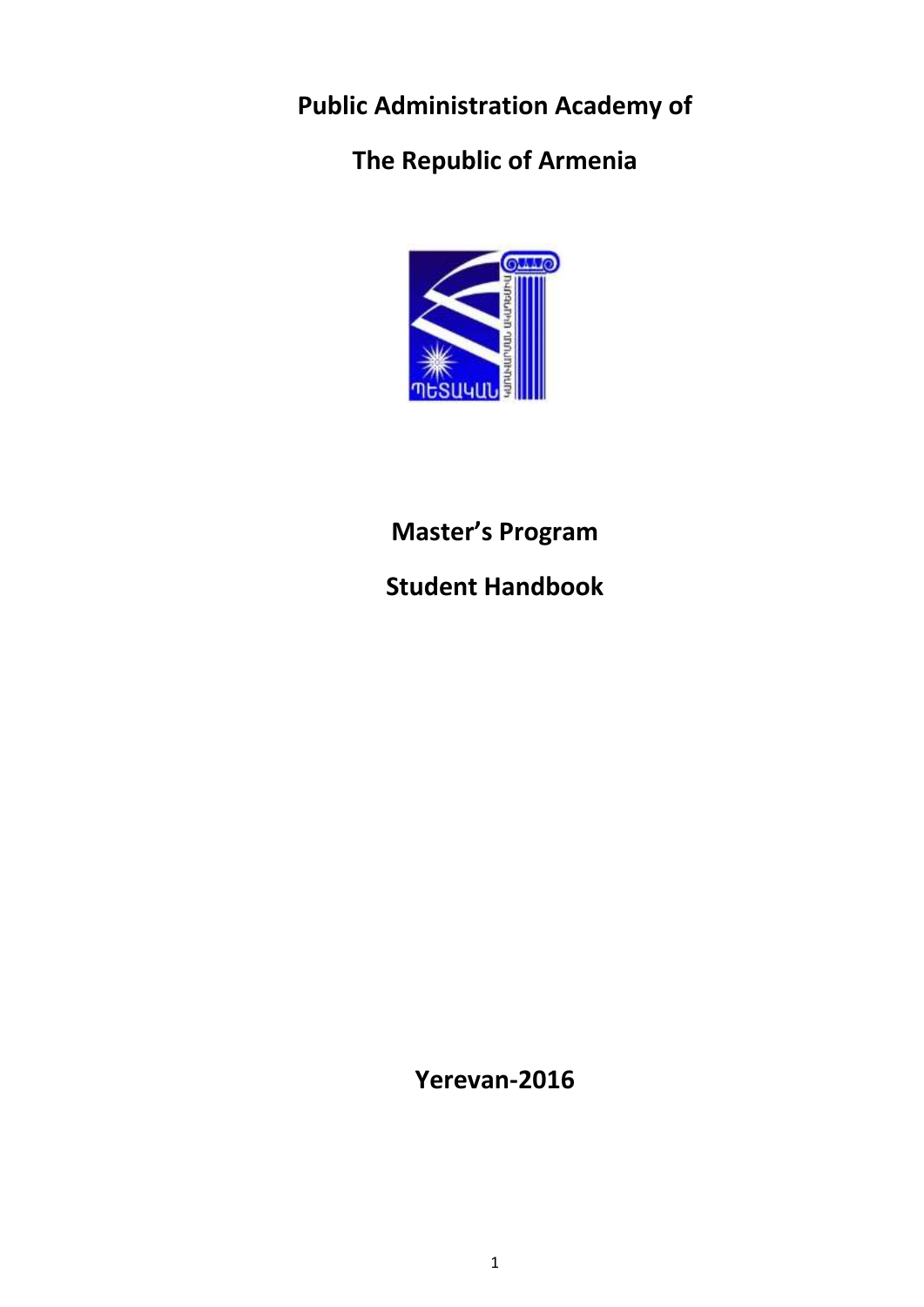

# **Professional Public Servants Stable Republic**

# **Public Administration Academy of the Republic of Armenia**

Established in the Republic of Armenia in 1994, by the RA Government Decision N240 of May  $24<sup>th</sup>$  1994

# **Historical allusion**

 **Armenian School of Public Administration** was founded according the Government of the RA Decision N240 of May 24<sup>th</sup> 1994, for the purpose of preparing public servants for the higher and middle sections and improving their professional abilities to work in the stuff of the RA President, in the RA Government and in the state and local bodies of executed power.

 The school was found with the help of project "EU TACIS". The partners of EU Lill Regional Institute of Public Administration and Sodeteg organization of Tomson's branch (France). This was followed with another project of TACIS, which intended to strengthen the abilities of the school. In this project the "NOMIZMA" economical Institute of Bologna associated with two organizations, that we mentioned above.

 Some short courses were put into practice in 1994, and the first admission was in 1995. 40 students admitted.

 For the qualification of the servants, the school was allowed to organize part time education for 2,5 years, by the RA Government Decision N107 of April 30<sup>th</sup> 1997.

 For conforming the educational processes to the contemporary needs, **"Armenian School of Public Administration**" was reconstituted "**Public Administration Academy of the RA**" state non commercial organization according to the RA Government Decision N338 of April 8<sup>th</sup> 2002, but a year later due to the RA Government Decision N370-A of April  $10^{th}$  2003, Masters educational system was taken as a principle in the Academy, in the field of Public Administration, Law, Public Finance Management, Psychology and Public Policy. The institution was not just renamed, but as a result a new higher educational institution was established in the RA.

 At present PAARA is managed with the **Administration of the President of RA** state administrative body according to the RA legislation and PAARA regulation, on the basis of selfgovernment with the collective principles of personal management, council, academic council and the implementation of the principles of authorities.

 The most important tendency for PAARA is to prepare qualified specialists for public service system underlined with some methods of teaching and contemporary scientific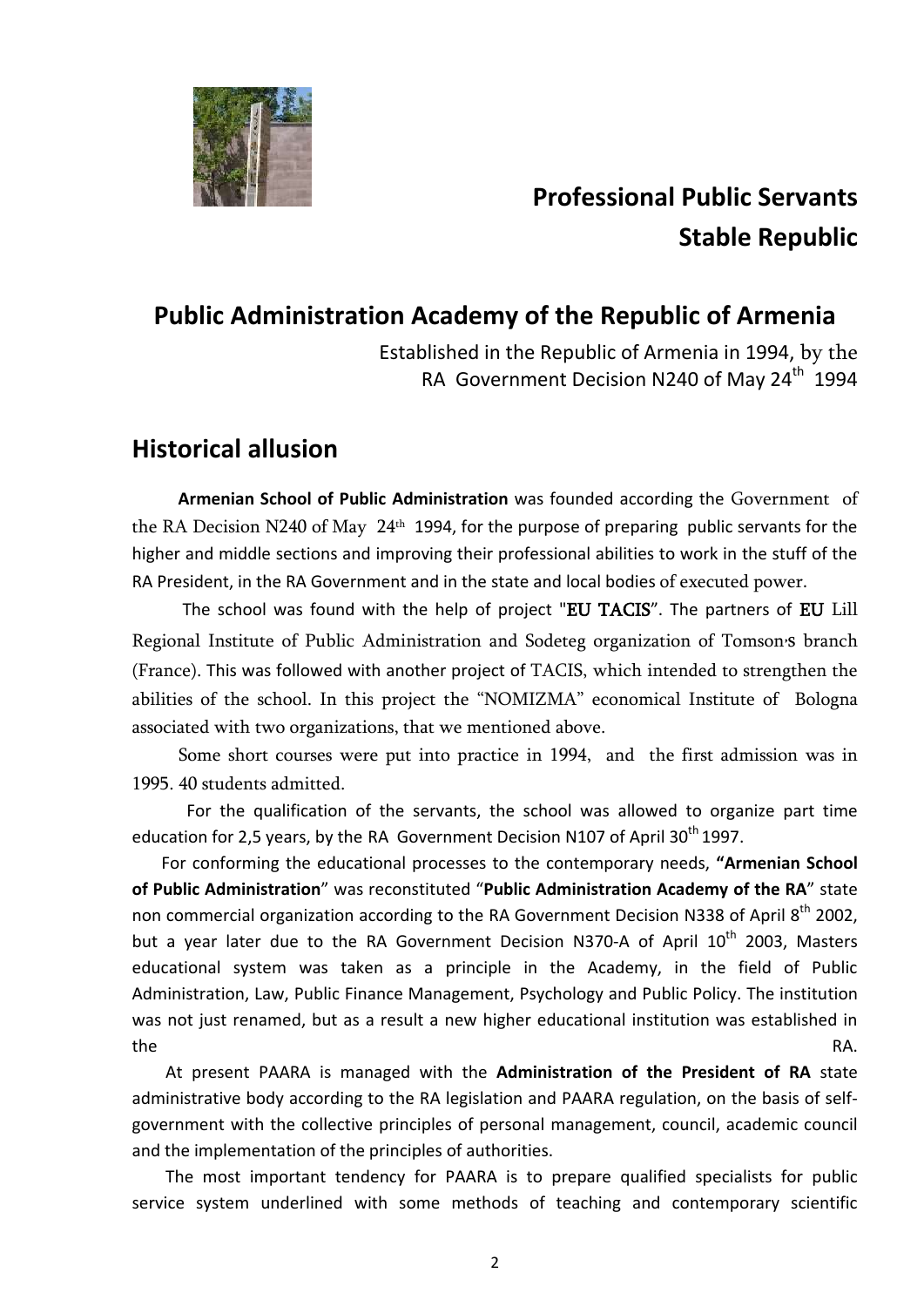engineering, at the same time to retrain and, with the help of some additional educational programs, to heighten the qualities of the specialists included in that system.

 High-rank officials, doctors of science, candidates, chief and senior officers specialists from educational sphere deliver their lectures in PAARA.

 PAARA implements higher special (Master) post-graduate educational programs due to nowadays legislation of the RA.

The education in **Masters Program** takes place in following professions:

**Public Administration** (The qualification of master of public administration, profession "Public Administration")

**Law** (the qualification of master of Law, profession "Law")

**Management** (the qualification of master of management, profession "Management" (specialization Public Finance Management))

**Management** (the qualification of master of management, profession "Management" (specialization Public Electronic Management))

**Psychology** (the qualification of master of psychology, profession "Psychology" (specialization Psychology of Management))

**Political Governance** (the qualification of master of political governance, profession "Political Governance "(specialization Political Management and Political Analysis))

### **It is the first time that PAARA and Mikolas Romeris University implement a new educational international double diploma program with specialization "Electronic Public Administration" in RA.**

#### **Contact us**

Address: 8 Kievyan str.,Yerevan 0028;RA

Tel: 374 10 26-92-59(Rector's office) 374 10 22-89-75(Educational-Methodological Department) 374 10 22-89-34(General Department (Department of Training, Professional Development and Research)) Fax: 374 10 22-89-42

Website: [www.paara.am](http://www.paara.am/)

E-mail: [info@paara.am,](mailto:info@paara.am) [aspa.paara@gmail.com](mailto:aspa.paara@gmail.com)

#### **Future Empire is the Empire of Mind and Knowledge**

# **Rector , s welcome**

#### **The biggest, steady, valuable wealth is knowledge.**

Dear students:

Congratulations to you for your entrance exams progress, and for admission of PAARA.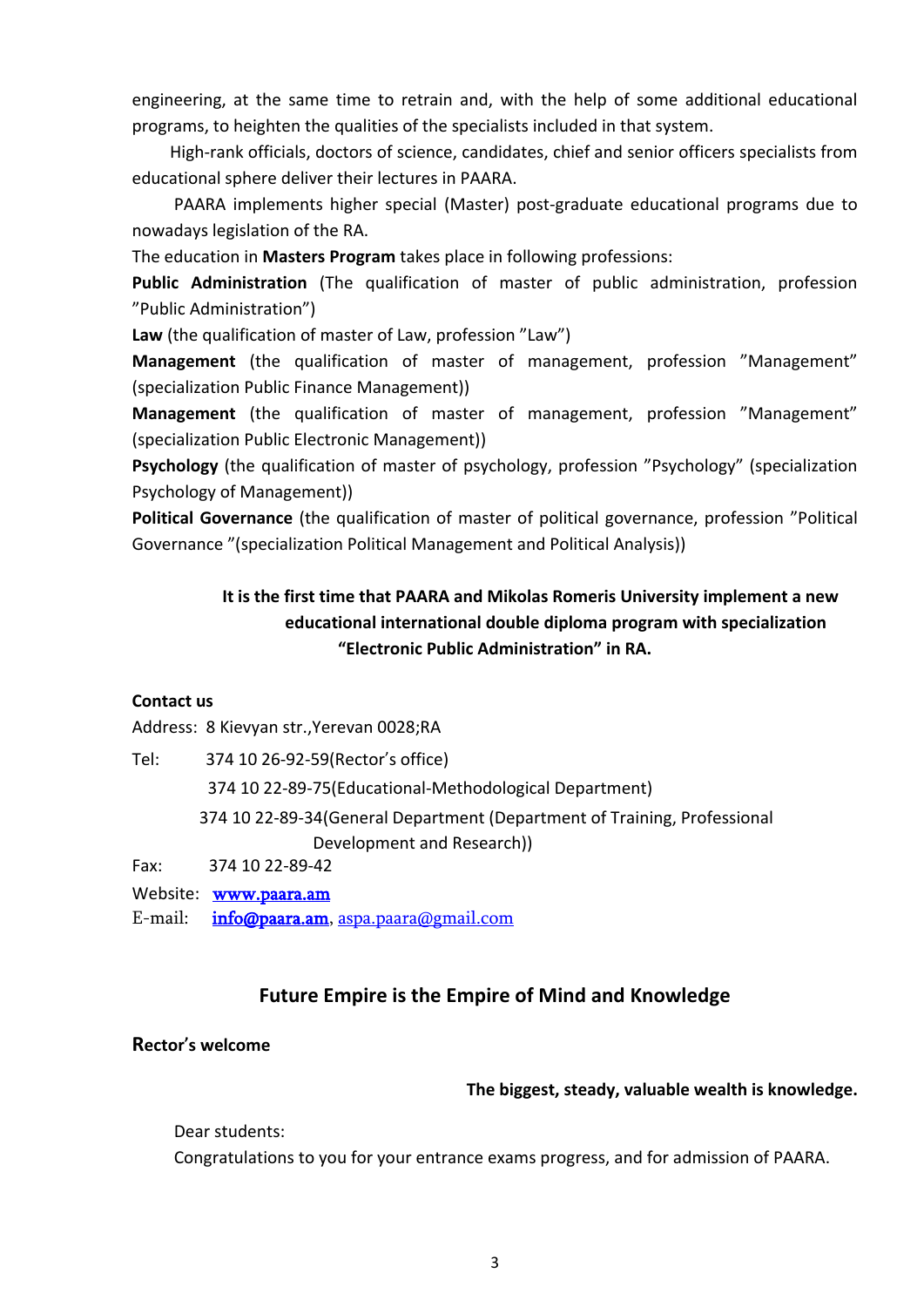Today you have become full and equal member of the Institution. During its activities the institution has formed some invariable values and traditions, which join together lecturers and students from several generations and characterize its exceptional effectiveness in the process of accomplishment of the public service institution.

 By continuously improving the educational technologies and devices, the Academy keeps and develops its adopted principles, attaches importance to the process of development and consolidation of State system.

 PARRA is a leading organization which implements educational and scientific programs and secures firs-rate education with theory and practice simultaneously for creating stable foundation of education and effective collaboration between lecturers and students in the process of education.

 The Academy has created favorable conditions for development of the individuals with state way of thinking, which has brought stable success and acknowledgment to the Academy and its**,** graduates.

 The graduates successfully work and hold high positions in public administration system of our country.

 The development of mind and the whole progress of society depends on skillful and professionally rich young people. The effective state administration guarantee is the special benefit and principles followed by that is. It is based on forming professional civil servants, which supposes to staff the system of public administration with specialized, well-informed and responsible personnel.

 How the Republic of Armenia will be many years later, depends on your aspiration, dream and inflexibility.

 We admit you with great expectation and anticipate that you and the previous graduates of the Academy will keep high the authority our institution, will make up the staff of public service not only with your knowledge, enterprising and innovatory approaches, but at the same time with moral psychological and human high qualities.

 I congratulation you once more and wish you further achievements, optimism, energy, inflexible desire, progress and all your purposes become true.

#### **The organizational structure**

 The current activity of the Academy is ruled by the executive body of the Academy: **Academy, s Rector.**

 The direct leadership of different chairs of PAARA activity is made by Provosts of PAARA. (see **[http://paara.am/paara/structure/\)](http://paara.am/paara/structure/)**

The structural subdivisons of Academy are Chairs,teaching and methological board, departments, and departments, in the library and other structural devisions(see**<http://paara.am/paara/structure/>**)**:**

#### **The Chairs of the Academy are:**

- $\checkmark$  Public Administration
- $\checkmark$  Law
- $\checkmark$  Political Governance and Political Analysis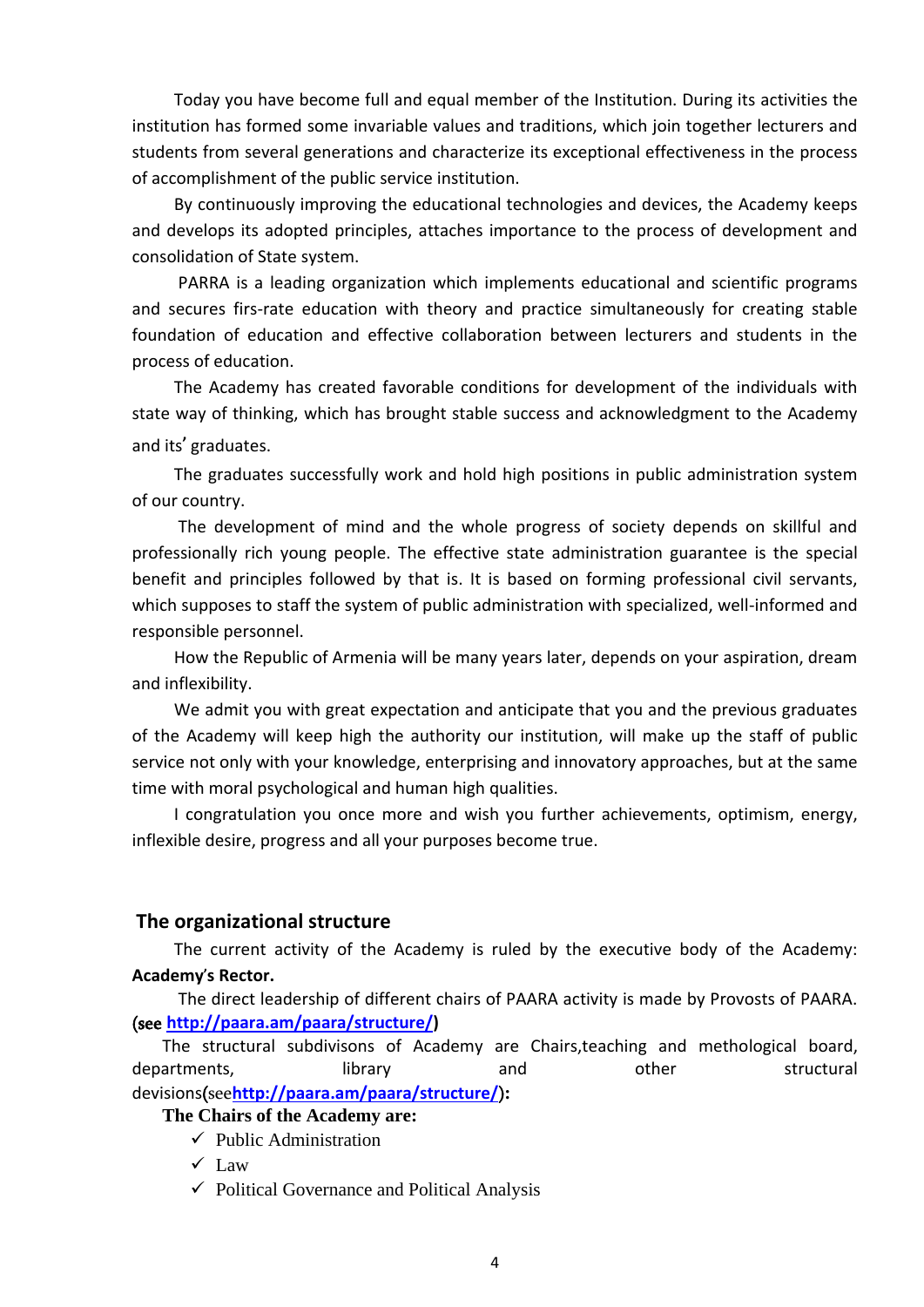- $\checkmark$  Psychology of Governance
- $\checkmark$  Languages and Information Technologies

The Chair of the Academy is an educational and scientific structural subdivision, which unites scientific pedagogical staff with professional unification, due to the regulation of the Academy, organizes some educational skills or the teaching process of some part of the educational plan and the process of educational methodological and science research.

Under the existing conditions of globalization the Academy tends to interlace with the international scientific educational system, to become the full member of it inserting the experience of leading organizations, observing the creation and development of outer world as pledge of success.

PAARA gives particular attention to the strengthening of the international relationship.

PAARA pays great attention to the arrangement of administrative and science research

practice of the students who study Masters' degree program and follows its' current actions up to the mark.

Administrative and science research practices are arranged in the staff of the RA President, in National Assembly of the RA, in Constitutional Court of the RA, in the office of Human Rights Defendant of the RA, In RA Ministries, in Departments and at the same time in abroad:

- $\checkmark$  National School of Public administration of Poland
- $\checkmark$  The Administrative District of 13/14 Commos of Marsel of the Republic of France
- $\checkmark$  Haigazian University of Lebanon

Such kind of practices help the students of the Academy to get full knowledge about the public management system, to realize the main point of it, to comprehend the regulating peculiarities of that sphere, and to gain indispensable professional experience for further work in public management system.

The curriculum of the Academy is adapted to the demands of the public service system, which gives opportunity to the graduates to get used to the working life of the public service system.

### **The list of the taught subjects due to professions**

**Dear students** during your education in the Academy you have a chance to select either the subject from the refined subject list or the lecturer. In the first week of the course, the lecturers have an opportunity to introduce the theme, contents, character reference and methodology of taught subject.

# **Curriculum structure**

| Module 1. General Informative Courses - 9 Credits |                                                                                    |  |
|---------------------------------------------------|------------------------------------------------------------------------------------|--|
| 1.1. Professional Foreign Language                |                                                                                    |  |
| Semester                                          | I, II                                                                              |  |
| Workload                                          | 180 hours (lectures 48 hours, practical work 16 hours, independent work 116 hours) |  |
| Credit                                            |                                                                                    |  |
| Exam or test                                      | Test                                                                               |  |

#### *Public Administration* **Specialty**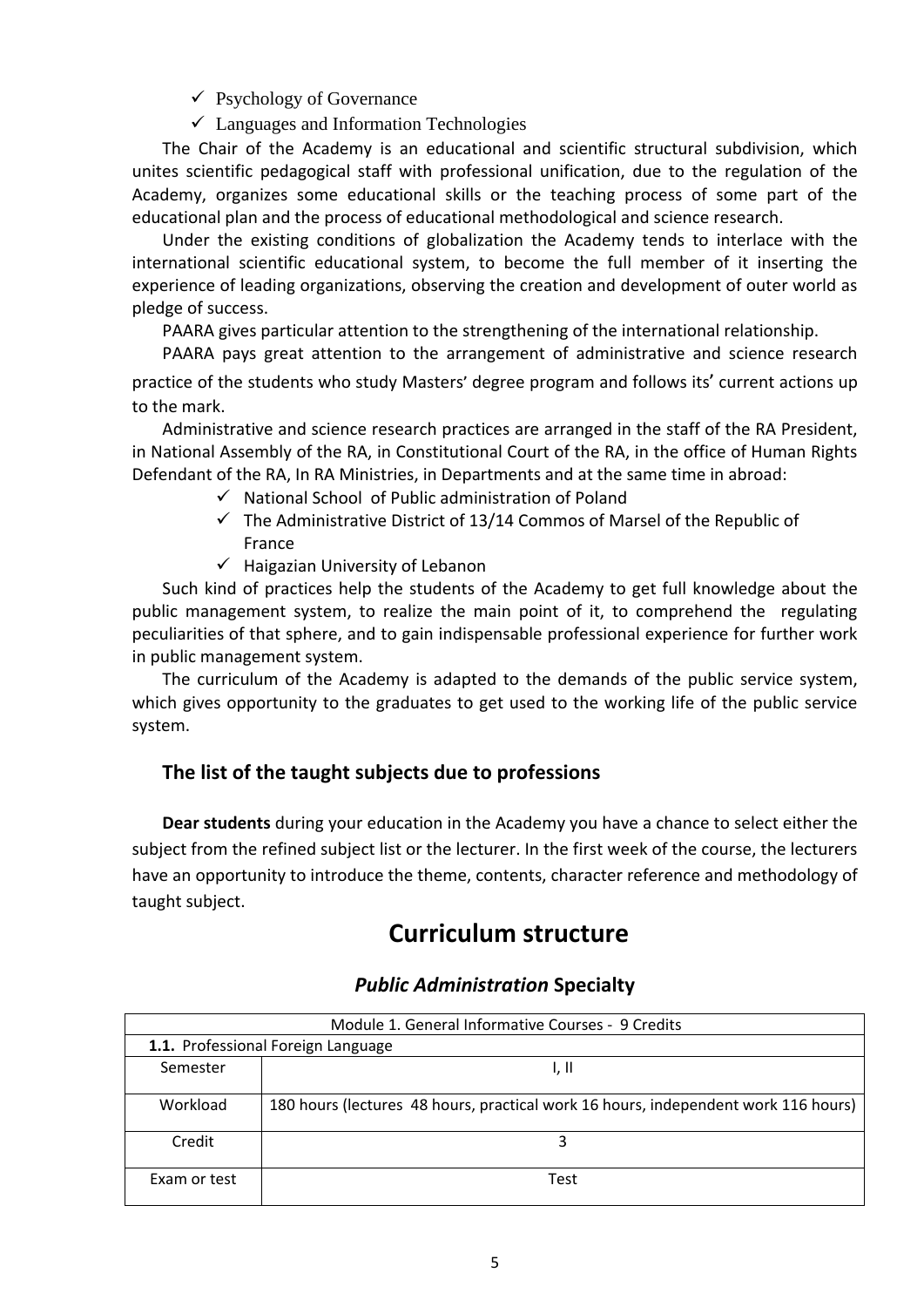| 1.2. IT and e-Governance                                                                                                                                                                 |                                                                                                        |  |  |
|------------------------------------------------------------------------------------------------------------------------------------------------------------------------------------------|--------------------------------------------------------------------------------------------------------|--|--|
| Semester                                                                                                                                                                                 | T                                                                                                      |  |  |
| Workload                                                                                                                                                                                 | 90 hours (lectures 24 hours, practical work 8 hours, independent work 58 hours)                        |  |  |
| Credit                                                                                                                                                                                   | $\overline{3}$                                                                                         |  |  |
| Exam or test                                                                                                                                                                             | Test                                                                                                   |  |  |
|                                                                                                                                                                                          | <b>Generic Competences</b>                                                                             |  |  |
| problems;                                                                                                                                                                                | - Ability to apply technical means and information technologies for giving a solution to cumminication |  |  |
|                                                                                                                                                                                          | - Ability to develop information databases, to assess their quality and integrity;                     |  |  |
|                                                                                                                                                                                          | - Ability to conduct science-based research;                                                           |  |  |
| - Ability to accumulate, preserve, develop and transfer information via modern technical means;                                                                                          |                                                                                                        |  |  |
| - Ability to organize his/her own work, to form new ideas and find ways of realizing them;                                                                                               |                                                                                                        |  |  |
| - Ability to develop himself/herself and expand his/ her professional knowledge.                                                                                                         |                                                                                                        |  |  |
|                                                                                                                                                                                          | <b>Professional Competences</b>                                                                        |  |  |
| - Knowledge of the tendencies of current developments of globalization, world economy and political<br>processes; ability of proper orientation in international compititiveness;        |                                                                                                        |  |  |
|                                                                                                                                                                                          | - Ability to verify and classify the information received from various sources;                        |  |  |
| - Ability to apply information technologies for reaching different research and management objectives;                                                                                   |                                                                                                        |  |  |
| - Ability to make constructive decisions and critically evaluate the information upon analysis and<br>synthesis;                                                                         |                                                                                                        |  |  |
| - Ability to systematize and generalize information relating to the improvement of the local self-<br>government and public administration systems, and to develop and submit proposals. |                                                                                                        |  |  |
| $A = \begin{bmatrix} 1 & 1 \\ 1 & 2 \end{bmatrix}$<br>$24 \text{ C}$                                                                                                                     |                                                                                                        |  |  |

| Module 2.  21 Credits    |                                                                                 |  |  |
|--------------------------|---------------------------------------------------------------------------------|--|--|
| Main courses  18 Credits |                                                                                 |  |  |
|                          | 1.3. Theory of Public Administration                                            |  |  |
| Semester                 | $\mathbf{I}$                                                                    |  |  |
| Workload                 | 90 hours (lectures 24 hours, practical work 8 hours, independent work-58 hours) |  |  |
| Credit                   | 3                                                                               |  |  |
| Exam or test             | Exam                                                                            |  |  |
| 1.4.                     | Public Service System in RA                                                     |  |  |
| Semester                 | $\mathbf{I}$                                                                    |  |  |
| Workload                 | 90 hours (lectures 24 hours, practical work 8 hours, independent work 58 hours) |  |  |
| Credit                   | 3                                                                               |  |  |
| Exam or test             | Exam                                                                            |  |  |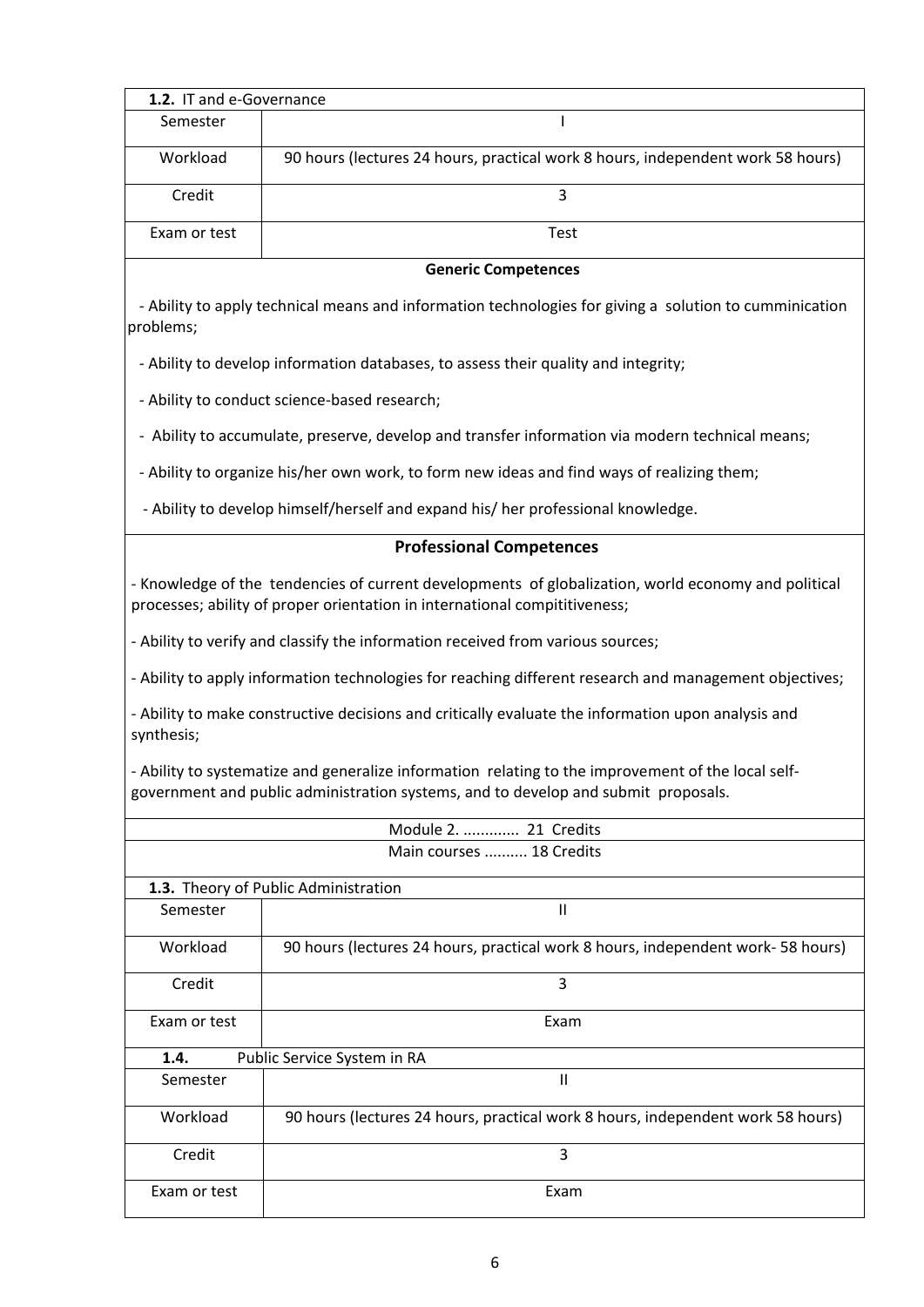|              | 1.5. Contemporary Issues in Local Self-Government                                |  |  |
|--------------|----------------------------------------------------------------------------------|--|--|
| Semester     | $\mathsf{II}$                                                                    |  |  |
| Workload     | 90 hours (lectures 24 hours, practice 8 hours, independent work 58 hours)        |  |  |
| Credit       | 3                                                                                |  |  |
| Exam or test | <b>Test</b>                                                                      |  |  |
|              | 1.6. Human Resource Management                                                   |  |  |
| Semester     | $\mathbf{III}$                                                                   |  |  |
| Workload     | 90 hours (lectures 24 hours, practice 8 hours, independent work 58 hours)        |  |  |
| Credit       | III                                                                              |  |  |
| Exam or test | Exam                                                                             |  |  |
|              | 1.7. Public Administration under Globalization                                   |  |  |
| Semester     | $\mathbf{III}$                                                                   |  |  |
| Workload     | 90 hours (lectures 24 hourss, practical work 8 hours, independent work 58 hours) |  |  |
| Credit       | 3                                                                                |  |  |
| Exam or test | Test                                                                             |  |  |
|              | 1.8. Political Management and PR                                                 |  |  |
| Semester     | $\mathbf{H}$                                                                     |  |  |
| Workload     | 90 hours (lectures 24 hourss, practice 8 hours, independent work 58 hourss)      |  |  |
| Credit       | 3                                                                                |  |  |
| Exam or test | <b>Test</b>                                                                      |  |  |
|              | 1.9. Optional Courses  3 Credits (Select one course)                             |  |  |
| 1.9.1.       | <b>Contemporary Psychology</b>                                                   |  |  |
| Semester     |                                                                                  |  |  |
| Workload     | 90 hours (lectures 24 hours, practice 8 hours, independent work 58 hours)        |  |  |
| Credit       | 3                                                                                |  |  |
| Exam or test | Test                                                                             |  |  |
| 1.9.2.       | Administrative Sociology                                                         |  |  |
| Semester     | $\mathsf{III}$                                                                   |  |  |
| Workload     | 90 hours (lectures 24 hours, practical work 8 hours, independent work 58 hours)  |  |  |
| Credit       | 3                                                                                |  |  |
| Exam or test | <b>Test</b>                                                                      |  |  |
| 1.7.3.       | Theory of Politics                                                               |  |  |
| Semester     |                                                                                  |  |  |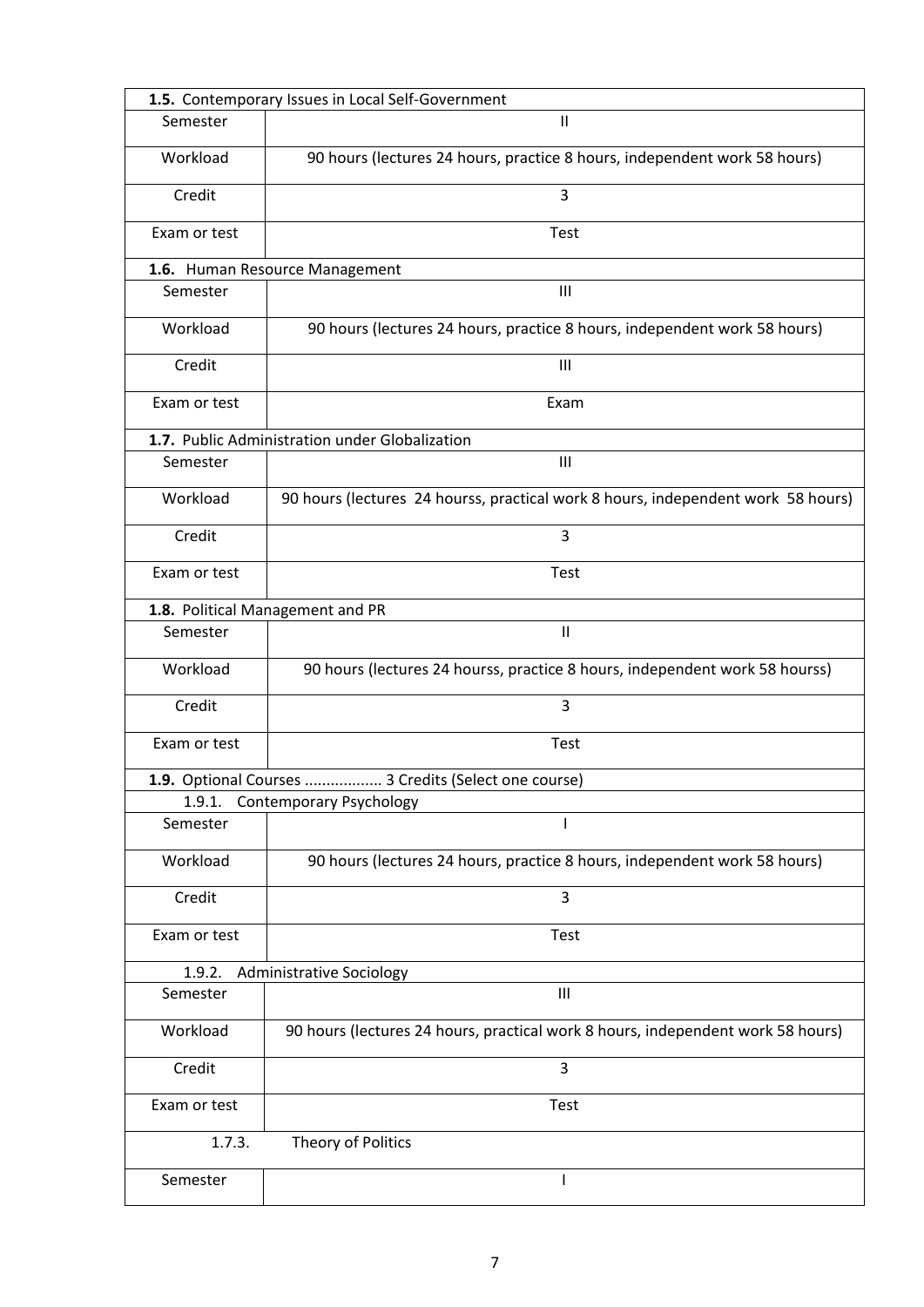| Workload                       | 90 hours (lectures 24 hours, practical work 8 hours, independent work 58 hours) |  |
|--------------------------------|---------------------------------------------------------------------------------|--|
| Credit                         | 3                                                                               |  |
| Exam or test                   | <b>Test</b>                                                                     |  |
| 2.7.4. Political Globalization |                                                                                 |  |
| Semester                       | Ш                                                                               |  |
| Workload                       | 90 hours (lectures 24 hours, practical work 8 hours, independent work 58 hours) |  |
| Credit                         | 3                                                                               |  |
| Exam or test                   | <b>Test</b>                                                                     |  |

#### **Generic Competences**

- Ability and willingness to establish a dialogue upon the democratic values of civic society and to take a responsibility;

- ability and willingness to lead; to persuade to make balanced decisions, to persuade that those decisions are expedient; to persuade to realize them in life;

- Ability to work in a team, to creatively carry out his/her responsibilies and show coopeartional approach in the team;

-Ability to apply technical means and information technologies for solving the communication problems;

- Ability to work with the contemporary technical means for collecting, preserving, developing and transferrring information;

- Ability to organize his/her own work, to create new ideas and find ways for their realization.

#### **Professional Competences**

- Ability to plan, organize and analyse work in the public administration and local self-government systems;

-Ability to apply technologies for implementing human resource management and audit;

-Ability to develop organizational structures for performers, distribute the reponsibilities and powers between them in lie with the internal and external conditions, goals and objectives of the activity, as well as strategy of state bodies;

-Ability to make decisions taking account of the regulatory base;

-Knowledge of the modern tendencies of development of worldwide political processes, economy and globalization, as well as ability to make good choices in iternation competitiveness issues;

- Knowledge of the modern methods of diagnosing, analyzing, problem solving, decision- making and realizing them in practice;

- Ability to systematize and generalize information relating to the improvement of the local selfgovernment and public administration systems, and to develop and submit proposals

-Ability to work in related areas

-Knowledge of macroeconomic approaches towards the clarification of the functions and activity of state, as well as economic analysis of public sector.

Module2. ............. 21 Credits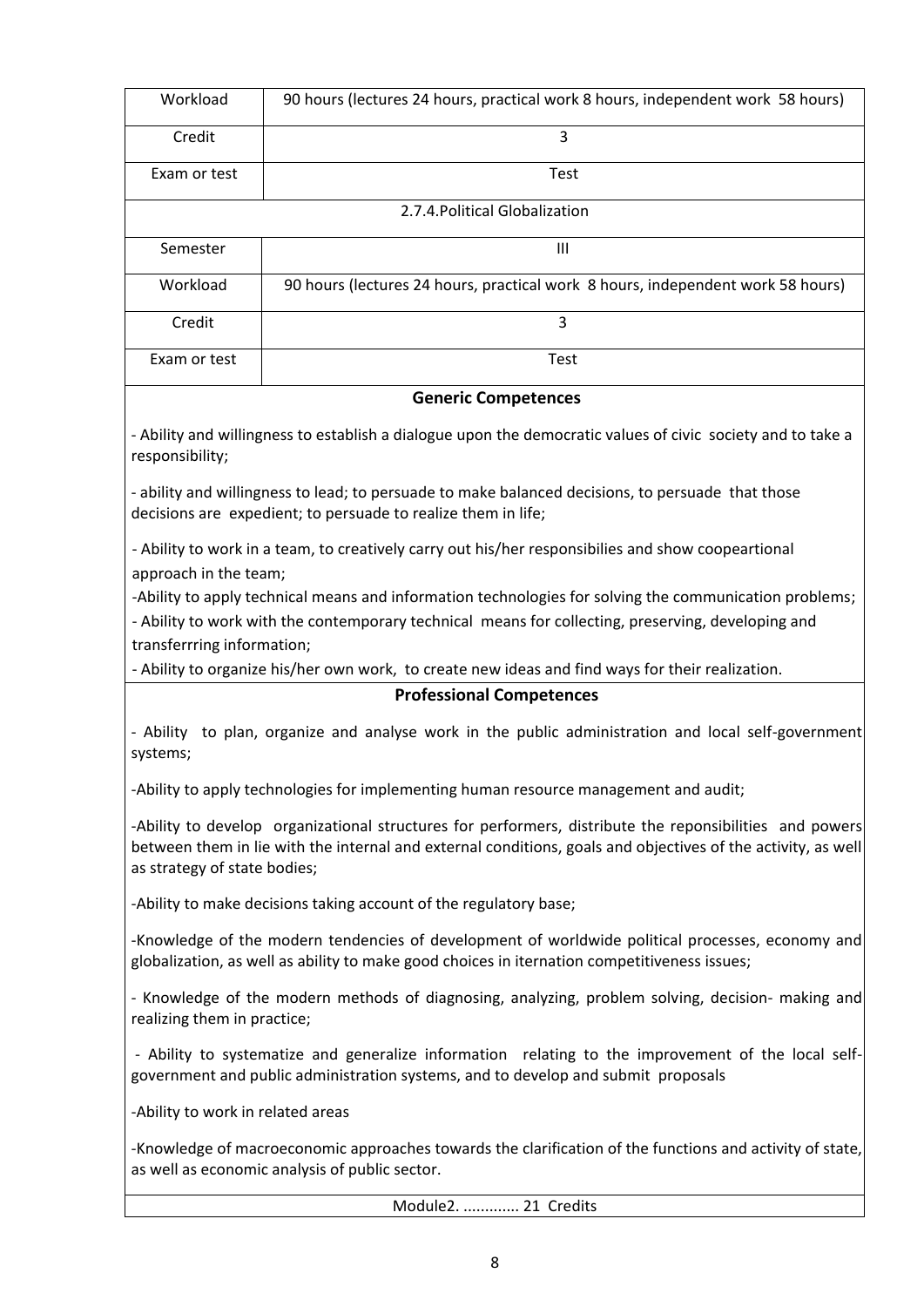|                           | Main Courses   18 Credits                                                       |  |  |
|---------------------------|---------------------------------------------------------------------------------|--|--|
|                           | 3.1.Management                                                                  |  |  |
| Semester                  | I                                                                               |  |  |
| Workload                  | 90 hours (lectures 24 hours, practical work 8 hours, independent work 58 hours) |  |  |
| Credit                    | 3                                                                               |  |  |
| Examor test               | Exam                                                                            |  |  |
| 3.2. Strategic Management |                                                                                 |  |  |
| Semester                  | $\sf II$                                                                        |  |  |
| Workload                  | 90 hours (lectures 24 hours, practical work 8 hours, independent work 58 hours) |  |  |
| Credit                    | 3                                                                               |  |  |
| Exam or test              | Exam                                                                            |  |  |
|                           | 3.3. Labour and Social Security Law                                             |  |  |
| Semester                  | $\ensuremath{\mathsf{II}}$                                                      |  |  |
| Workload                  | 90 hours (lectures 24 hours, practical work 8 hours, independent work 58 hours) |  |  |
| Credit                    | 3                                                                               |  |  |
| Exam or test              | Exam                                                                            |  |  |
|                           | 3.4. Sustainabale Development Issues                                            |  |  |
| Semester                  | $\overline{2}$                                                                  |  |  |
| Workload                  | 90 hours (lectures 24 hours, practical work 8 hours, independent work 58 hours) |  |  |
| Credit                    | 3                                                                               |  |  |
| Exam or test              | Exam                                                                            |  |  |
|                           | 3.5. Basics of Economics                                                        |  |  |
| Semester                  | I                                                                               |  |  |
| Workload                  | 90 hours (lectures 24 hours, practical 8 hours, independent work 58 hours)      |  |  |
| Credit                    | 3                                                                               |  |  |
| Exam or test              | Test                                                                            |  |  |
|                           | 3.6. Psychology of Management                                                   |  |  |
| Semester                  | $\mathsf{II}$                                                                   |  |  |
| Workload                  | 90 hours (lectures 24 hours, practical work 8 hours, independent work 58 hours) |  |  |
| Credit                    | 3                                                                               |  |  |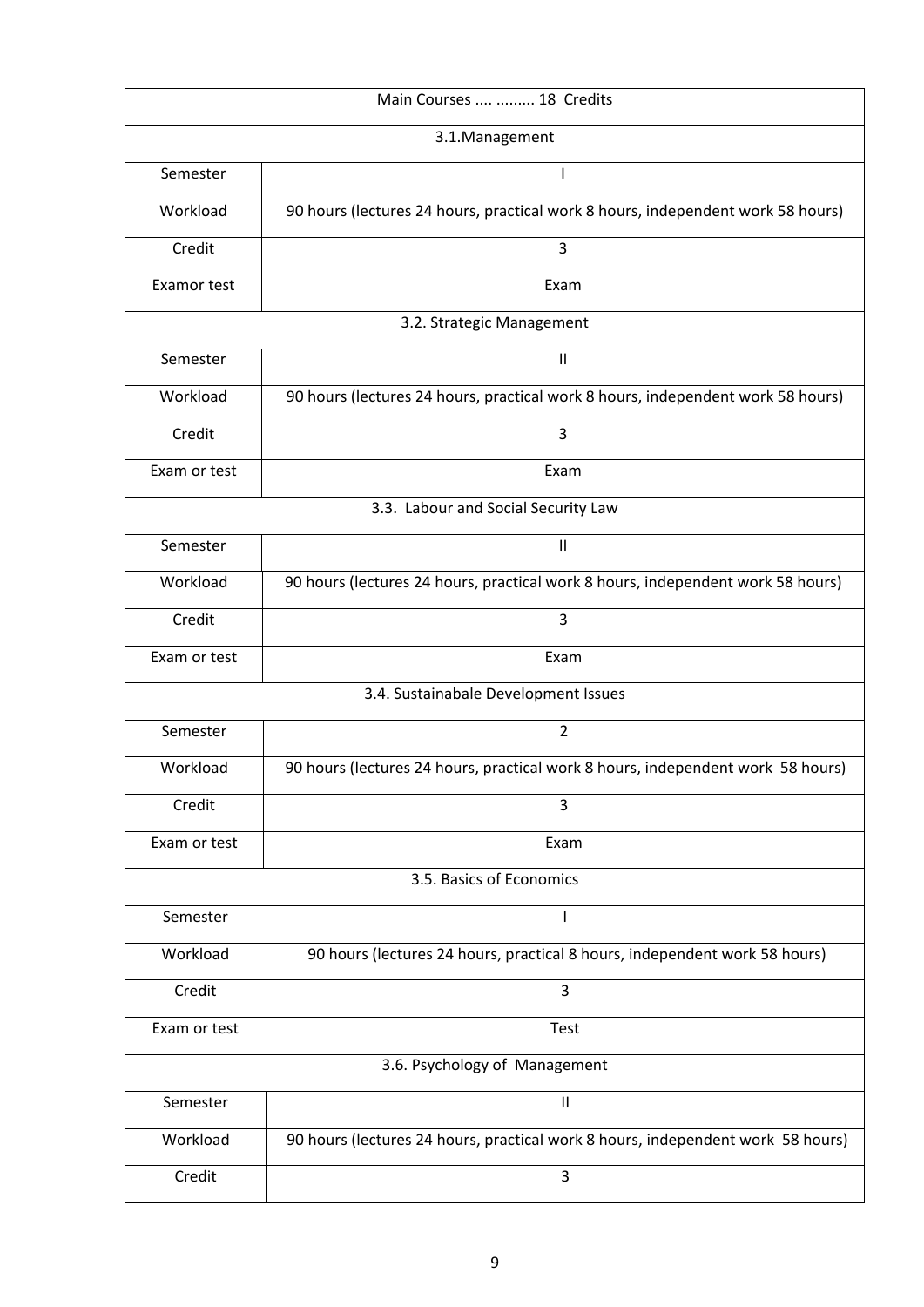| Exam or test                                                                                                                                      | <b>Test</b>                                                                     |  |  |
|---------------------------------------------------------------------------------------------------------------------------------------------------|---------------------------------------------------------------------------------|--|--|
|                                                                                                                                                   | 3.7. Optional Courses  3 Credits (Select one course)                            |  |  |
| 3.7.1. Deplomacy and Business Ethics                                                                                                              |                                                                                 |  |  |
| Semester                                                                                                                                          | 1                                                                               |  |  |
| Workload                                                                                                                                          | 90 hours (lectures 24 hours, practical work 8 hours, independent work 58 hours) |  |  |
| Credit                                                                                                                                            | 3                                                                               |  |  |
| Exam or test                                                                                                                                      | Test                                                                            |  |  |
| 3.7.2. Cultural Studies                                                                                                                           |                                                                                 |  |  |
| Semester                                                                                                                                          | T                                                                               |  |  |
| Workload                                                                                                                                          | 90 hours (lectures 24 hours, practical work 8 hours, independent work 58 hours) |  |  |
| Credit                                                                                                                                            | 3                                                                               |  |  |
| Exam or test                                                                                                                                      | Test                                                                            |  |  |
| 3.7.3. Business Law                                                                                                                               |                                                                                 |  |  |
| Semester                                                                                                                                          | III                                                                             |  |  |
| Workload                                                                                                                                          | 90 hours (lectures 24 hours, practical 8 hours, independent work 58 hours)      |  |  |
| Credit                                                                                                                                            | 3                                                                               |  |  |
| Exam or test                                                                                                                                      | Test                                                                            |  |  |
| <b>Generic Competences</b>                                                                                                                        |                                                                                 |  |  |
| - Knowledge of the rules of professional ethics and ability to apply them, demonstration of<br>intolerance towards the deviations of these rules; |                                                                                 |  |  |

- Ability and willingness to lead; to persuade to make balanced decisions, to persuade that those decisions are expedient; to persuade to realize them in life;

-Ability and willingness to establish a dialogue upon the democratic values of civic society and to take a responsibility

- Ability to work in a team, creatively carry out his/her responsibilies and show coopeartional approach in the team;

- Ability to conduct science-based research;

-Ability to assess new knowledge as an expert and willingness to apply it.

#### **Professional Competences**

- Ability to plan the measures, taken by state bodies, in line with the prospective programme to develop the state or region;

- Ability to develop organizational structures for performers, distribute the reponsibilities and powers between them in lie with the internal and external conditions, goals and objectives of the activity, as well as strategy of state bodies;

- Ability to apply economic policy tools;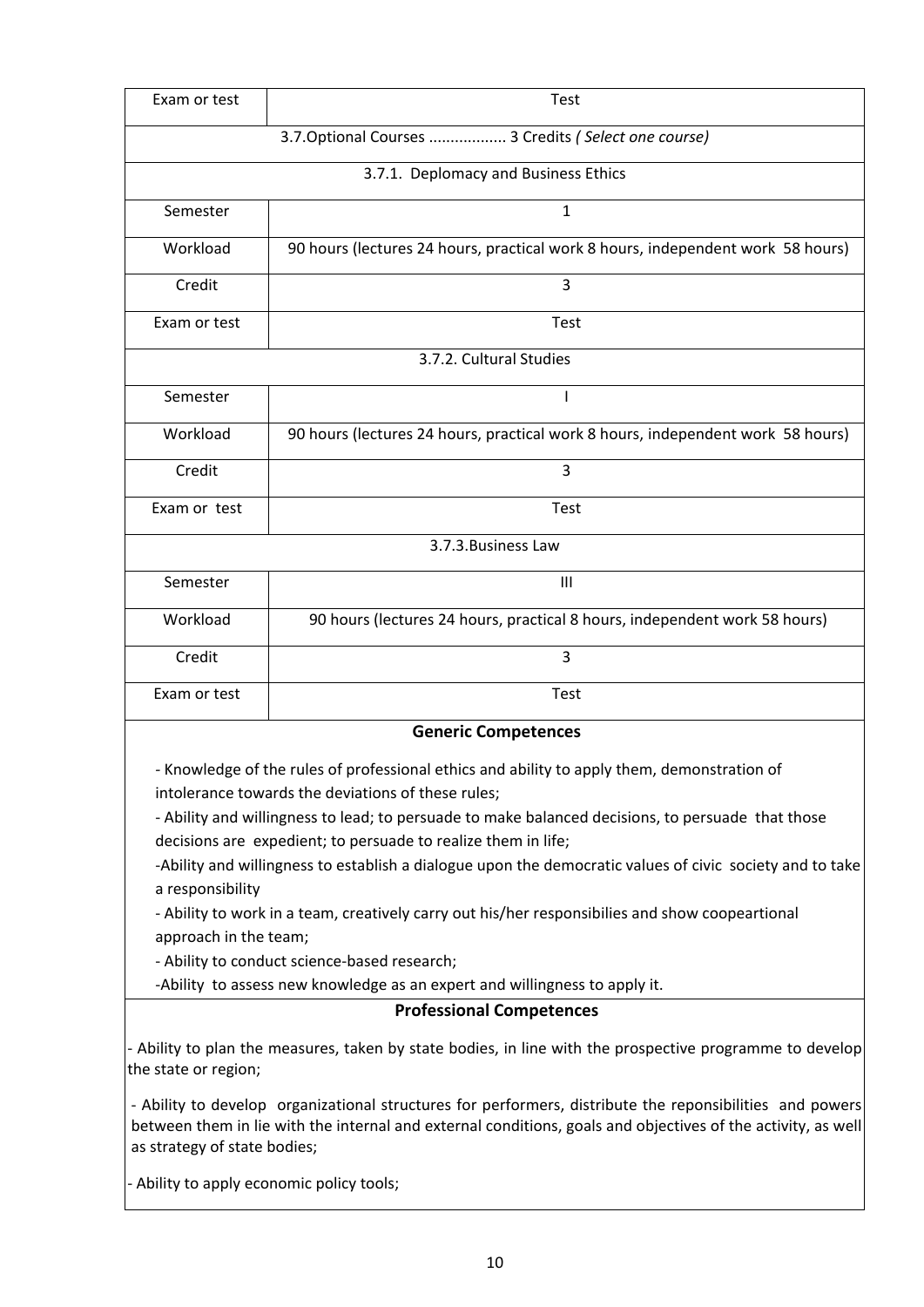-Ability to make decisions taking account of the regulatory base;

- Knowledge of the tendencies of current developments of globalization, world economy and political processes in the wold; ability of proper orientation in international compititiveness;

- Knowledge of the modern methods of diagnosing, analyzing, problem solving, decision- making and realizing them in practice;

- Ability to develop strategic, current and operative control systems; knowledge of modern methods and principles of process management in various areas of activity.

- Ability to verify and classify the information received form various sources.

|              | Module 4.  12 Credits                                                           |  |  |
|--------------|---------------------------------------------------------------------------------|--|--|
|              | Main Courses  9 Credits                                                         |  |  |
|              | 4.1. Statistics                                                                 |  |  |
| Semester     | T                                                                               |  |  |
| Workload     | 90 hours (lectures 24 hours, practical work 8 hours, independent work 58 hours) |  |  |
| Credit       | 3                                                                               |  |  |
| Exam or test | Test                                                                            |  |  |
|              | 4.2. Theory of Administrative Decision-Making                                   |  |  |
| Semester     | T                                                                               |  |  |
| Workload     | 90 hours (lectures 24 hours, practical work 8 hours, independent work 58 hours) |  |  |
| Credit       | 3                                                                               |  |  |
| Exam or test | Exam                                                                            |  |  |
|              | 4.3. Political Analysis                                                         |  |  |
| Semester     | III                                                                             |  |  |
| Workload     | 90 hours (lectures 24 hours, practical work 8 hours, independent work 58 hours) |  |  |
| Credit       | 3                                                                               |  |  |
| Exam or test | Test                                                                            |  |  |
|              | 4.4. Optional courses  3 Credit (Select one course)                             |  |  |
|              | 4.4.1. Rhetorical Art                                                           |  |  |
| Semester     | $\overline{2}$                                                                  |  |  |
| Workload     | 90 hours (lectures 24 hours, practical work 8 hours, independent work 58 hours) |  |  |
| Credit       | $\overline{3}$                                                                  |  |  |
| Exam or test | Test                                                                            |  |  |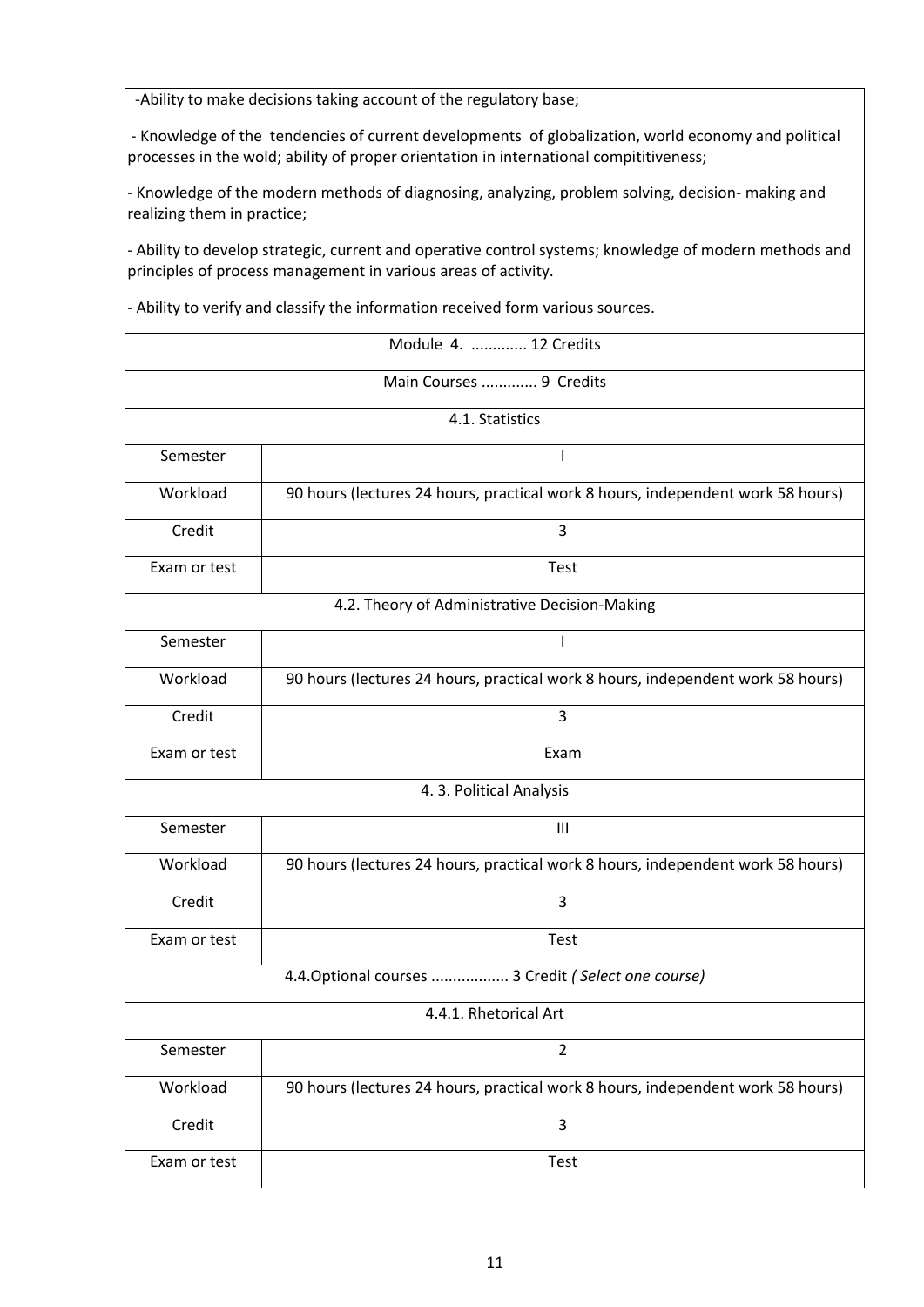|                                                                                                | 4.4.2. State and National Security                                                                                                                                                                                       |
|------------------------------------------------------------------------------------------------|--------------------------------------------------------------------------------------------------------------------------------------------------------------------------------------------------------------------------|
| Semester                                                                                       | $\mathbf{III}$                                                                                                                                                                                                           |
| Workload                                                                                       | 90 hours (lectures 24 hours, practical work 8 hours, independent work 58 hours)                                                                                                                                          |
| Credit                                                                                         | 3                                                                                                                                                                                                                        |
| Exam or test                                                                                   | Exam                                                                                                                                                                                                                     |
|                                                                                                | 4.4.3. Economic Thinking                                                                                                                                                                                                 |
| Semester                                                                                       | I                                                                                                                                                                                                                        |
| Workload                                                                                       | 90 hours (lectures 24 hours, practical work 8 hours, independent work 58 hours)                                                                                                                                          |
| Credit                                                                                         | 3                                                                                                                                                                                                                        |
| Exam or test                                                                                   | Test                                                                                                                                                                                                                     |
|                                                                                                | <b>Generic Competences</b>                                                                                                                                                                                               |
| responsibility;                                                                                | - Ability and willingness to establish a dialogue upon the democratic values of civic society and to take a                                                                                                              |
|                                                                                                | - Ability and willingness to lead; to persuade to make balanced decisions, to persuade that those<br>decisions are expedient; to persuade to realize them in life;                                                       |
| approach in the team;                                                                          | - Ability to work in a team, to creatively carry out his/her responsibilies and show coopeartional                                                                                                                       |
|                                                                                                | -Ability to present the results of his/her own work to other employees, to defend his/her own opinion                                                                                                                    |
|                                                                                                | inprofessional environment, to present compromisig and alternative solutions.<br>- Ability to organize his/her own work, to create new ideas and find ways for their realization.                                        |
|                                                                                                | -Ability to conduct science-based research;                                                                                                                                                                              |
| -Ability to assess new knowledge as an expert and willingness to apply it.                     |                                                                                                                                                                                                                          |
|                                                                                                | <b>Professional Competences</b>                                                                                                                                                                                          |
| to apply them;                                                                                 | - Ability to make organizational and administrative decisions; possession of organizational skills and ability                                                                                                           |
| as strategy of state bodies;                                                                   | --Ability to develop organizational structures for performers, distribute the reponsibilities and powers<br>between them in lie with the internal and external conditions, goals and objectives of the activity, as well |
|                                                                                                | - Ability to apply economic policy tools                                                                                                                                                                                 |
|                                                                                                | - Ability to make decisions taking account of the regulatory base;                                                                                                                                                       |
|                                                                                                | - Knowledge of the modern tendencies of development of worldwide political processes, economy and<br>globalization, as well as ability to make good choices in iternation competitiveness issues;                        |
| - Knowledge of the modern methods of diagnosing analyzing problem solving decision- making and |                                                                                                                                                                                                                          |

- Knowledge of the modern methods of diagnosing, analyzing, problem solving, decision- making and realizing them in practice;

- Ability to verify and classify the information received from various sources.

Module 5. ...................... 12 Credits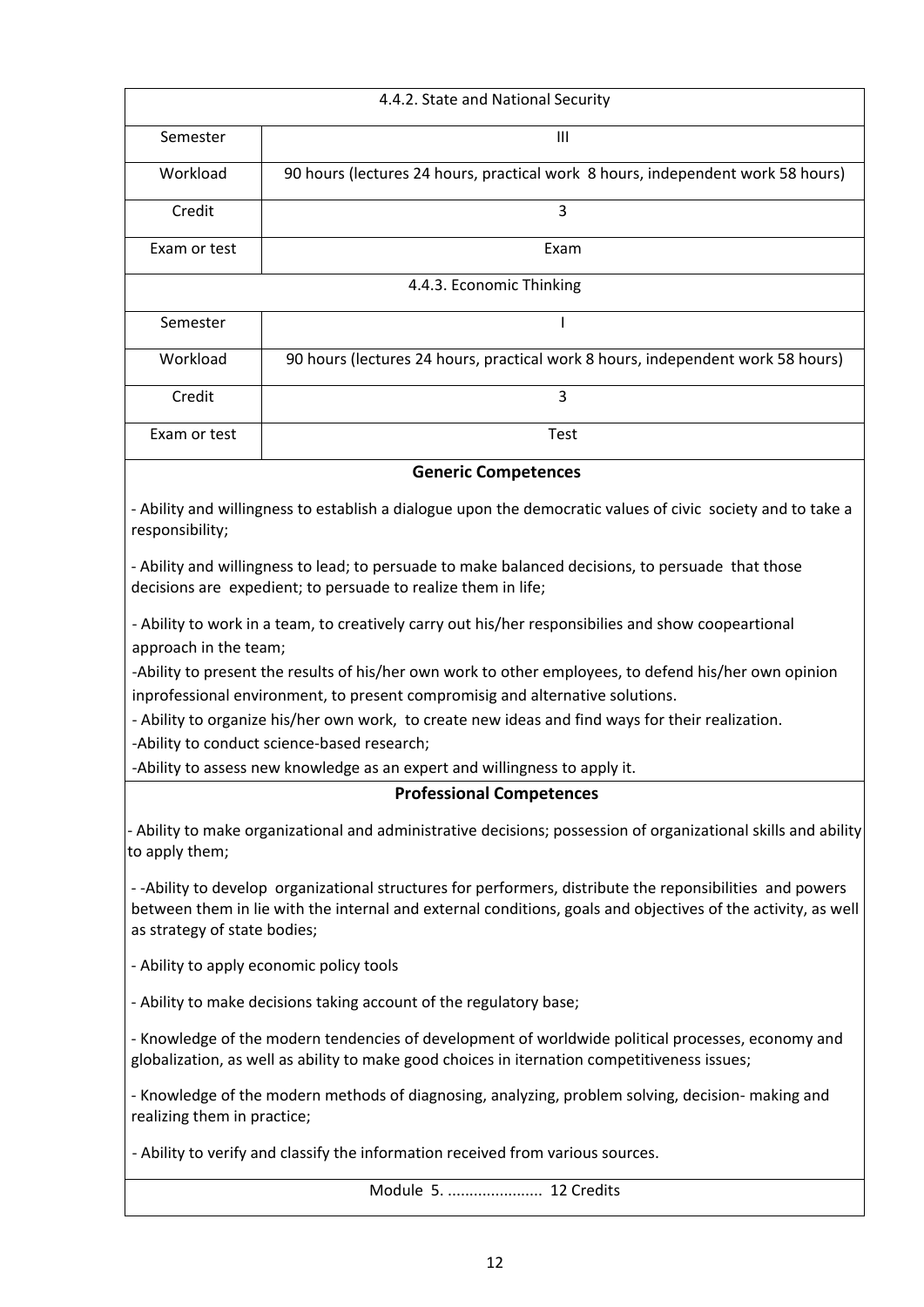| 5.1. State Regulation of Financial Market                                                                                        |                                                                                  |  |
|----------------------------------------------------------------------------------------------------------------------------------|----------------------------------------------------------------------------------|--|
| Semester                                                                                                                         | Ш                                                                                |  |
| Workload                                                                                                                         | 90 hours (lectures 24 hours, practical work 8 hours, independent work 58 hours)  |  |
| Credit                                                                                                                           | 3                                                                                |  |
| Exam or test                                                                                                                     | Test                                                                             |  |
|                                                                                                                                  | 5.2. Management of Innovations and Investments                                   |  |
| Semester                                                                                                                         | $\mathbf{III}$                                                                   |  |
| Workload                                                                                                                         | 90 hours (lectures 24 hours, practical work8 hours, independent work 58 hours)   |  |
| Credit                                                                                                                           | 3                                                                                |  |
| Exam or test                                                                                                                     | <b>Test</b>                                                                      |  |
|                                                                                                                                  | 5.3. Nature Protection and Natural Resource Use Management                       |  |
| Semester                                                                                                                         | ı                                                                                |  |
| Workload                                                                                                                         | 90 hours (lectures 24 hours, practical work 8 hours, independent work 58 hours)  |  |
| Credit                                                                                                                           | 3                                                                                |  |
| Exam or test                                                                                                                     | <b>Test</b>                                                                      |  |
|                                                                                                                                  | 5.4. Anti-Crisis Management                                                      |  |
| Semester                                                                                                                         | $\mathbf{III}$                                                                   |  |
| Workload                                                                                                                         | 90 hours (lectures 24 hours, practical work 8 hours, independent work 58 hours)  |  |
| Credit                                                                                                                           | 3                                                                                |  |
| Exam or test                                                                                                                     | Test                                                                             |  |
|                                                                                                                                  | <b>Generic Competences</b>                                                       |  |
|                                                                                                                                  | - Ability to develop informtion databases and assess their qualiy and integrity; |  |
|                                                                                                                                  | - Ability to assess new knowledge as an expert and willingness to apply it;      |  |
| - Ability to organize his/her own work, create new ideas and find ways for their realization.                                    |                                                                                  |  |
| <b>Professional Competences</b>                                                                                                  |                                                                                  |  |
| - Ability to make organizational and administrative decisions; possession of organizational skills and<br>ability to apply them; |                                                                                  |  |
| - Ability to manage anticrisis situations;                                                                                       |                                                                                  |  |
| - Ability and willingness to form a working team for solving the problems.                                                       |                                                                                  |  |
| - Ability to plan the measures, taken by state bodies, in line with the prospective programme to develop<br>the state or region; |                                                                                  |  |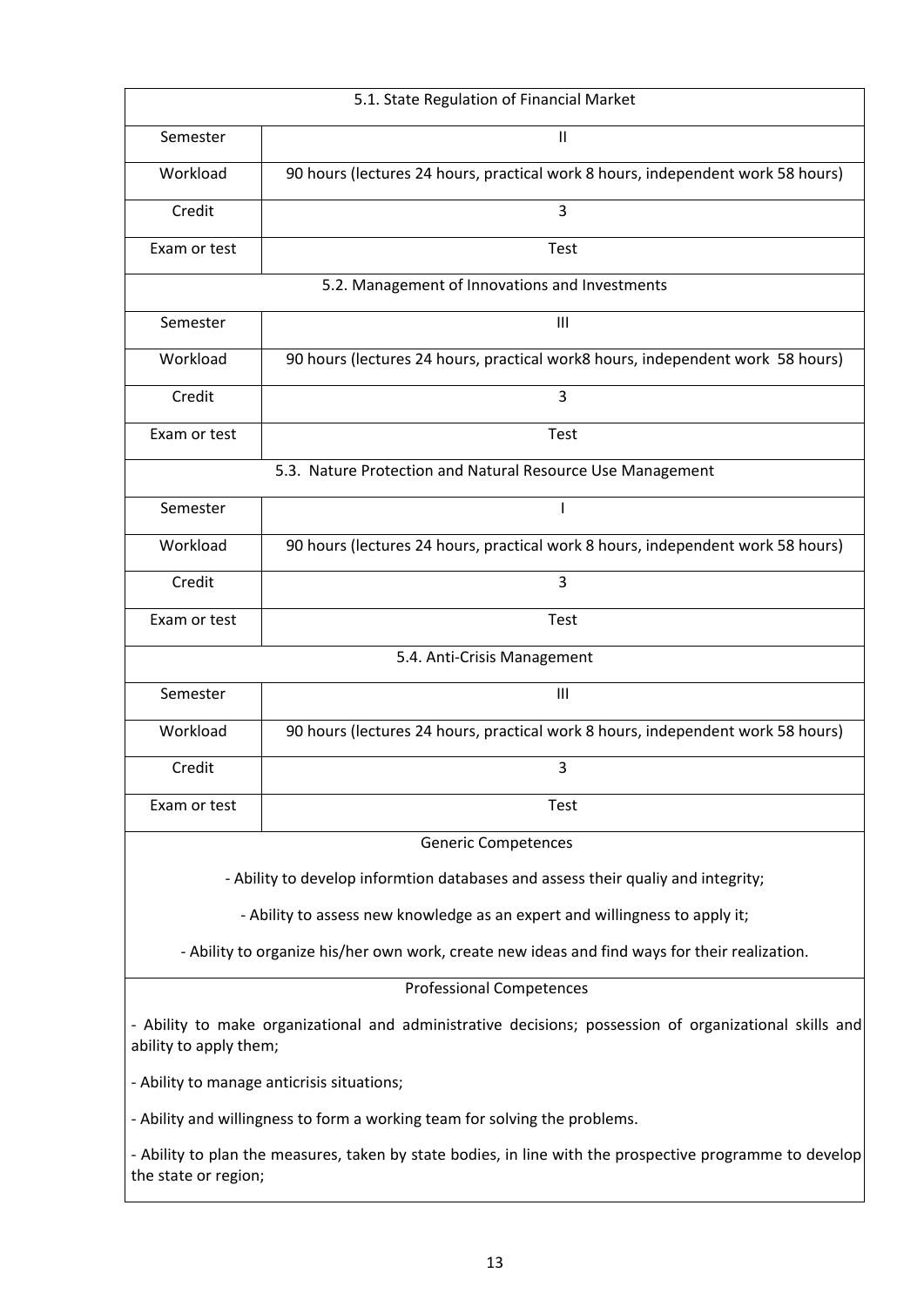- Ability to apply economic policy tools;

- Ability to make decisions taking account of the regulatory base;

- Knowledge of the modern methods of diagnosing, analyzing, problem solving, decision- making and realizing them in practice;

- Ability to verify and classify the information received from various sources;

- Ability to make structural decisions on the basis of analysis and synthesis, and to critically assess the information.

| Module 6.  12 Credits                                                                                                                             |                                                                                 |  |  |
|---------------------------------------------------------------------------------------------------------------------------------------------------|---------------------------------------------------------------------------------|--|--|
|                                                                                                                                                   | 6.1. Fiscal Management                                                          |  |  |
| Semester                                                                                                                                          | $\mathbf{III}$                                                                  |  |  |
| Workload                                                                                                                                          | 90 hours (lectures 24 hours, practical work 8 hours, independent work 58 hours) |  |  |
| Credit                                                                                                                                            | 3                                                                               |  |  |
| Exam or test                                                                                                                                      | Exam                                                                            |  |  |
|                                                                                                                                                   | 6.2. Macroeconomic Regulation                                                   |  |  |
| Semester                                                                                                                                          | $\overline{2}$                                                                  |  |  |
| Workload                                                                                                                                          | 90 hours (lectures 24 hours, practical work 8 hours, independent work 58 hours) |  |  |
| Credit                                                                                                                                            | 3                                                                               |  |  |
| Exam or test                                                                                                                                      | Exam                                                                            |  |  |
|                                                                                                                                                   | 6.3. State Property Management                                                  |  |  |
| Semester                                                                                                                                          | $\mathbf{III}$                                                                  |  |  |
| Workload                                                                                                                                          | 90 hours (lectures 24 hours, practical work 8 hours, independent work 58 hours) |  |  |
| Credit                                                                                                                                            | 3                                                                               |  |  |
| Exam or test                                                                                                                                      | Exam                                                                            |  |  |
| 6.4. Public Procurement Management                                                                                                                |                                                                                 |  |  |
| Semester                                                                                                                                          | 3                                                                               |  |  |
| Workload                                                                                                                                          | 90 hours (lectures 24 hours, practical work 8 hours, independent work 58 hours) |  |  |
| Credit                                                                                                                                            | 3                                                                               |  |  |
| Exam or test                                                                                                                                      | Exam                                                                            |  |  |
|                                                                                                                                                   | <b>Generic Competences</b>                                                      |  |  |
| - Knowledge of the rules of professional ethics and ability to apply them, demonstration of intolerance<br>towards the deviations of these rules; |                                                                                 |  |  |
| Ability to present the results of his/her work, to defend his/her own opinion in the professional                                                 |                                                                                 |  |  |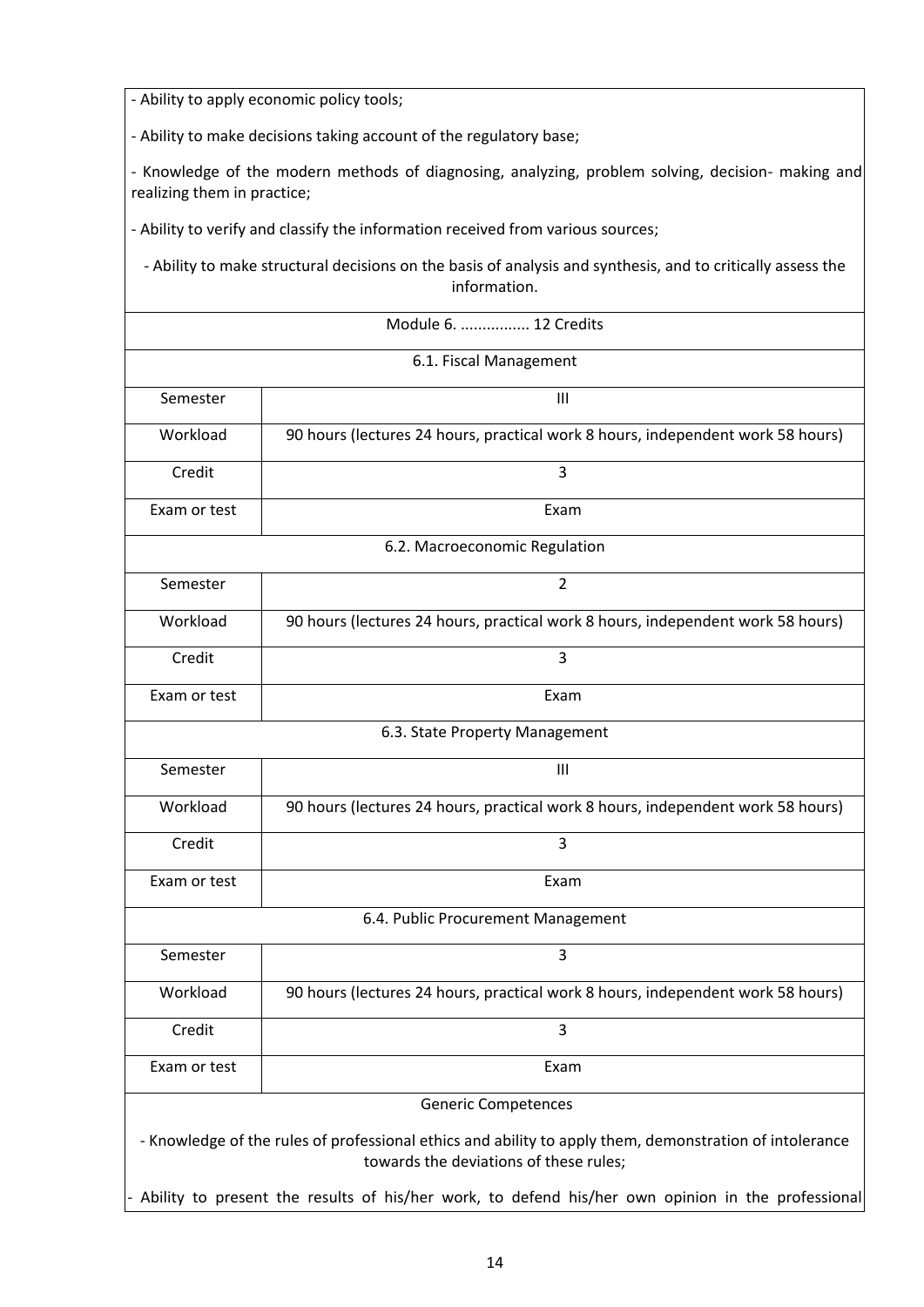environment and to set forth alternative and compromising solutions;

- Ability to develop information databases, to assess their quality and integrity;

- Ability to conduct science-based research;

Professional Competences

- Ability to systematize and generalize information relating to the improvement of the local selfgovernment and public administration systems, and to develop and submit proposals;

- Ability to work in related areas;

- Ability to apply the theory and methods of social and economic sciences, as well as humanities in expertise and analysis;

- Knowledge of macroeconomic approaches towards the clarification of the functions and activity of state, as well as economic analysis of public sector.

|              | Module 7.  33 Credits               |  |
|--------------|-------------------------------------|--|
|              | 7.1. First test on Master's Thesis  |  |
| Semester     | $\ensuremath{\mathsf{II}}$          |  |
| Workload     | 90 hours                            |  |
| Credit       | 3                                   |  |
| Exam or test | Test                                |  |
|              | 7.2. Second Test on Master's Thesis |  |
| Semester     | III                                 |  |
| Workload     | 90 hours                            |  |
| Credit       | 3                                   |  |
| Exam test    | Test                                |  |
|              | 7.3. Administartive Internship 4    |  |
| Semester     | $\mathbf{II}$                       |  |
| Workload     | 120 hours                           |  |
| Credit       | $\overline{4}$                      |  |
| Exam or test | Exam                                |  |
|              | 7.4. Research Practice              |  |
| Semester     | IV                                  |  |
| Workload     | 120 hours                           |  |
| Credit       | 4                                   |  |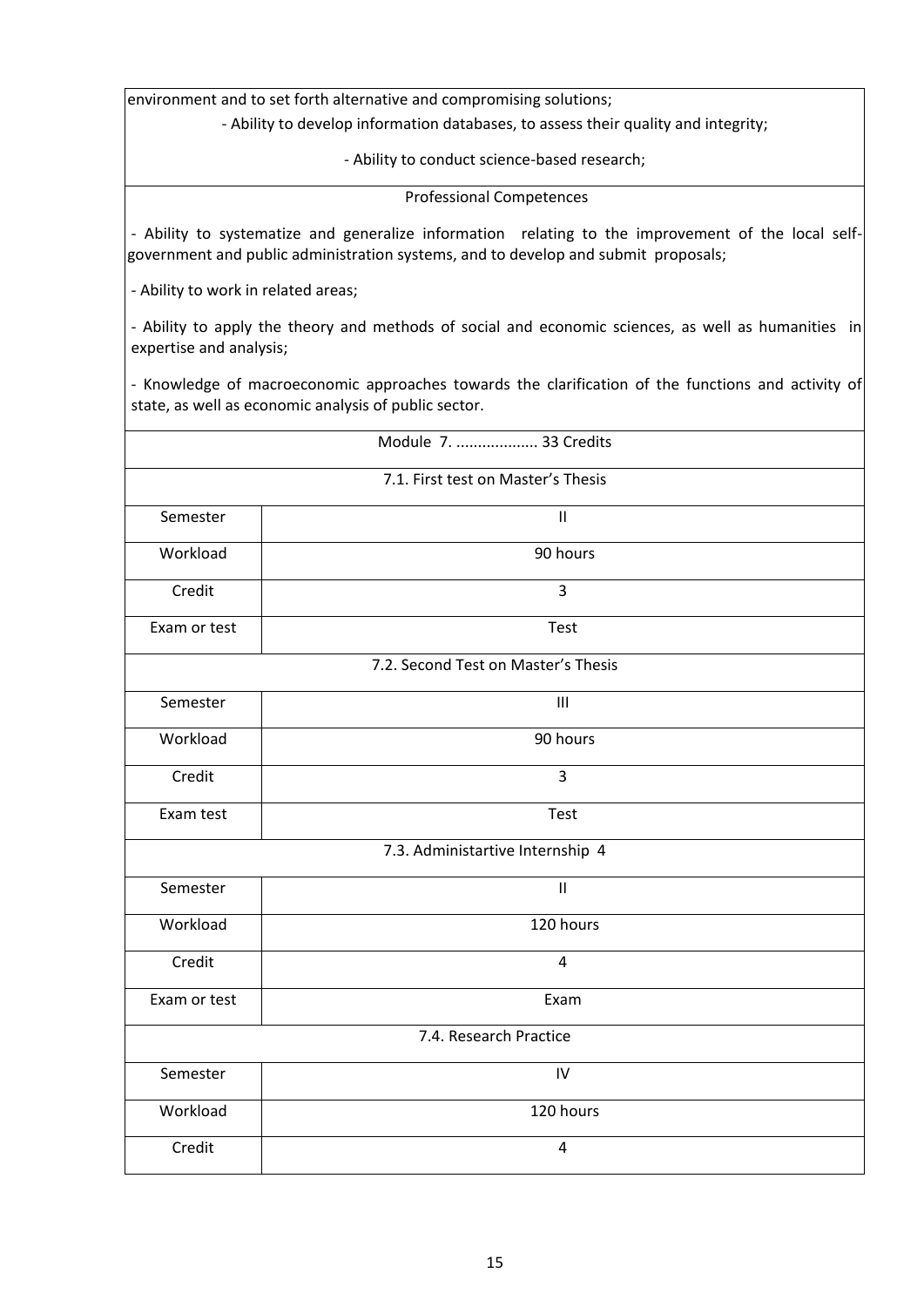| Exam or test         | Exam                            |  |
|----------------------|---------------------------------|--|
|                      | 7.5. Defense of Master's Thesis |  |
| Semester             | IV                              |  |
| Workload             | 360 hours                       |  |
| Credit               | 12                              |  |
| Exam or test         | Exam                            |  |
| 7.6. Graduation Exam |                                 |  |
| Semester             | IV                              |  |
| Workload             | 210 hours                       |  |
| Credit               | $\overline{7}$                  |  |
| Exam or test         | Exam                            |  |

#### **Generic Competences**

- Knowledge of the rules of professional ethics and ability to apply them, demonstration of intolerance towards the deviations of these rules;

- Ability to present the results of his/her work, to defend his/her own opinion in the professional environment and to set forth alternative and compromising solutions;

- Ability to develop information databases, to assess their quality and integrity;

- Ability to conduct science-based research;

- Ability to assess new knowledge as an expert and willingness to apply it;

- Ability to collect, preserve, develop and transfer information through modern technical means;

- Ability to organize his/ her own work, to form new ideas and to find solutions to their implementation.

- - Ability to develop himself/herself and expand his/ her professional knowledge.

#### **Professional Competences**

- Ability to plan, organize and analyse work in the public administration and local self-government systems;

- Ability to apply economic policy tools;

- Ability to make decisions taking account of the regulatory base;

- Knowledge of the tendencies of current developments of globalization, world economy and political processes in the wold; ability of proper orientation in international compititiveness;

- Knowledge of the modern methods of diagnosing, analyzing, problem solving, decision- making and realizing them in practice;

- Ability to develop strategic, current and operative control systems; knowledge of modern methods and principles of process management in various areas of activity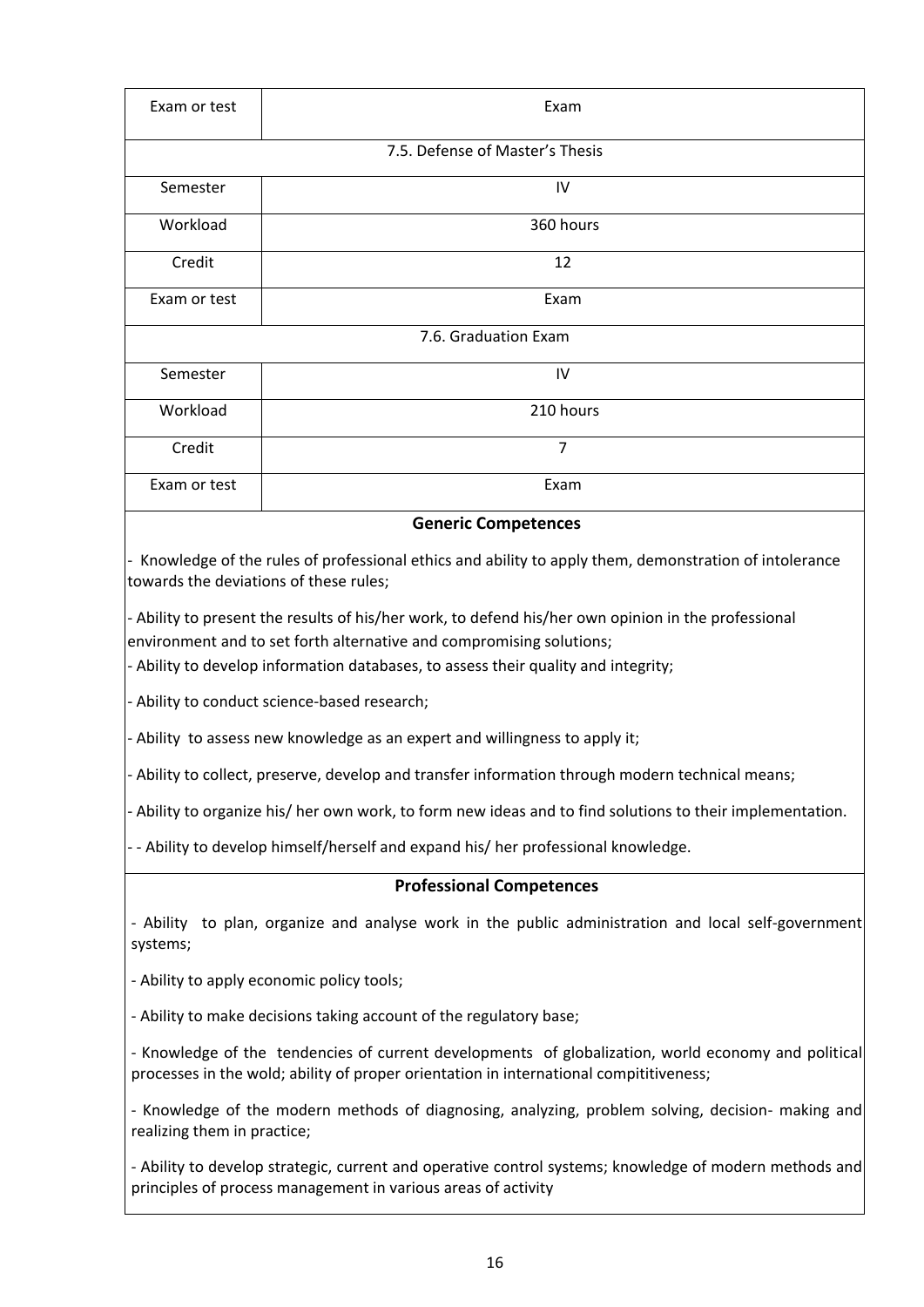- Ability to verify and classify the information received from various sources;

- Ability to apply information technologies for solving various research and administrative problems;

- Ability to make structural decisions on the basis of analysis and synthesis, and to critically assess the information;

- Ability to systematize and generalize information relating to the improvement of the local selfgovernment and public administration systems, and to develop and submit proposals ;

- Ability to present new ideas and non-standard ways for their implementation;

- Ability to apply the theory and methods of social and economic sciences, as well as humanities in expertise and analysis;

- Knowledge of relevant professional methods and ways for analysis and scientific research;

- Knowledge of macroeconomic approaches towards the clarification of the functions and activity of state, as well as economic analysis of public sector.

## *Management (Public Finance Management)* **Specialty**

| 1.1. Professional Foreign Language |                                                                                    |
|------------------------------------|------------------------------------------------------------------------------------|
| Semester                           | I, II                                                                              |
| Workload                           | 180 hours (lectures 48 hours, practical work 16 hours, independent work 116 hours) |
| Credit                             | 6                                                                                  |
| Exam or test                       | <b>Test</b>                                                                        |
| 1.2. IT and e-Governance           |                                                                                    |
| Semester                           | Ш                                                                                  |
| Workload                           | 90 hours (lectures 24 hours, practical work 8 hours, independent work 58 hours)    |
| Credit                             | 3                                                                                  |
| Exam or test                       | <b>Test</b>                                                                        |

**Generic Competences** 

- Ability to apply technical means and information technologies for giving a solution to cumminication problems;

- Ability to develop information databases, to assess their quality and integrity;

- Ability to collect, preserve, develop and transfer information through modern technical means;

- Ability to develop himself/herself and expand his/ her professional knowledge.

#### **Professional Competences**

- Ability to collect and analyse the information necessary for the calculation of financial and socio-economic indicators characterizing the activity of public administration and local self-government bodies, as well as financial agencies;

Ability to collect and analyse the information necessary for the calculation of the financial and socio-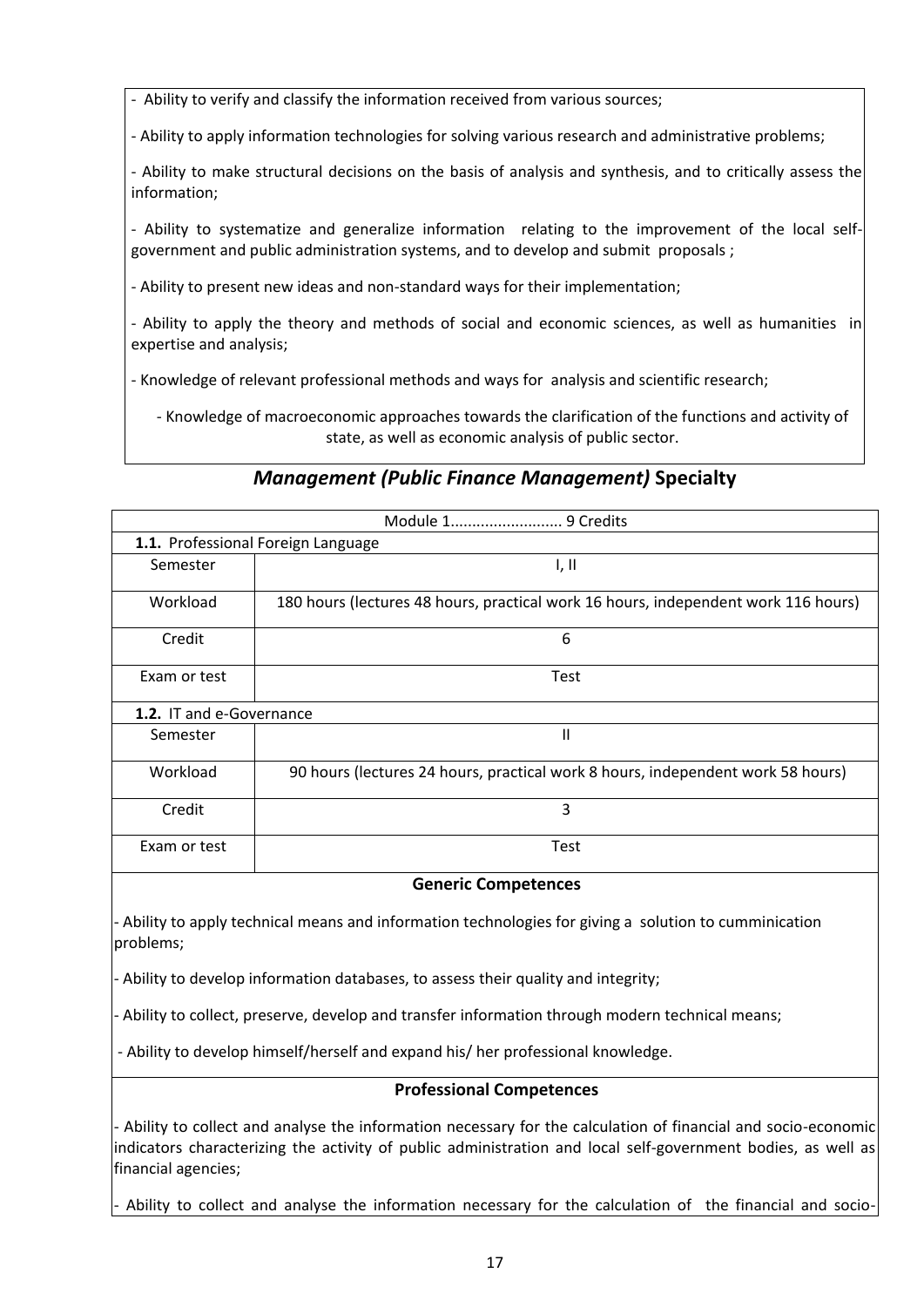economic indicators characterizing the activity of other budget organizations in the public sector, as well as the economic entities operating in the market;

- Ability to collect, analyse and develop relevant data for solving the problems set.

- Ability to select an appropriate toolkit for the development of financial and economic data in compliance with the objectives set, to analyse the calculation results and justify the cunclusions reached.

- Ability to apply information technologies for solving various research and administrative problems;

- Ability to apply technical means and information technologies for solving the communication problems;

- Ability to develop strategic, current and operative control systems; knowledge of modern methods and principles of process management in various areas of activity.

| Module 2.  21 Credits            |                                                                                 |
|----------------------------------|---------------------------------------------------------------------------------|
| Main courses  18 Credits         |                                                                                 |
|                                  | 1.3. Theory of Public Administration                                            |
| Semester                         |                                                                                 |
| Workload                         | 90 hours (lectures 24 hours, practical work 8 hours, independent work 58 hours) |
| Credit                           | 3                                                                               |
| Exam or test                     | Exam                                                                            |
| 1.4. Public Service System in RA |                                                                                 |
| Semester                         | $\mathbf{I}$                                                                    |
| Workload                         | 90 hours (lectures 24 hours, practical work 8 hours, independent work 58 hours) |
| Credit                           | 3                                                                               |
| Exam or test                     | Exam                                                                            |
|                                  | 1.5. Current Issues in Local Self- Government                                   |
| Semester                         | $\mathbf{III}$                                                                  |
| Workload                         | 90 hours (lectures 24 hours, practical work 8 hours, independent work 58 hours) |
| Credit                           | 3                                                                               |
| Exam or test                     | Test                                                                            |
|                                  | 1.6. Human Resource Management                                                  |
| Semester                         | 3                                                                               |
| Workload                         | 90 hours (lectures 24 hours, practical work 8 hours, independent work 58 hours) |
| Credit                           | 3                                                                               |
| Exam or test                     | Exam                                                                            |
|                                  | 1.7. Sustainable Development Issues                                             |
| Semester                         | $\overline{2}$                                                                  |
| Workload                         | 90 hours (lectures 24 hours, practical work 8 hours, independent work 58 hours) |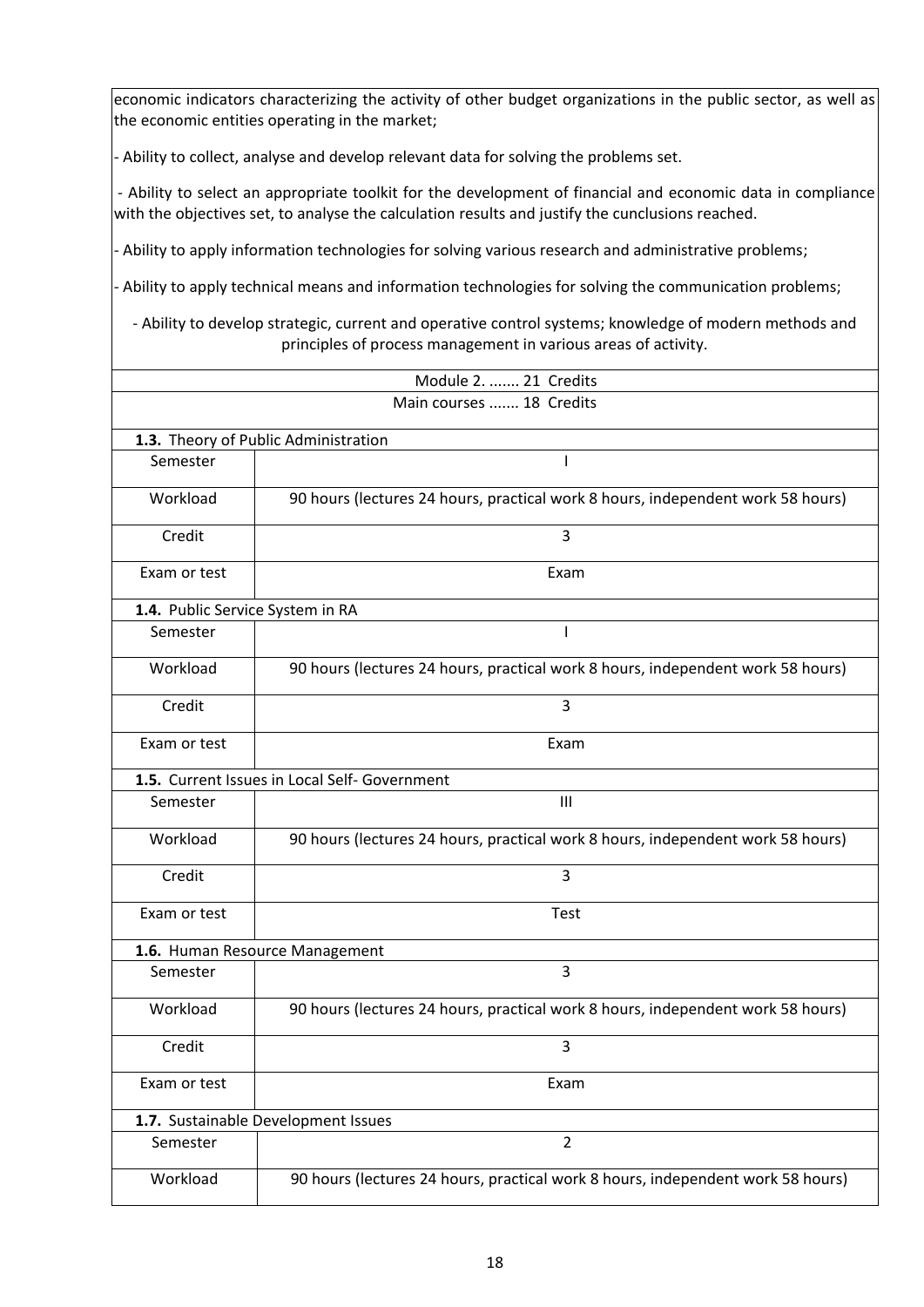| Credit                                 | 3                                                                                                       |
|----------------------------------------|---------------------------------------------------------------------------------------------------------|
| Exam or test                           | Exam                                                                                                    |
| 1.8. Psychology of Management          |                                                                                                         |
| Semester                               | $\overline{2}$                                                                                          |
| Workload                               | 90 hours (lectures 24 hours, practical work 8 hours, independent work 58 hours)                         |
| Credit                                 | $\overline{3}$                                                                                          |
| Exam or test                           | Test                                                                                                    |
|                                        | 1.9. Optional Courses  3 Credits                                                                        |
| 1.9.1.                                 | Theory of State and Law                                                                                 |
| Semester                               | $\mathbf{1}$                                                                                            |
| Workload                               | 90 hours (lectures 24 hours, practical work 8 hours, independent work 58 hours)                         |
| Credit                                 | 3                                                                                                       |
| Exam or test                           | Test                                                                                                    |
| 1.9.2.                                 | Theory of Politics                                                                                      |
| Semester                               | $\overline{2}$                                                                                          |
| Workload                               | 90 hours (lectures 24 hours, practical work 8 hours, independent work 58 hours)                         |
| Credit                                 | 3                                                                                                       |
| Exam or test                           | <b>Test</b>                                                                                             |
| 1.9.3.                                 | <b>Cultural Studies</b>                                                                                 |
| Semester                               | $\mathbf{1}$                                                                                            |
| Workload                               | 90 hours (lectures 24 hours, practical work 8 hours, independent work 58 hours)                         |
| Credit                                 | 3                                                                                                       |
| Exam or test                           | <b>Test</b>                                                                                             |
| <b>Generic Competences</b>             |                                                                                                         |
| towards the deviations of these rules; | - Knowledge of the rules of professional ethics and ability to apply them, demonstration of intolerance |

-Ability and willingness to establish a dialogue upon the democratic values of civic society and to take a responsibility;

- Ability and willingness to lead; to persuade to make balanced decisions, to persuade that those decisions are expedient; to persuade to realize them in life;

- Ability to work in a team, to creatively carry out his/her responsibilies and show coopeartional approach in the team;

- Ability to present the results of his/her work, to defend his/her own opinion in the professional environment and to set forth alternative and compromising solutions;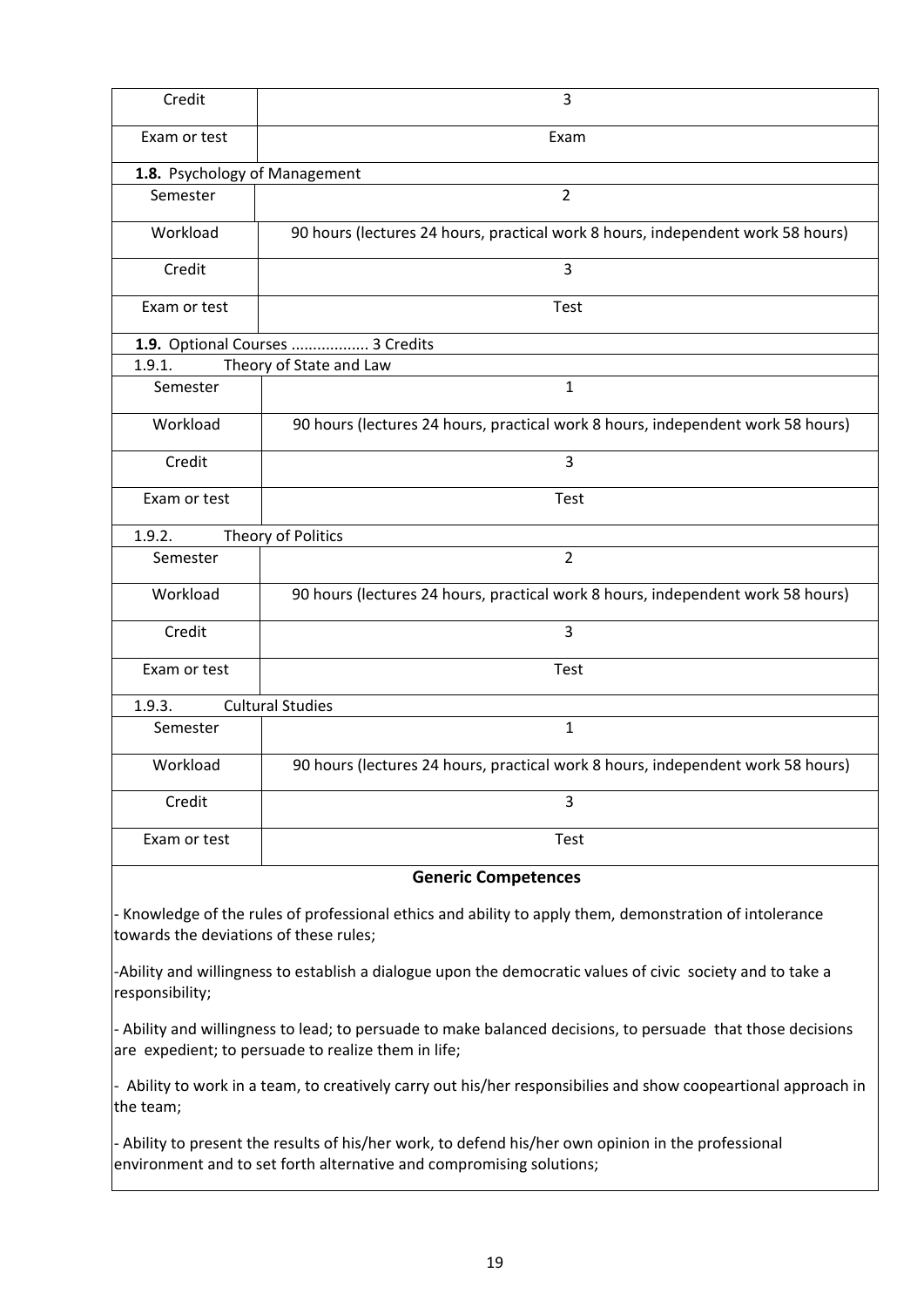Ability to establish an information database and to assesss their quality and integrity;

- Ability to collect, preserve, develop and transfer information through modern technical means;

- Ability to organize his/ her own work, to form new ideas and to find solutions to their implementation.

#### **Professional Competences**

- Ability to collect and analyse the information necessary for the calculation of financial and socio-economic indicators characterizing the activity of public administration and local self-government bodies, as well as financial agencies;

- Ability to collect and analyse the information necessary for the calculation of the financial and socioeconomic indicators characterizing the activity of other budget organizations in the public sector, as well as the economic entities operating in the market;

- Ability to calculate the financial and socio-economic indicators charactarizing the activity of public administration and local self-government bodies, as well as financial agencies upon the typical methods and operating regulatory base;

- Ability to do calculations necessary for the financial and economic planning in public administration and local self-government bodies, as well as finiancial companies, and to present and justify them in line with the existing standards;

- Ability to do calculations necessary for the financial and economic planning in other budget companies in the public sector ,as well as other economic entities and to present and justify them in line with the functioning;

- Ability to collect, analyse and develop relevant data for solving the problems set.

- Ability to select an appropriate toolkit for the development of financial and economic data in compliance with the objectives set, to analyse the calculation results and justify the cunclusions reached.

- Ability to analyse and interpret the accounting, financial and other information included in the reports of property, organizations, departments, and different forms of enterprises;

-Ability to compare, analyse and interpret the domestic and international statistical data on financial and socio-economic phenomena and processes;

- Ability to collect, analyse statistical data from domestic and international sources, and develop an analytical report or information review;

- Ability to organize the work of a team or group formed for implementing a certain economic project or reaching objectives;

- Ability to critically assess the offered administrative decisions and to develop and justify proposals directed at their improvement by taking into account the potential consequences of socio-economic efficiency standards , and risks;

- Ability to apply financial levers and technologies for the efficincy of human resource management;

- Ability to make organizational and administrative decisions; possession of organizational skills and ability to apply them;

- Ability to efficiently manage the financial values and resources in crisis situations;

- Ability to plan the measures, taken by state bodies, in line with the prospective programme to develop the state or region;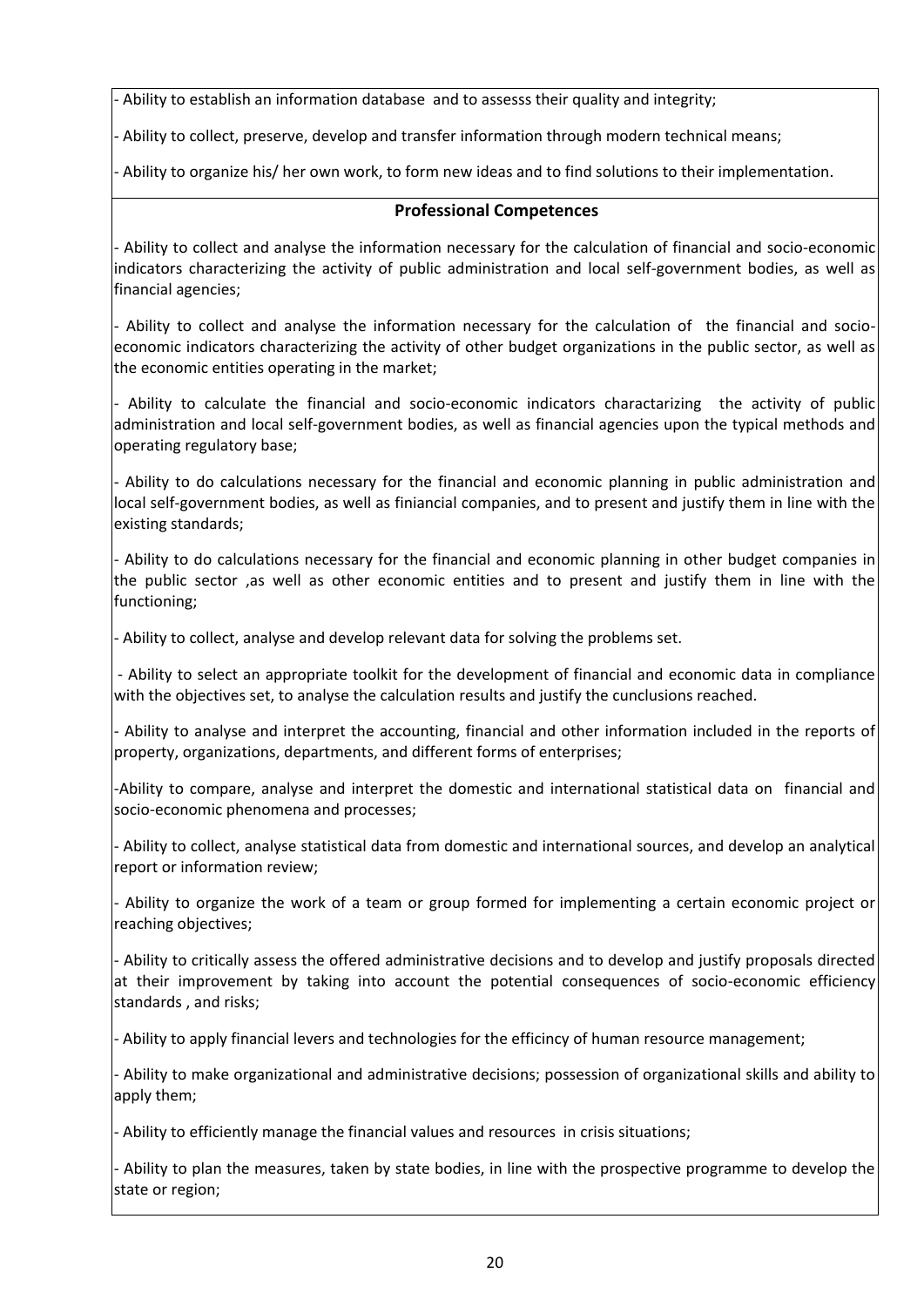- Ability to apply economic policy tools at macro and micro levels;

- Ability to develop strategic, current and operative control systems; knowledge of modern methods and principles of process management in various areas of activity;

- Ability to work in related areas;

- Knowledge of macroeconomic approaches towards the clarification of the functions and activity of state, as well as economic analysis of public sector.

| Module 2.  15 Credits                |                                                                                 |  |
|--------------------------------------|---------------------------------------------------------------------------------|--|
| Main courses  12 Credits             |                                                                                 |  |
| 1.10. Anti-Crisis Management         |                                                                                 |  |
| Semester                             | 3                                                                               |  |
| Workload                             | 90 hours (lectures 24 hours, practical work 8 hours, independent work 58 hours) |  |
| Credit                               | 3                                                                               |  |
| Exam or test                         | <b>Test</b>                                                                     |  |
| 1.11. State and Nationa Security     |                                                                                 |  |
| Semester                             | 3                                                                               |  |
| Workload                             | 90 hours (lectures 24 hours, practical work 8 hours, independent work 58 hours) |  |
| Credit                               | $\overline{3}$                                                                  |  |
| Exam or test                         | <b>Test</b>                                                                     |  |
| 1.12. External Audit, Internal Audit |                                                                                 |  |
| Semester                             | $\overline{3}$                                                                  |  |
| Workload                             | 90 hours (lectures 24 hours, practical work 8 hours, independent work 58 hours) |  |
| Credit                               | $\overline{3}$                                                                  |  |
| Exam or test                         | <b>Test</b>                                                                     |  |
| 1.13. Strategic Management           |                                                                                 |  |
| Semester                             | $\mathbf{1}$                                                                    |  |
| Workload                             | 90 hours (lectures 24 hours, practical work 8 hours, independent work 58 hours) |  |
| Credit                               | 3                                                                               |  |
| Exam or test                         | Exam                                                                            |  |
|                                      | 1.14. Optional courses  3 Credit                                                |  |
| 1.14.1.                              | <b>Business Law</b>                                                             |  |
| Semester                             | $\overline{2}$                                                                  |  |
| Workload                             | 90 hours (lectures 24 hours, practical work 8 hours, independent work 58 hours) |  |
| Credit                               | $\overline{3}$                                                                  |  |
| Exam or test                         | Exam                                                                            |  |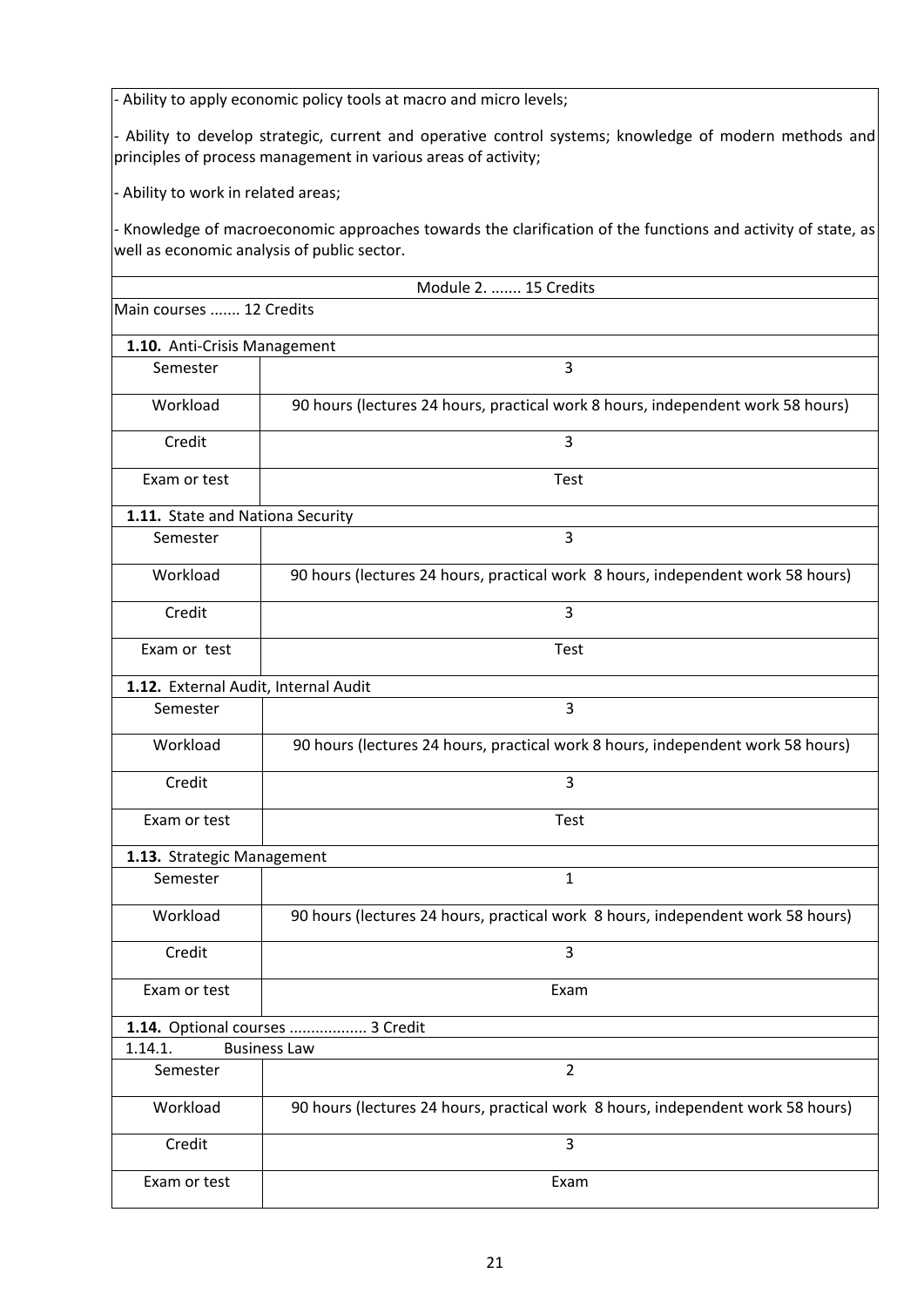| 1.14.2.                      | <b>Rhetorical Art</b>                                                           |  |
|------------------------------|---------------------------------------------------------------------------------|--|
| Semester                     | 1                                                                               |  |
| Workload                     | 90 hours (lectures 24 hours, practical work 8 hours, independent work 58 hours) |  |
| Credit                       | 3                                                                               |  |
| Exam or test                 | Test                                                                            |  |
| Political Economy<br>1.14.3. |                                                                                 |  |
| Semester                     | 2                                                                               |  |
| Workload                     | 90 hours (lectures 24 hours, practical work 8 hours, independent work 58 hours) |  |
| Credit                       | 3                                                                               |  |
| Exam or test                 | Test                                                                            |  |

#### **Generic Competences**

- Ability to work in a team, to creatively carry out his/her responsibilies and show coopeartional approach in the team;

- Ability to establish an information database and to assesss their quality and integrity;

- Ability to organize his/ her own work, to form new ideas and to find solutions to their implementation.

#### **Professional Competences**

- Ability to collect and analyse the information necessary for the calculation of financial and socio-economic indicators characterizing the activity of public administration and local self-government bodies, as well as financial agencies;

- Ability to collect and analyse the information necessary for the calculation of the financial and socioeconomic indicators characterizing the activity of other budget organizations in the public sector, as well as the economic entities operating in the market;

- Ability to calculate the financial and socio-economic indicators charactarizing the activity of public administration and local self-government bodies, as well as financial agencies upon the typical methods and operating regulatory base;

- Ability to calculate the financial and socio-economic indicators charactarizing the activity of public administration and local self-government bodies, as well as financial agencies upon the typical methods and operating regulatory base;

- Ability to do calculations necessary for the financial and economic planning in public administration and local self-government bodies, as well as finiancial companies, and to present and justify them in line with the existing standards;

- Ability to do calculations necessary for the financial and economic planning in other budget companies in the public sector ,as well as other economic entities and to present and justify them in line with the functioning;

- Ability to collect, analyse and develop relevant data for solving the problems set.

- Ability to select an appropriate toolkit for the development of financial and economic data in compliance with the objectives set, to analyse the calculation results and justify the cunclusions reached.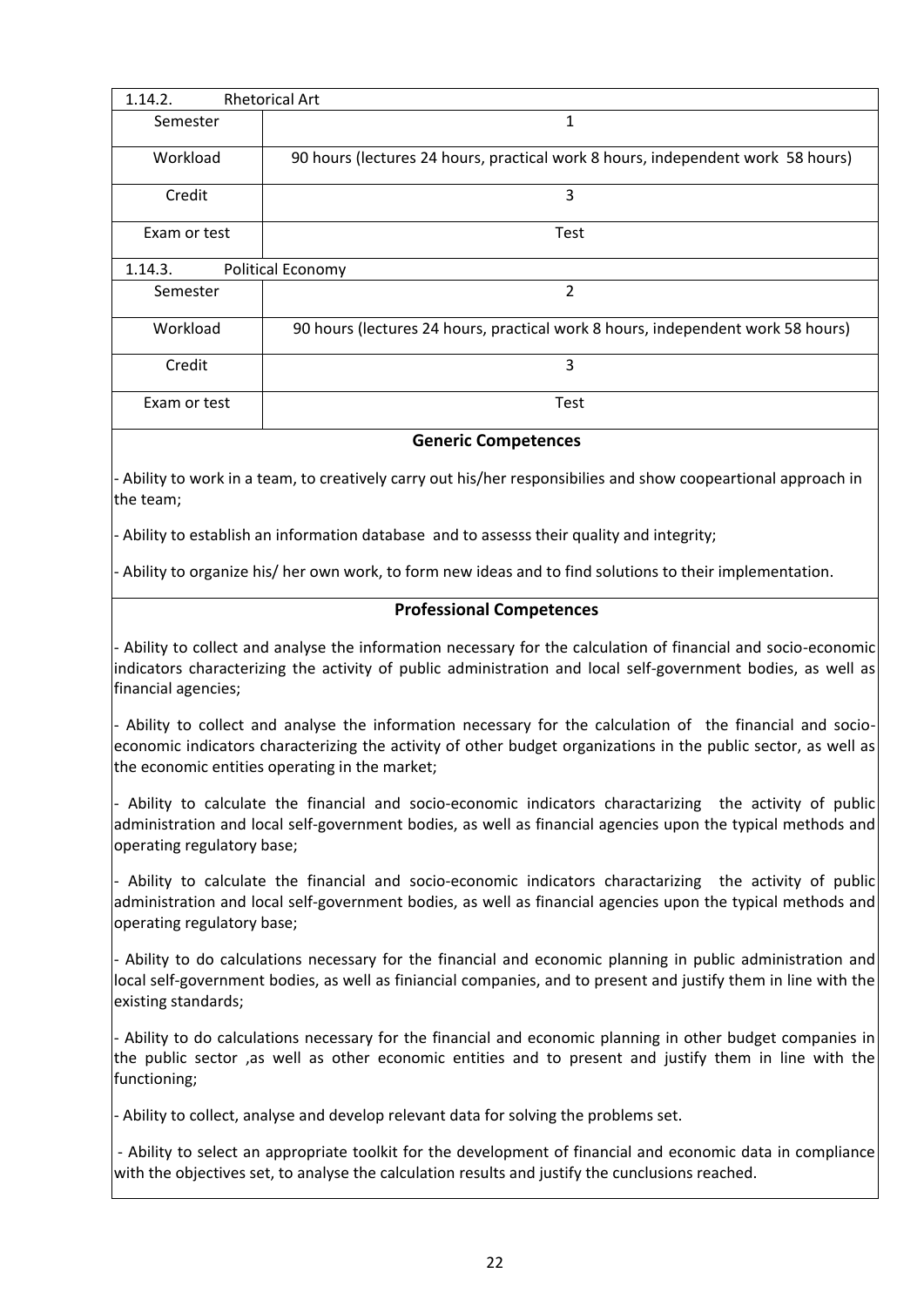- Ability to analyse and interpret the accounting, financial and other information included in the reports of property, organizations, departments, and different forms of enterprises;

- Ability to organize the work of a team or group formed for implementing a certain economic project or reaching objectives;

- Ability to critically assess the offered administrative decisions and to develop and justify proposals directed at their improvement by taking into account the potential consequences of socio-economic efficiency standards , and risks;

- Ability to make organizational and administrative decisions; possession of organizational skills and ability to apply them;

- Ability to efficiently manage the financial values and resources in crisis situations;

- Ability to plan the measures, taken by state bodies, in line with the prospective programme to develop the state or region;

- Ability to apply economic policy tools at macro and micro levels;

- Ability to develop strategic, current and operative control systems; knowledge of modern methods and principles of process management in various areas of activity;

- Ability to work in related areas;

- Knowledge of macroeconomic approaches towards the clarification of the functions and activity of state, as well as economic analysis of public sector.

| Module1 18 Credits             |                                                                                 |
|--------------------------------|---------------------------------------------------------------------------------|
| 1.15. Public Finance Managemet |                                                                                 |
| Semester                       | $\overline{2}$                                                                  |
| Workload                       | 90 hours (lectures 24 hours, practical work 8 hours, independent work 58 hours) |
| Credit                         | 3                                                                               |
| Exam or test                   | Exam                                                                            |
|                                | 1.16. Public Regulation of Financial Market                                     |
| Semester                       | $\overline{2}$                                                                  |
| Workload                       | 90 hours (lectures 24 hours, practical work 8 hours, independent work 58 hours) |
| Credit                         | 3                                                                               |
| Exam or test                   | Exam                                                                            |
| 1.17. Fiscal Policy            |                                                                                 |
| Semester                       | $\overline{2}$                                                                  |
| Workload                       | 90 hours (lectures 24 hours, practical work 8 hours, independent work 58 hours) |
| Credit                         | 3                                                                               |
| Exam or test                   | Exam                                                                            |
| 1.18. Budgeting                |                                                                                 |
| Semester                       | 3                                                                               |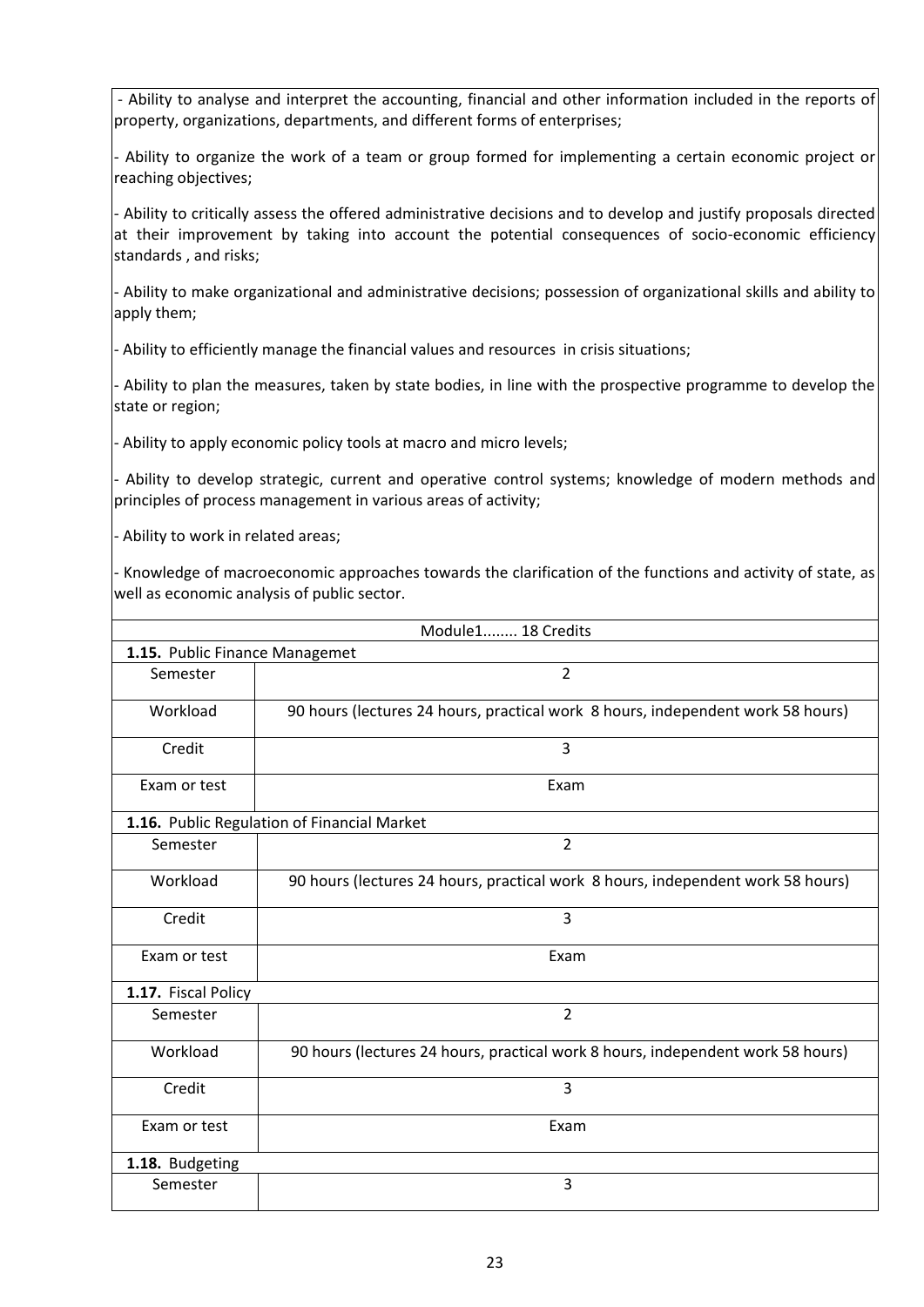| Workload                   | 90 hours (lectures 24 hours, practical work 8 hours, independent work 58 hours) |
|----------------------------|---------------------------------------------------------------------------------|
| Credit                     | 3                                                                               |
| Exam or test               | Exam                                                                            |
| 1.19. Monetary Policy      |                                                                                 |
| Semester                   | 3                                                                               |
| Workload                   | 90 hours (lectures 24 hours, practical work 8 hours, independent work 58 hours) |
| Credit                     | 3                                                                               |
| Exam or test               | Exam                                                                            |
|                            | 1.20. Management of Public Treasure System                                      |
| Semester                   | 3                                                                               |
| Workload                   | 90 hours (lectures 24 hours, practical work 8 hours, independent work 58 hours) |
| Credit                     | 3                                                                               |
| Exam or test               | Test                                                                            |
| <b>Generic Competences</b> |                                                                                 |

- Ability to establish an information database and to assesss their quality and integrity;

- Ability to collect, preserve, develop and transfer information through modern technical means;

#### **Professional Competences**

- Ability to collect and analyse the information necessary for the calculation of financial and socio-economic indicators characterizing the activity of public administration and local self-government bodies, as well as financial agencies;

- Ability to collect and analyse the information necessary for the calculation of the financial and socioeconomic indicators characterizing the activity of other budget organizations in the public sector, as well as the economic entities operating in the market;

- Ability to calculate the financial and socio-economic indicators charactarizing the activity of public administration and local self-government bodies, as well as financial agencies upon the typical methods and operating regulatory base;

- Ability to calculate the financial and socio-economic indicators charactarizing the activity of public administration and local self-government bodies, as well as financial agencies upon the typical methods and operating regulatory base;

- Ability to do calculations necessary for the financial and economic planning in public administration and local self-government bodies, as well as finiancial companies, and to present and justify them in line with the existing standards;

- Ability to do calculations necessary for the financial and economic planning in other budget companies in the public sector, as well as other economic entities and to present and justify them in line with the functioning;

- Ability to collect, analyse and develop relevant data for solving the problems set.

- Ability to select an appropriate toolkit for the development of financial and economic data in compliance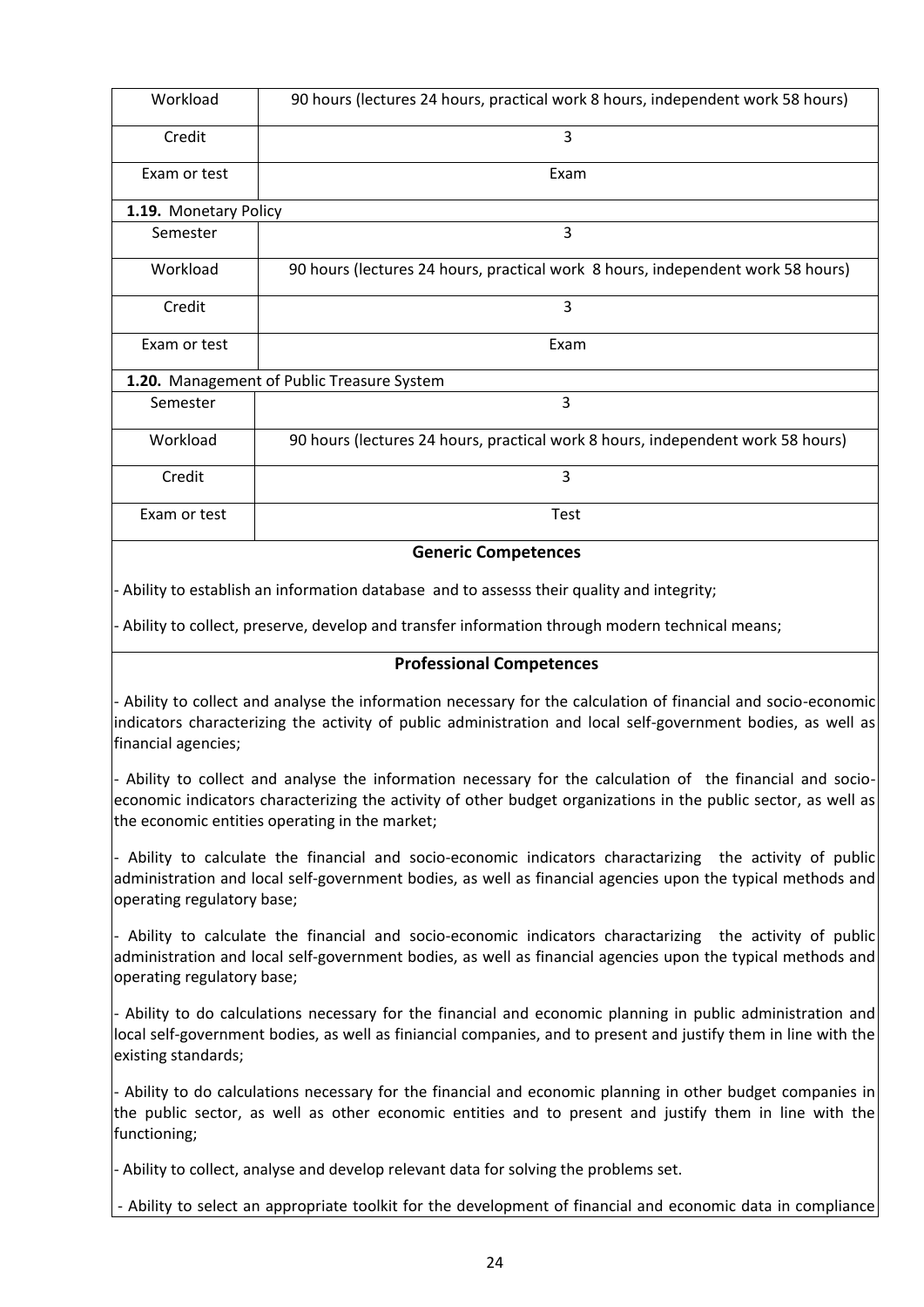with the objectives set, to analyse the calculation results and justify the cunclusions reached.

-Ability to create standard theoreical and applied models upon the description of financial and economic phenomena and processes, to and contextually interpret the received data;

- Ability to analyse and interpret the accounting, financial and other information included in the reports of property, organizations, departments, and different forms of enterprises;

- Ability to compare, analyse and interpret the domestic and international statistical data on financial and socio-economic phenomena and processes;

- Ability to collect, analyse statistical data from domestic and international sources, and develop an analytical report or information review;

- Ability to critically assess the offered administrative decisions and to develop and justify proposals directed at their improvement by taking into account the potential consequences of socio-economic efficiency standards , and risks;

- Ability to efficiently manage the financial values and resources in crisis situations;

- Ability to plan the measures, taken by state bodies, in line with the prospective programme to develop the state or region;

- Ability to apply economic policy tools at macro and micro levels;

- Ability to develop strategic, current and operative control systems; knowledge of modern methods and principles of process management in various areas of activity;

- Ability to work in related areas;

- Knowledge of macroeconomic approaches towards the clarification of the functions and activity of state, as well as economic analysis of public sector.

| Module .2 12 Credits                  |                                                                                 |  |
|---------------------------------------|---------------------------------------------------------------------------------|--|
| 5.1. Macroeconomic Regulation         |                                                                                 |  |
| Semester                              | $\mathbf{1}$                                                                    |  |
| Workload                              | 90 hours (lectures 24 hours, practical work 8 hours, independent work 58 hours) |  |
| Credit                                | 3                                                                               |  |
| Exam or test                          | Exam                                                                            |  |
| 1.2. International Economic Relations |                                                                                 |  |
| Semester                              | $\mathbf 1$                                                                     |  |
| Workload                              | 90 hours (lectures 24 hours, practical work 8 hours, independent work 58 hours) |  |
| Credit                                | $\overline{3}$                                                                  |  |
| Exam or test                          | <b>Test</b>                                                                     |  |
| 5.3. Public Procurement Management    |                                                                                 |  |
| Semester                              | $\overline{2}$                                                                  |  |
| Workload                              | 90 hours (lectures 24 hours, practical work 8 hours, independent work 58 hours) |  |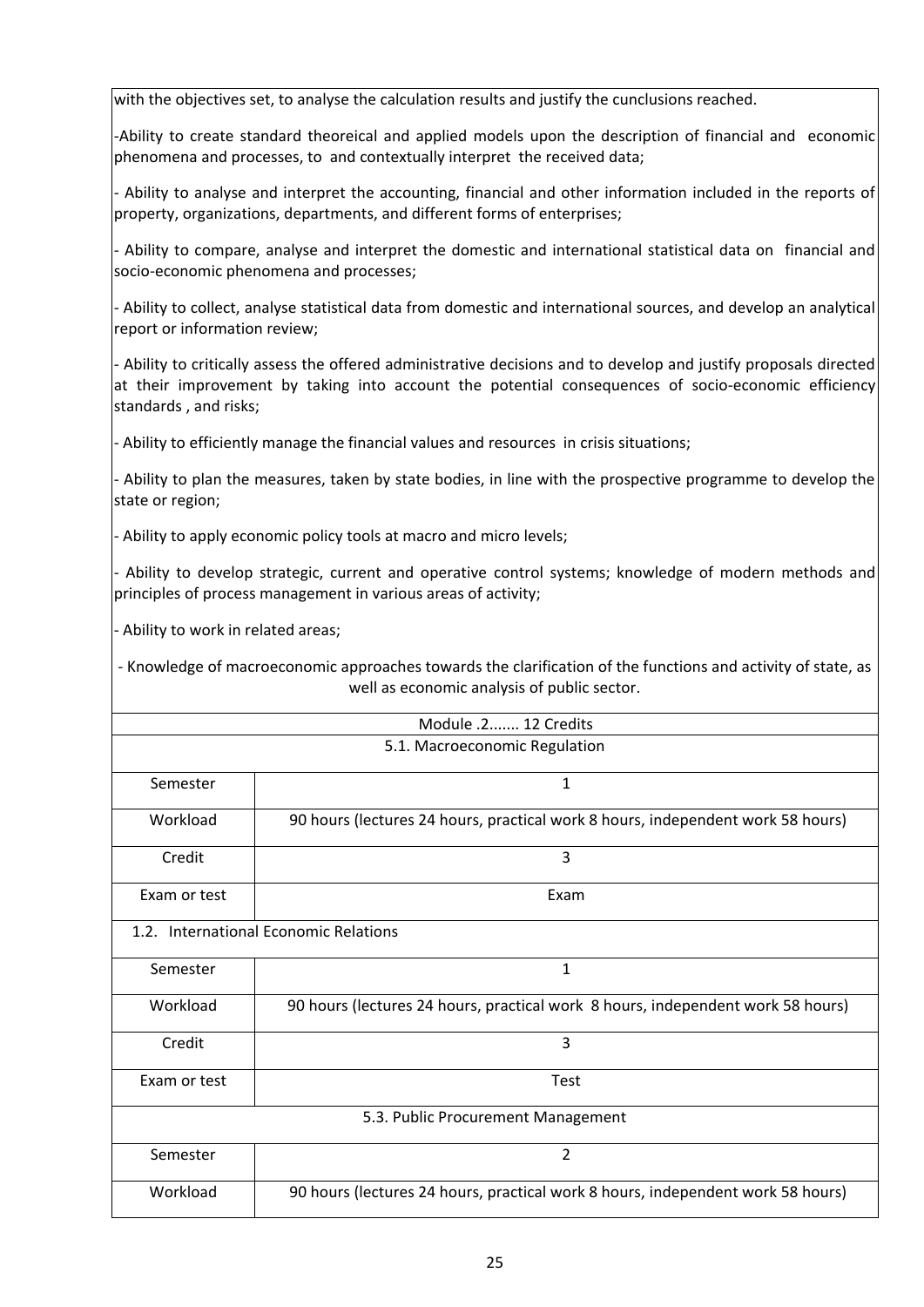| Credit                                                                                           | 3                                                                                                                                                                                                                              |  |
|--------------------------------------------------------------------------------------------------|--------------------------------------------------------------------------------------------------------------------------------------------------------------------------------------------------------------------------------|--|
|                                                                                                  |                                                                                                                                                                                                                                |  |
| Exam or test                                                                                     | Exam                                                                                                                                                                                                                           |  |
|                                                                                                  | 5.4. State Property Management                                                                                                                                                                                                 |  |
| Semester                                                                                         | 3                                                                                                                                                                                                                              |  |
| Workload                                                                                         | 90 hours (lectures 24 hours, practical work 8 hours, independent work 58 hours)                                                                                                                                                |  |
| Credit                                                                                           | 3                                                                                                                                                                                                                              |  |
| Exam or test                                                                                     | <b>Test</b>                                                                                                                                                                                                                    |  |
| <b>Generic Competences</b>                                                                       |                                                                                                                                                                                                                                |  |
| - Ability to establish an information database and to assesss their quality and integrity;       |                                                                                                                                                                                                                                |  |
| - Ability to collect, preserve, develop and transfer information through modern technical means; |                                                                                                                                                                                                                                |  |
| <b>Professional Competences</b>                                                                  |                                                                                                                                                                                                                                |  |
| financial agencies;                                                                              | - Ability to collect and analyse the information necessary for the calculation of financial and socio-economic<br>indicators characterizing the activity of public administration and local self-government bodies, as well as |  |

Ability to collect and analyse the information necessary for the calculation of the financial and socioeconomic indicators characterizing the activity of other budget organizations in the public sector, as well as the economic entities operating in the market;

- Ability to calculate the financial and socio-economic indicators charactarizing the activity of public administration and local self-government bodies, as well as financial agencies upon the typical methods and operating regulatory base;

- Ability to calculate the financial and socio-economic indicators charactarizing the activity of public administration and local self-government bodies, as well as financial agencies upon the typical methods and operating regulatory base;

- Ability to do calculations necessary for the financial and economic planning in public administration and local self-government bodies, as well as finiancial companies, and to present and justify them in line with the existing standards;

- Ability to do calculations necessary for the financial and economic planning in other budget companies in the public sector ,as well as other economic entities and to present and justify them in line with the functioning;

- Ability to collect, analyse and develop relevant data for solving the problems set.

- Ability to select an appropriate toolkit for the development of financial and economic data in compliance with the objectives set, to analyse the calculation results and justify the cunclusions reached.

- Ability to analyse and interpret the accounting, financial and other information included in the reports of property, organizations, departments, and different forms of enterprises;

- Ability to compare, analyse and interpret the domestic and international statistical data on financial and socio-economic phenomena and processes;

- Ability to collect, analyse statistical data from domestic and international sources, and develop an analytical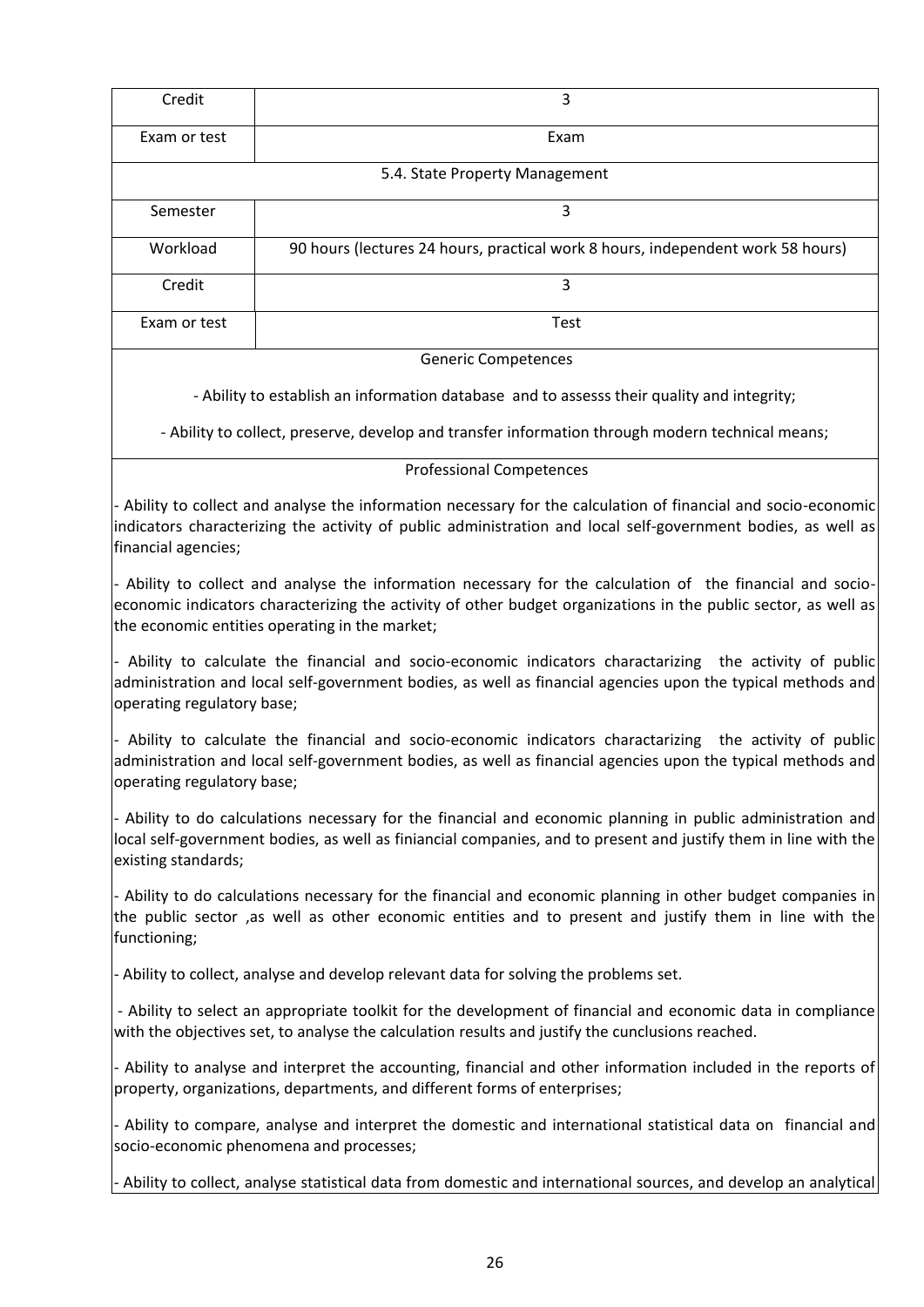report or information review;

- Ability to organize the work of a team or group formed for implementing a certain economic project or reaching objectives;

- Ability to critically assess the offered administrative decisions and to develop and justify proposals directed at their improvement by taking into account the potential consequences of socio-economic efficiency standards , and risks;

- Ability to efficiently manage the financial values and resources in crisis situations;

- Ability to plan the measures, taken by state bodies, in line with the prospective programme to develop the state or region;

- Ability to apply economic policy tools at macro and micro levels;

- Ability to develop strategic, current and operative control systems; knowledge of modern methods and principles of process management in various areas of activity;

- Knowledge of macroeconomic approaches towards the clarification of the functions and activity of state, as well as economic analysis of public sector.

|                          | Module. 2 12 Credits                                                            |
|--------------------------|---------------------------------------------------------------------------------|
| 1.21.<br><b>Banking</b>  |                                                                                 |
| Semester                 | $\overline{2}$                                                                  |
| Workload                 | 90 hours (lectures 24 hours, practical work 8 hours, independent work 58 hours) |
| Credit                   | 3                                                                               |
| Exam or test             | Exam                                                                            |
|                          | 6.2. Financial Analysis                                                         |
| Semester                 | 3                                                                               |
| Workload                 | 90 hours (lectures 24 hours, practical work 8 hours, independent work 58 hours) |
| Credit                   | 3                                                                               |
| Exam or test             | Exam                                                                            |
|                          | 6.3. Cost-Benefit Analysis                                                      |
| Semester                 | $\overline{2}$                                                                  |
| Workload                 | 90 hours (lectures 24 hours, practical work 8 hours, independent work 58 hours) |
| Credit                   | $\overline{3}$                                                                  |
| Exam or test             | Test                                                                            |
| 6.4. Corporative Finance |                                                                                 |
| Semester                 | 3                                                                               |
| Workload                 | 90 hours (lectures 24 hours, practical work 8 hours, independent work 58 hours) |
| Credit                   | 3                                                                               |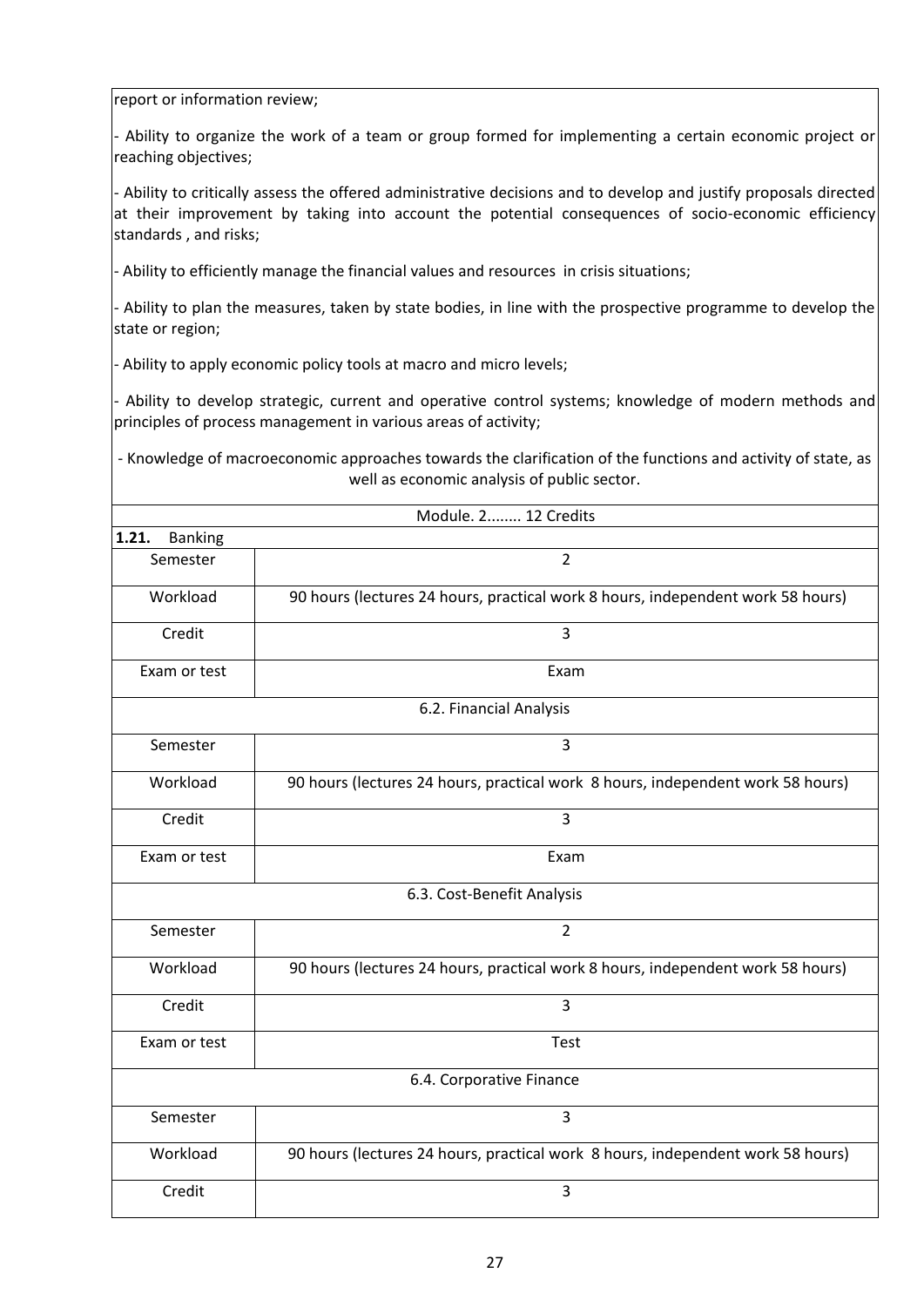| Exam or test                                                                                                                                                                                                                                                                   | Test                                                                                                                                                                                                                                                  |  |  |
|--------------------------------------------------------------------------------------------------------------------------------------------------------------------------------------------------------------------------------------------------------------------------------|-------------------------------------------------------------------------------------------------------------------------------------------------------------------------------------------------------------------------------------------------------|--|--|
|                                                                                                                                                                                                                                                                                | <b>Generic Competences</b>                                                                                                                                                                                                                            |  |  |
|                                                                                                                                                                                                                                                                                | - Ability to work in a team, to creatively carry out his/her responsibilies and show coopeartional approach in<br>the team;                                                                                                                           |  |  |
|                                                                                                                                                                                                                                                                                | - Ability to establish an information database and to assesss their quality and integrity;                                                                                                                                                            |  |  |
|                                                                                                                                                                                                                                                                                | - Ability to collect, preserve, develop and transfer information through modern technical means;                                                                                                                                                      |  |  |
|                                                                                                                                                                                                                                                                                | <b>Professional Competences</b>                                                                                                                                                                                                                       |  |  |
| financial agencies;                                                                                                                                                                                                                                                            | - Ability to collect and analyse the information necessary for the calculation of financial and socio-economic<br>indicators characterizing the activity of public administration and local self-government bodies, as well as                        |  |  |
| - Ability to collect and analyse the information necessary for the calculation of the financial and socio-<br>economic indicators characterizing the activity of other budget organizations in the public sector, as well as<br>the economic entities operating in the market; |                                                                                                                                                                                                                                                       |  |  |
| - Ability to calculate the financial and socio-economic indicators charactarizing the activity of public<br>administration and local self-government bodies, as well as financial agencies upon the typical methods and<br>operating regulatory base;                          |                                                                                                                                                                                                                                                       |  |  |
|                                                                                                                                                                                                                                                                                | - Ability to calculate the financial and socio-economic indicators charactarizing the activity of public<br>administration and local self-government bodies, as well as financial agencies upon the typical methods and<br>operating regulatory base; |  |  |
| - Ability to do calculations necessary for the financial and economic planning in public administration and<br>local self-government bodies, as well as finiancial companies, and to present and justify them in line with the<br>existing standards;                          |                                                                                                                                                                                                                                                       |  |  |
| - Ability to do calculations necessary for the financial and economic planning in other budget companies in<br>the public sector , as well as other economic entities and to present and justify them in line with the<br>functioning;                                         |                                                                                                                                                                                                                                                       |  |  |
| - Ability to collect, analyse and develop relevant data for solving the problems set.                                                                                                                                                                                          |                                                                                                                                                                                                                                                       |  |  |
| - Ability to select an appropriate toolkit for the development of financial and economic data in compliance<br>with the objectives set, to analyse the calculation results and justify the cunclusions reached.                                                                |                                                                                                                                                                                                                                                       |  |  |
| - Ability to analyse and interpret the accounting, financial and other information included in the reports of<br>property, organizations, departments, and different forms of enterprises;                                                                                     |                                                                                                                                                                                                                                                       |  |  |
|                                                                                                                                                                                                                                                                                | - Ability to compare, analyse and interpret the domestic and international statistical data on financial and<br>socio-economic phenomena and processes;                                                                                               |  |  |
| report or information review;                                                                                                                                                                                                                                                  | - Ability to collect, analyse statistical data from domestic and international sources, and develop an analytical                                                                                                                                     |  |  |
| standards, and risks;                                                                                                                                                                                                                                                          | - Ability to critically assess the offered administrative decisions and to develop and justify proposals directed<br>at their improvement by taking into account the potential consequences of socio-economic efficiency                              |  |  |
| apply them;                                                                                                                                                                                                                                                                    | - Ability to make organizational and administrative decisions; possession of organizational skills and ability to                                                                                                                                     |  |  |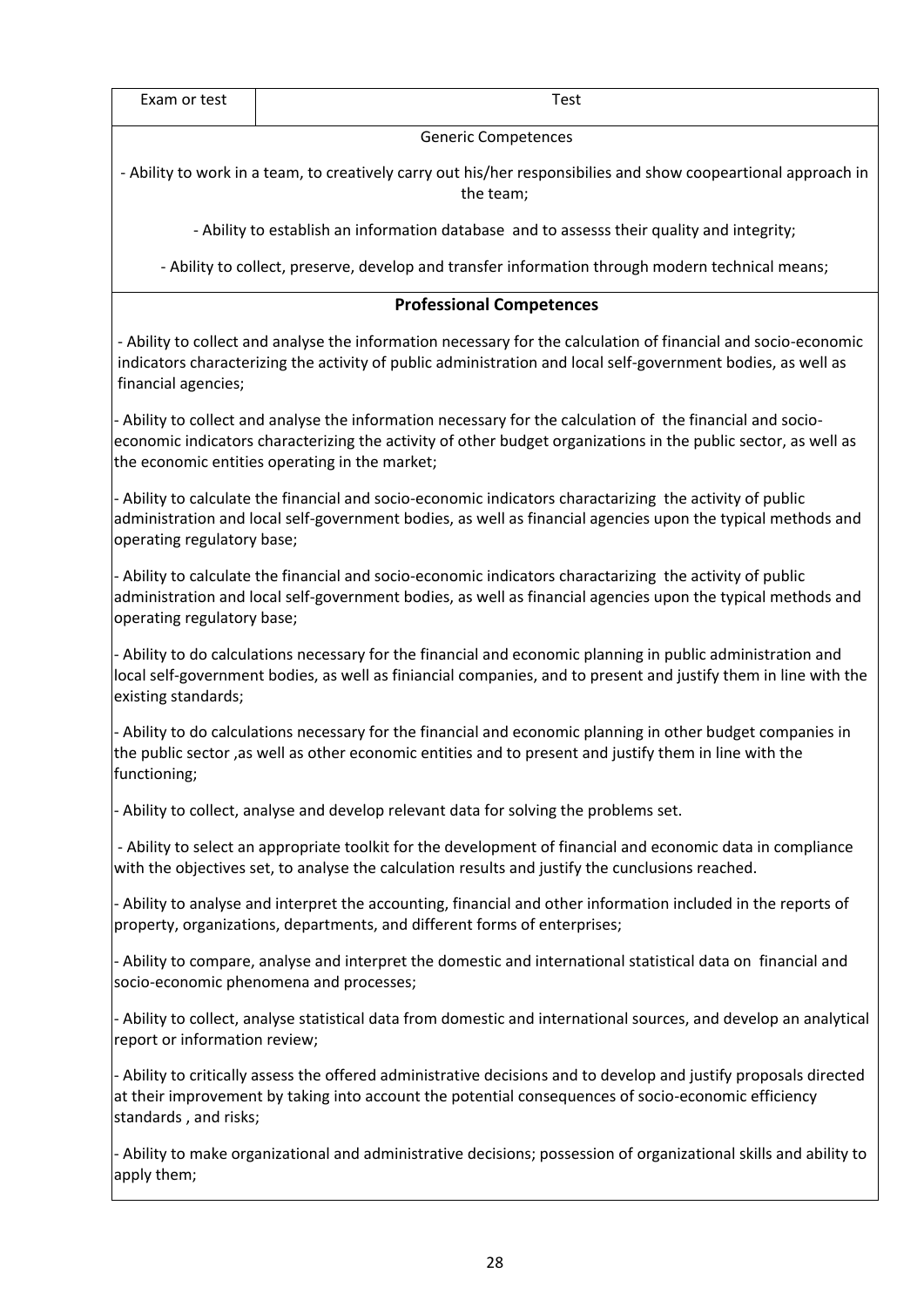- Ability to efficiently manage the financial values and resources in crisis situations;

- Ability to plan the measures, taken by state bodies, in line with the prospective programme to develop the state or region;

- Ability to apply economic policy tools at macro and micro levels;

- Ability to develop strategic, current and operative control systems; knowledge of modern methods and principles of process management in various areas of activity;

- Ability to work in related areas;

- Knowledge of macroeconomic approaches towards the clarification of the functions and activity of state, as well as economic analysis of public sector.

| Module 2 33 Credits                |                                     |  |
|------------------------------------|-------------------------------------|--|
| 7.1. First Test on Master's Thesis |                                     |  |
| Semester                           | $\overline{2}$                      |  |
| Workload                           | 90 hours                            |  |
| Credit                             | $\mathsf 3$                         |  |
| Exam or test                       | <b>Test</b>                         |  |
|                                    | 7.2. Second Test on Master's Thesis |  |
| Semester                           | 3                                   |  |
| Workload                           | 90 hours                            |  |
| Credit                             | 3                                   |  |
| Exam or test                       | <b>Test</b>                         |  |
|                                    | 7.3. Administrative Internship - 4  |  |
| Semester                           | $\overline{2}$                      |  |
| Workload                           | 120 hours                           |  |
| Credit                             | 4                                   |  |
| Exam or test                       | Exam                                |  |
| 7.4. Research practice- 4          |                                     |  |
| Semester                           | 4                                   |  |
| Workload                           | 120 hours                           |  |
| Credit                             | 4                                   |  |
| Exam or test                       | Exam                                |  |
|                                    | 7.5. Defence of Master's Thesis 12  |  |
| Semester                           | $\overline{4}$                      |  |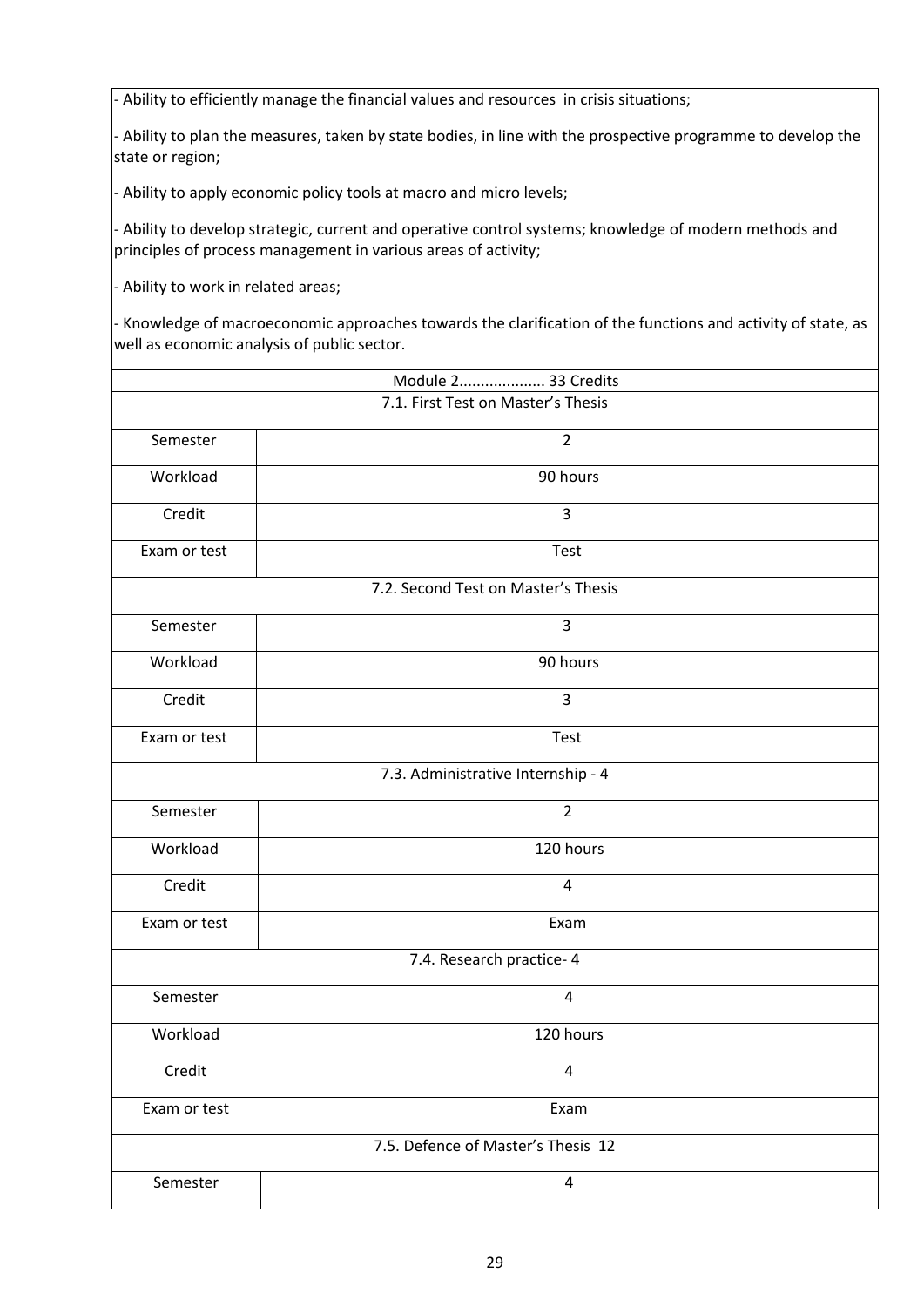| Workload                                                                                                  | 360 hours                                                                                                                                                                                                                                                                                                                                                                            |
|-----------------------------------------------------------------------------------------------------------|--------------------------------------------------------------------------------------------------------------------------------------------------------------------------------------------------------------------------------------------------------------------------------------------------------------------------------------------------------------------------------------|
| Credit                                                                                                    | 12                                                                                                                                                                                                                                                                                                                                                                                   |
| Exam or test                                                                                              | Exam                                                                                                                                                                                                                                                                                                                                                                                 |
|                                                                                                           | 7.6. Graduation Exam                                                                                                                                                                                                                                                                                                                                                                 |
| Semester                                                                                                  | 4                                                                                                                                                                                                                                                                                                                                                                                    |
| Workload                                                                                                  | 210 hours                                                                                                                                                                                                                                                                                                                                                                            |
| Credit                                                                                                    | 7                                                                                                                                                                                                                                                                                                                                                                                    |
| Exam or test                                                                                              | Exam                                                                                                                                                                                                                                                                                                                                                                                 |
|                                                                                                           | <b>Generic Competences</b>                                                                                                                                                                                                                                                                                                                                                           |
| towards the deviations of these rules;                                                                    | - Knowledge of the rules of professional ethics and ability to apply them, demonstration of intolerance                                                                                                                                                                                                                                                                              |
|                                                                                                           | - Ability to conduct science-based research;                                                                                                                                                                                                                                                                                                                                         |
| the team;                                                                                                 | Ability to work in a team, to creatively carry out his/her responsibilies and show coopeartional approach in                                                                                                                                                                                                                                                                         |
|                                                                                                           | - Ability to apply technical means and information technologies for solving the communication problems;<br>- Ability to present the results of his/her work, to defend his/her own opinion in the professional<br>environment and to set forth alternative and compromising solutions;<br>- Ability to establish an information database and to assesss their quality and integrity; |
| - Ability to conduct research work;                                                                       |                                                                                                                                                                                                                                                                                                                                                                                      |
| - Ability to assess new knowledge as an expert and willingness to apply it;                               |                                                                                                                                                                                                                                                                                                                                                                                      |
|                                                                                                           | - Ability to collect, preserve, develop and transfer information through modern technical means;                                                                                                                                                                                                                                                                                     |
| - Ability to organize his/ her own work, to form new ideas and to find solutions to their implementation. |                                                                                                                                                                                                                                                                                                                                                                                      |
| - Ability to develop himself/herself and expand his/ her professional knowledge.                          |                                                                                                                                                                                                                                                                                                                                                                                      |
|                                                                                                           | <b>Professional Competences</b>                                                                                                                                                                                                                                                                                                                                                      |
| financial agencies;                                                                                       | - Ability to collect and analyse the information necessary for the calculation of financial and socio-economic<br>indicators characterizing the activity of public administration and local self-government bodies, as well as                                                                                                                                                       |
|                                                                                                           | Ability to calculate the financial and socio-economic indicators charactarizing the activity of public                                                                                                                                                                                                                                                                               |

- Ability to calculate the financial and socio-economic indicators charactarizing the activity of public administration and local self-government bodies, as well as financial agencies upon the typical methods and operating regulatory base;

- Ability to do calculations necessary for the financial and economic planning in public administration and local self-government bodies, as well as finiancial companies, and to present and justify them in line with the existing standards;

- Ability to collect, analyse and develop relevant data for solving the problems set.

- Ability to analyse and interpret the accounting, financial and other information included in the reports of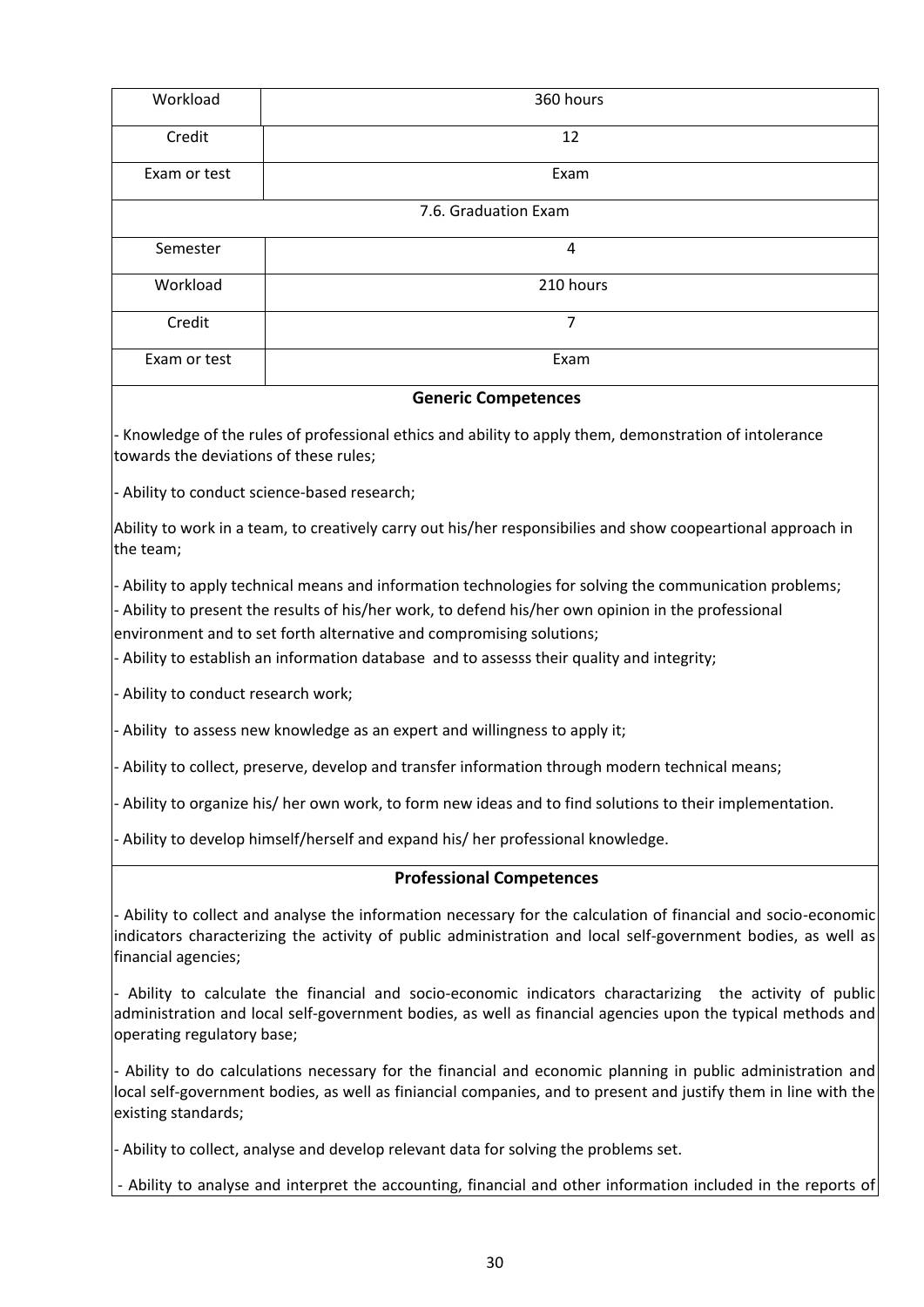property, organizations, departments, and different forms of enterprises;

- Ability to apply information technologies for solving various research and administrative problems;

-Ability to critically assess the offered administrative decisions and to develop and justify proposals directed at their improvement by taking into account the potential consequences of socio-economic efficiency standards , and risks;

- Ability to make organizational and administrative decisions; possession of organizational skills and ability to apply them;

- Ability to develop strategic, current and operative control systems; knowledge of modern methods and principles of process management in various areas of activity;

- Ability to work in related areas;

- Knowledge of macroeconomic approaches towards the clarification of the functions and activity of state, as well as economic analysis of public sector.

| Module 1. General Informative Courses |                                                                                         |
|---------------------------------------|-----------------------------------------------------------------------------------------|
| 1.10. Professional Foreign Language   |                                                                                         |
| Semester                              | $1$ and $2$                                                                             |
| Workload                              | 90 hours (Practical work 64 hours, Independent work 26 hours)                           |
| Credits                               | 6                                                                                       |
| Exam or Test                          | Test                                                                                    |
| 1.11. IT and e-Governance             |                                                                                         |
| Semester                              | $\mathbf{1}$                                                                            |
| Workload                              | 90 hours (Lectures work 24 hours, Practical work 8 hours, Independent<br>work 58 hours) |
| Credits                               | 3                                                                                       |
| Exam or Test                          | Test                                                                                    |
| 1.12. Optional Courses                |                                                                                         |
| 1.12.1.<br><b>Cultural Studies</b>    |                                                                                         |
| Semester                              | 3                                                                                       |
| Workload                              | 90 Hours (Lectures work 24 Hours, Practical work 8 Hours, Independent<br>work 58 Hours) |
| Credits                               | 3                                                                                       |

## **Law Specialty**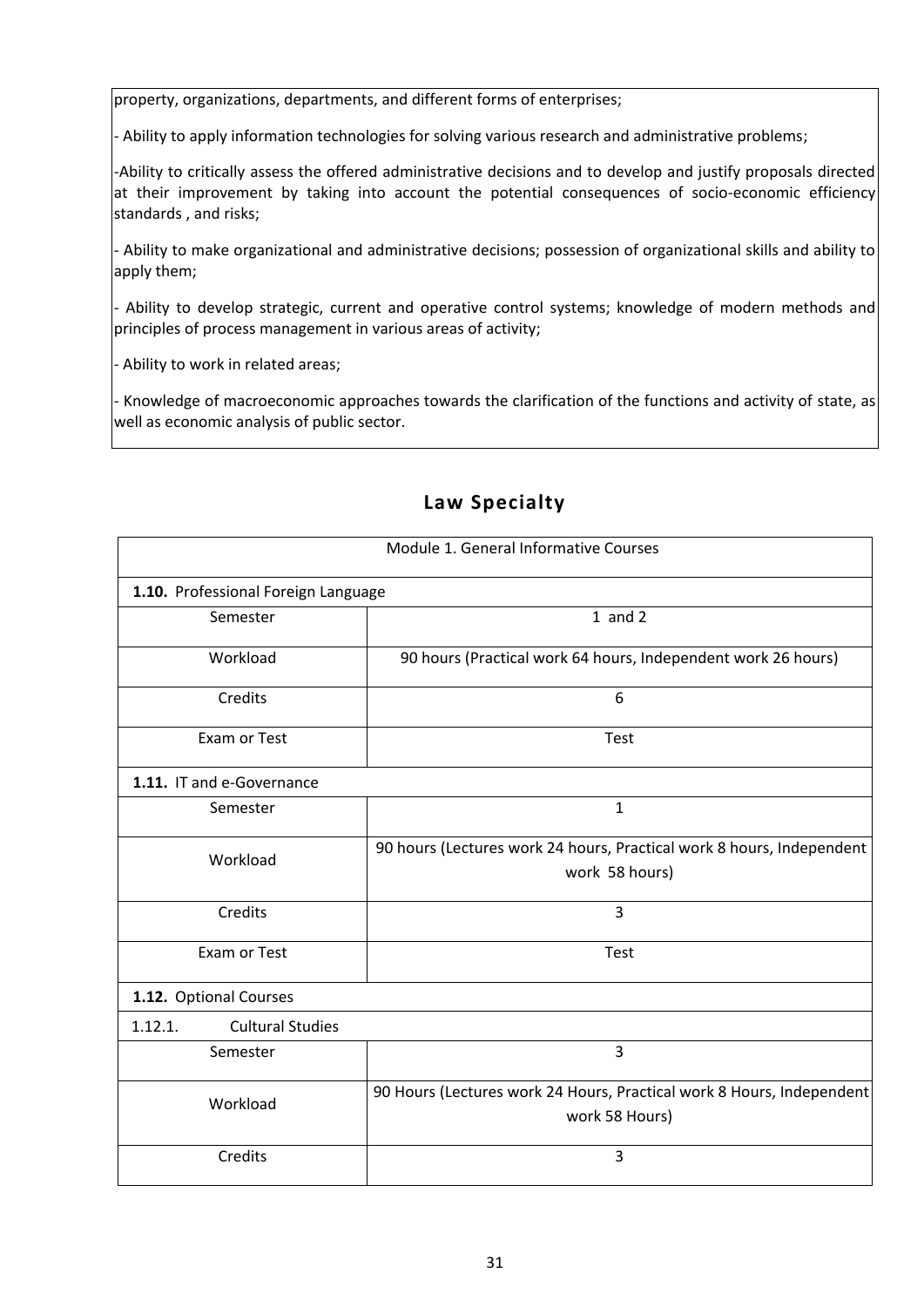| Exam or Test                                                                                                                  | <b>Test</b>                                                                                                                                                                                                    |
|-------------------------------------------------------------------------------------------------------------------------------|----------------------------------------------------------------------------------------------------------------------------------------------------------------------------------------------------------------|
| 1.12.2.<br>Anti-Crisis Management                                                                                             |                                                                                                                                                                                                                |
| Semester                                                                                                                      | 3                                                                                                                                                                                                              |
| Workload                                                                                                                      | 90 Hours (Lectures 24 Hours, Practical work 8 Hours, Independent work<br>58 Hours)                                                                                                                             |
| Credits                                                                                                                       | 3                                                                                                                                                                                                              |
| Exam or Test                                                                                                                  | <b>Test</b>                                                                                                                                                                                                    |
| 1.12.3.<br>Diplomatic and Business Etiquette                                                                                  |                                                                                                                                                                                                                |
| Semester                                                                                                                      | 3                                                                                                                                                                                                              |
| Workload                                                                                                                      | 90 Hours (Lectures work 24 Hours, Practical work 8 Hours, Independent<br>work 58 Hours)                                                                                                                        |
| Credits                                                                                                                       | 3                                                                                                                                                                                                              |
| Exam or Test                                                                                                                  | <b>Test</b>                                                                                                                                                                                                    |
|                                                                                                                               | Generic Competences<br>1. Ability to develop and improve one's own intellectual and general cultural level;                                                                                                    |
|                                                                                                                               | 2. Ability to use Armenian and foreign languages as an instrument for practical communication;<br>3. Ability to implement, analyze and comprehend the administrative innovativations in professional activity. |
|                                                                                                                               | <b>Professional Competences</b>                                                                                                                                                                                |
| 1.<br>Ability to supervise the independent work of learners;<br>2.<br>Ability to make use of professional technologies;<br>3. | Ability to preserve the rules of Legal Ethics and to properly fulfill the professional responsibilities;                                                                                                       |
|                                                                                                                               | Module2. General Introductory Courses                                                                                                                                                                          |
| 1.13. Theory of Politics                                                                                                      |                                                                                                                                                                                                                |
| Semester                                                                                                                      | 1                                                                                                                                                                                                              |
| Workload                                                                                                                      | 90 Hours (Lectures work 24 Hours, Practical work 8 Hours, Independent<br>work 58 Hours)                                                                                                                        |
| Credits                                                                                                                       | 3                                                                                                                                                                                                              |
| Exam or Test                                                                                                                  | <b>Test</b>                                                                                                                                                                                                    |
| 1.14. Legal Psychology                                                                                                        |                                                                                                                                                                                                                |
| Semester                                                                                                                      | 1                                                                                                                                                                                                              |
| Workload                                                                                                                      | 90 Hours (Lectures work 24 Hours, Practical work 8 Hours, Independent<br>work 58 Hours)                                                                                                                        |
| Credits                                                                                                                       | 3                                                                                                                                                                                                              |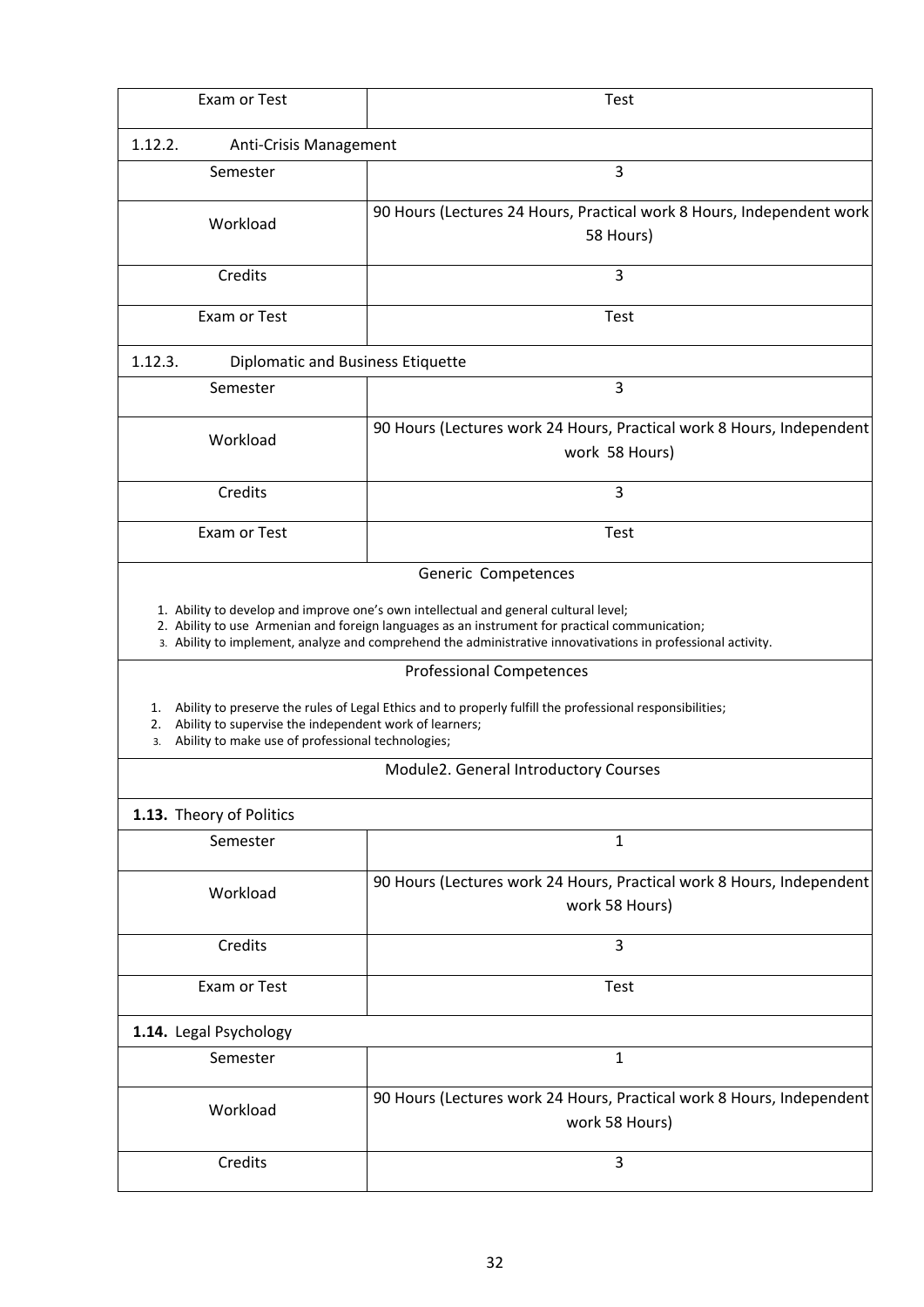| Exam or Test                                                                                                                                                                                                                                                                                                                                   | <b>Test</b>                                                                             |  |
|------------------------------------------------------------------------------------------------------------------------------------------------------------------------------------------------------------------------------------------------------------------------------------------------------------------------------------------------|-----------------------------------------------------------------------------------------|--|
| 1.15. Optional Courses                                                                                                                                                                                                                                                                                                                         |                                                                                         |  |
| 1.15.1.<br>Sustainable Development Issues                                                                                                                                                                                                                                                                                                      |                                                                                         |  |
| Semester                                                                                                                                                                                                                                                                                                                                       | 1                                                                                       |  |
| Workload                                                                                                                                                                                                                                                                                                                                       | 90 Hours (Lectures work 24 Hours, Practical work 8 Hours, Independent<br>work 58 Hours) |  |
| Credits                                                                                                                                                                                                                                                                                                                                        | 3                                                                                       |  |
| Exam or Test                                                                                                                                                                                                                                                                                                                                   | <b>Test</b>                                                                             |  |
| 1.15.2.<br>State <i>la</i> National Security                                                                                                                                                                                                                                                                                                   |                                                                                         |  |
| Semester                                                                                                                                                                                                                                                                                                                                       | $\mathbf{1}$                                                                            |  |
| Workload                                                                                                                                                                                                                                                                                                                                       | 90 Hours (Lectures work 24 Hours, Practical work 8 Hours, Independent<br>work 58 Hours) |  |
| Credits                                                                                                                                                                                                                                                                                                                                        | 3                                                                                       |  |
| Exam or Test                                                                                                                                                                                                                                                                                                                                   | <b>Test</b>                                                                             |  |
| 1.16. Rhetorical Art                                                                                                                                                                                                                                                                                                                           |                                                                                         |  |
| Semester                                                                                                                                                                                                                                                                                                                                       | $\mathbf{1}$                                                                            |  |
| Workload                                                                                                                                                                                                                                                                                                                                       | 90 Hours (Lectures work 24 Hours, Practical work 8 Hours,<br>Independent work 58 Hours) |  |
| Credits                                                                                                                                                                                                                                                                                                                                        | 3                                                                                       |  |
| Exam or Test                                                                                                                                                                                                                                                                                                                                   | <b>Test</b>                                                                             |  |
|                                                                                                                                                                                                                                                                                                                                                | Generic Competences                                                                     |  |
| 1. Perception of the social relevance of the future profession;<br>2. Ability to analyze the current issues in political area;<br>3. Ability to conduct an independent analysis on the orator and audience's cooperation, speech preparation, topic selection,<br>speech structure, speech intonation and persuasion, and to prepare speeches. |                                                                                         |  |
|                                                                                                                                                                                                                                                                                                                                                | <b>Professional Competences</b>                                                         |  |
| 1. Demonstration of intolerance towards corrupt behavior.                                                                                                                                                                                                                                                                                      |                                                                                         |  |
|                                                                                                                                                                                                                                                                                                                                                | Module 2. General Professional Courses                                                  |  |
| 1.17. Scientific Research Methodology                                                                                                                                                                                                                                                                                                          |                                                                                         |  |
| Semester                                                                                                                                                                                                                                                                                                                                       | 1                                                                                       |  |
| Workload                                                                                                                                                                                                                                                                                                                                       | 90 Hours (Lectures work 24 Hours, Practical work 8 Hours, Independent<br>work 58 Hours) |  |
| Credits                                                                                                                                                                                                                                                                                                                                        | 3                                                                                       |  |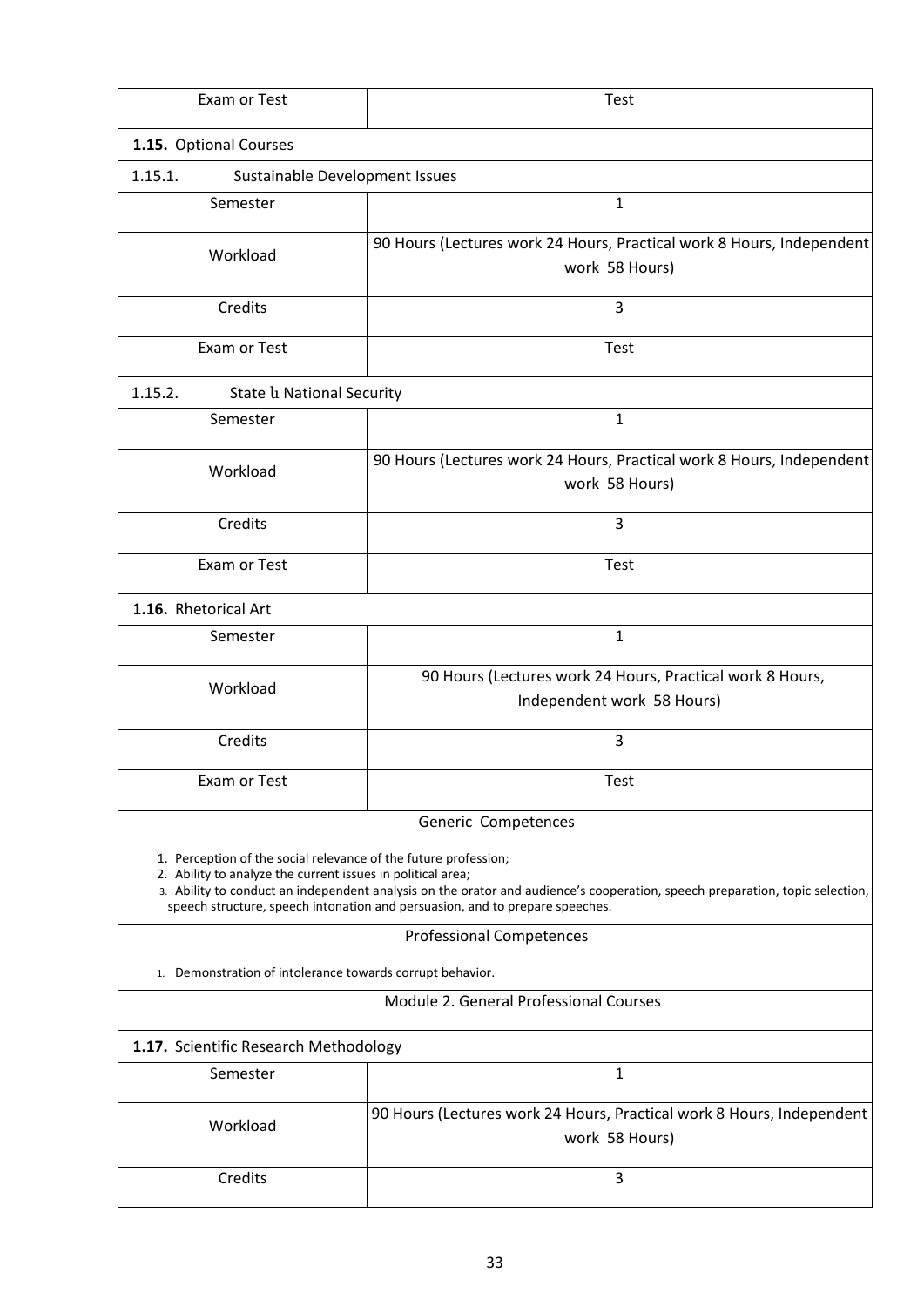| Exam or Test                                                                                                                                                           | <b>Test</b>                                                                                                                                                                                                                                                                                                        |
|------------------------------------------------------------------------------------------------------------------------------------------------------------------------|--------------------------------------------------------------------------------------------------------------------------------------------------------------------------------------------------------------------------------------------------------------------------------------------------------------------|
| 1.18. Law-Craft Activities and Legal Techniques                                                                                                                        |                                                                                                                                                                                                                                                                                                                    |
| Semester                                                                                                                                                               | $\mathbf{1}$                                                                                                                                                                                                                                                                                                       |
| Workload                                                                                                                                                               | 90 Hours (Lectures work 24 Hours, Practical work 8 Hours, Independent<br>work 58 Hours)                                                                                                                                                                                                                            |
| Credits                                                                                                                                                                | 3                                                                                                                                                                                                                                                                                                                  |
| Exam or Test                                                                                                                                                           | <b>Test</b>                                                                                                                                                                                                                                                                                                        |
| 1.19. Public Service System in the RA                                                                                                                                  |                                                                                                                                                                                                                                                                                                                    |
| Semester                                                                                                                                                               | $\mathbf{1}$                                                                                                                                                                                                                                                                                                       |
| Workload                                                                                                                                                               | 90 Hours (Lectures work 24 Hours, Practical work 8 Hours, Independent<br>work 58 Hours)                                                                                                                                                                                                                            |
| Credits                                                                                                                                                                | 3                                                                                                                                                                                                                                                                                                                  |
| Exam or Test                                                                                                                                                           | Exam                                                                                                                                                                                                                                                                                                               |
| 3. Ability to prepare scientific work.<br>1.<br>2.<br>3.<br>Ability to analyze the current issues in public service;<br>4.<br>5. Ability to prepare a Master's thesis. | <b>Professional Competences</b><br>Ability to make drafts of legislative projects and decisions of the National Assembly,<br>Ability to draft legal acts, as well as prepare expert conclusions on the drafts;<br>Ability to apply analytical techniques, to conduct research, draft concepts and strategic plans; |
|                                                                                                                                                                        | Module2. State Law                                                                                                                                                                                                                                                                                                 |
| 1.20. Theory of State and Law                                                                                                                                          |                                                                                                                                                                                                                                                                                                                    |
| Semester                                                                                                                                                               | 1                                                                                                                                                                                                                                                                                                                  |
| Workload                                                                                                                                                               | 90 Hours (Lectures work 24 Hours, Practical work 8 Hours, Independent<br>work 58 Hours)                                                                                                                                                                                                                            |
| Credits                                                                                                                                                                | 3                                                                                                                                                                                                                                                                                                                  |
| Exam or Test                                                                                                                                                           | Exam                                                                                                                                                                                                                                                                                                               |
|                                                                                                                                                                        | Generic Competences                                                                                                                                                                                                                                                                                                |
| managerial decisions.                                                                                                                                                  | 1. Ability to exercise material and procedural norms in professional activity;<br>2. Ability to provide consultations and conclusions in separate areas of legal activity and to make optimal                                                                                                                      |
|                                                                                                                                                                        | <b>Professional Competences</b>                                                                                                                                                                                                                                                                                    |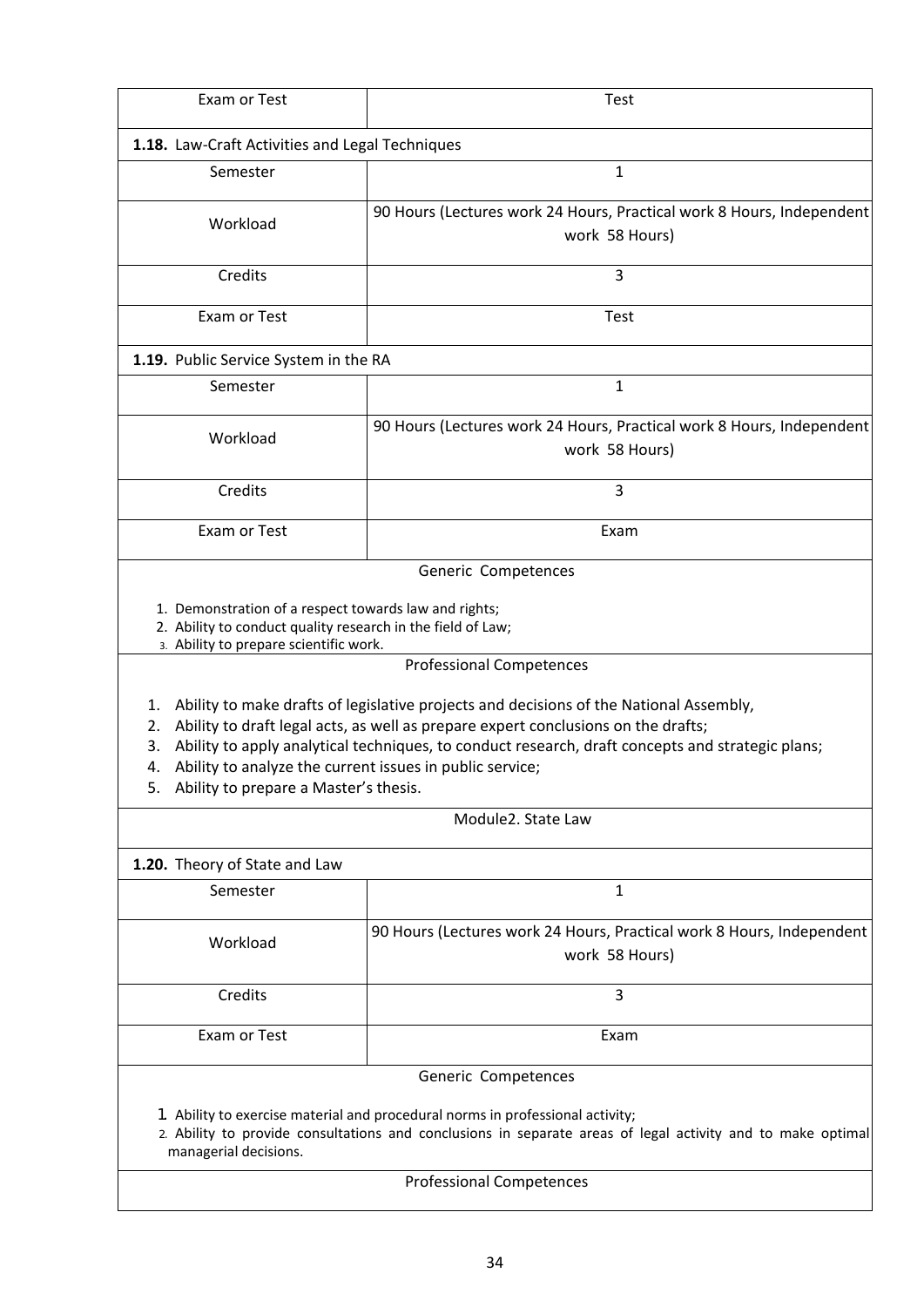- 1. Ability to develop regulations and to provide quality interpretations of them;
- 2. Ability to effectively and rationally apply the regulations in separate areas of legal activity;
- 3. Possession of idea of forms of state, government bodies, state problems and situations, and ability of conduct an analysis and research on them.

| Module 2. Constitutional Law                                                      |                                                                                         |  |
|-----------------------------------------------------------------------------------|-----------------------------------------------------------------------------------------|--|
| 1.21. Parliamentary Law                                                           |                                                                                         |  |
| Semester                                                                          | $\overline{2}$                                                                          |  |
| Workload                                                                          | 90 Hours (Lectures work 24 Hours, Practical work 8 Hours, Independent<br>work 58 Hours) |  |
| Credits                                                                           | 3                                                                                       |  |
| Exam or Test                                                                      | Exam                                                                                    |  |
| 1.22. Issues of Human Rights                                                      |                                                                                         |  |
| Semester                                                                          | $\overline{2}$                                                                          |  |
| Workload                                                                          | 90 Hours (Lectures work 24 Hours, Practical work 8 Hours, Independent<br>work 58 Hours) |  |
| Credits                                                                           | 3                                                                                       |  |
| Exam or Test                                                                      | Exam                                                                                    |  |
| 1.23. Constitutional Supervision and Control                                      |                                                                                         |  |
| Semester                                                                          | $\mathbf{1}$                                                                            |  |
| Workload                                                                          | 90 Hours (Lectures work 24 Hours, Practical work 8 Hours, Independent<br>work 58 Hours) |  |
| Credits                                                                           | 3                                                                                       |  |
| Exam or Test                                                                      | Exam                                                                                    |  |
| 1.24. Constitutional Laws on Local Self-Government and Territorial Administration |                                                                                         |  |
| Semester                                                                          | 2                                                                                       |  |
| Workload                                                                          | 90 Hours (Lectures work 24 Hours, Practical work 8 Hours, Independent<br>work 58 Hours) |  |
| Credits                                                                           | 3                                                                                       |  |
| Exam or Test                                                                      | Exam                                                                                    |  |
| 1.25. Current Issues of Administrative Responsibilities in RA                     |                                                                                         |  |
| Semester                                                                          | $\overline{2}$                                                                          |  |
| Workload                                                                          | 90 Hours (Lectures work 24 Hours, Practical work 8 Hours, Independent                   |  |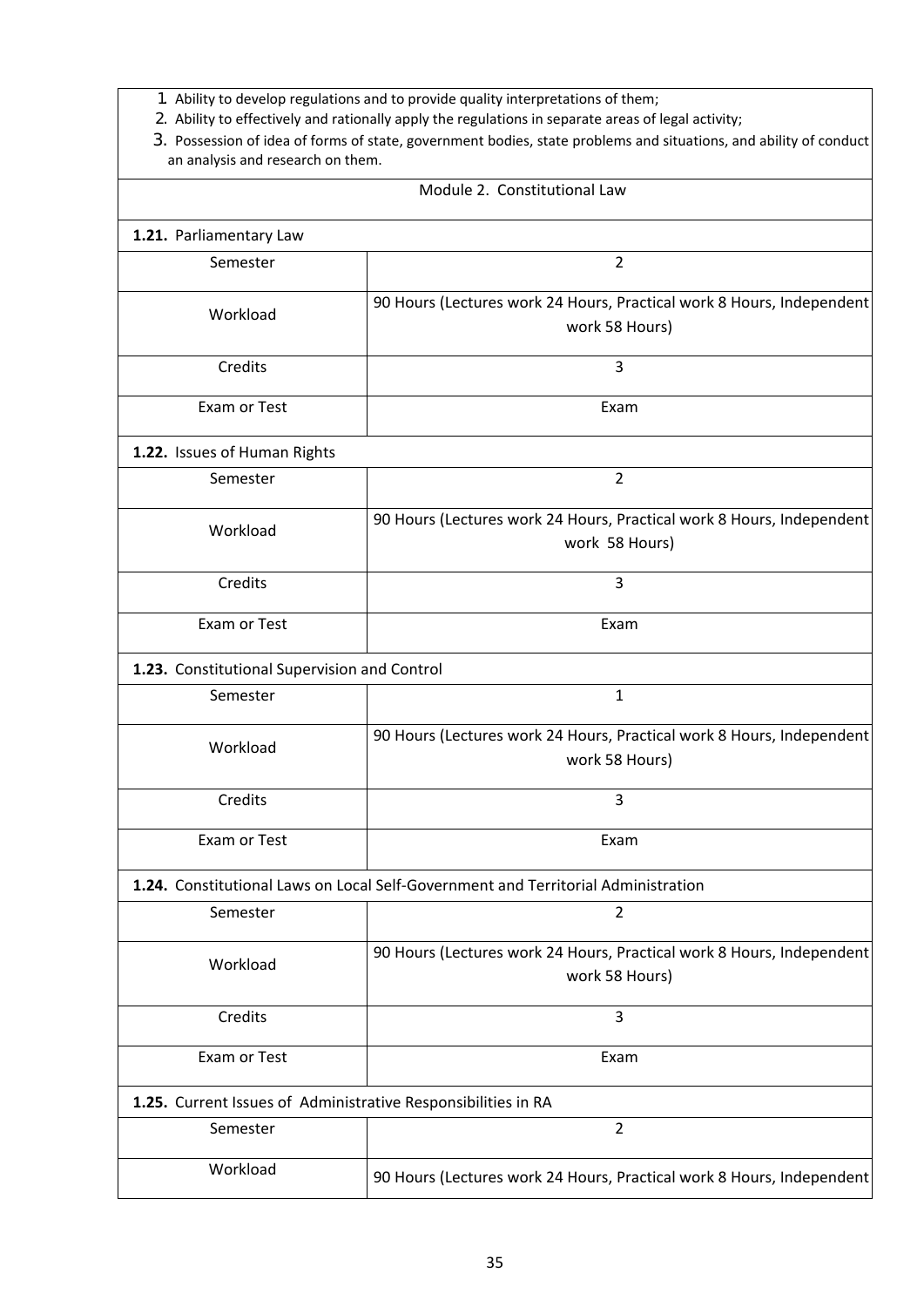|                                                                                       | work 58 Hours)                                                                                                                                                                                                              |
|---------------------------------------------------------------------------------------|-----------------------------------------------------------------------------------------------------------------------------------------------------------------------------------------------------------------------------|
| Credits                                                                               | 3                                                                                                                                                                                                                           |
| Exam or Test                                                                          | <b>Test</b>                                                                                                                                                                                                                 |
| 1.26. Constitutional Issues of Election Organization                                  |                                                                                                                                                                                                                             |
| Semester                                                                              | $\overline{2}$                                                                                                                                                                                                              |
| Workload                                                                              | 90 Hours (Lectures work 24 Hours, Practical work 8 Hours, Independent<br>work 58 Hours)                                                                                                                                     |
| Credits                                                                               | 3                                                                                                                                                                                                                           |
| Exam or Test                                                                          | Test                                                                                                                                                                                                                        |
|                                                                                       | Generic Competences                                                                                                                                                                                                         |
| and file an individual constitutional complaint.                                      | 1. Ability to detect and analyze the constitutional content of constitutional norms, as well as to prepare                                                                                                                  |
|                                                                                       | <b>Professional Competences</b>                                                                                                                                                                                             |
| defend them;<br>5. Ability to analyze the regulation of legal relations of elections. | 3. Ability to properly exercise one's rights in different aspects of social life and in need to be readyy to<br>4. Ability to analyze the issues related to the administrative liability emergence and liability exemption; |
|                                                                                       | Module 2. Private Law                                                                                                                                                                                                       |
| 1.27. Modern Issues of Civil Law                                                      |                                                                                                                                                                                                                             |
| Semester                                                                              | 2                                                                                                                                                                                                                           |
| Workload                                                                              | 90 Hours (Lectures work 24 Hours, Practical work 8 Hours, Independent<br>work 58 Hours)                                                                                                                                     |
| Credits                                                                               | 3                                                                                                                                                                                                                           |
| Exam or Test                                                                          | Exam                                                                                                                                                                                                                        |
|                                                                                       |                                                                                                                                                                                                                             |
| 1.28. Business Law                                                                    |                                                                                                                                                                                                                             |
| Semester                                                                              | 3                                                                                                                                                                                                                           |
| Workload                                                                              | 90 Hours (Lectures work 24 Hours, Practical work 8 Hours, Independent<br>work 58 Hours)                                                                                                                                     |
| Credits                                                                               | 3                                                                                                                                                                                                                           |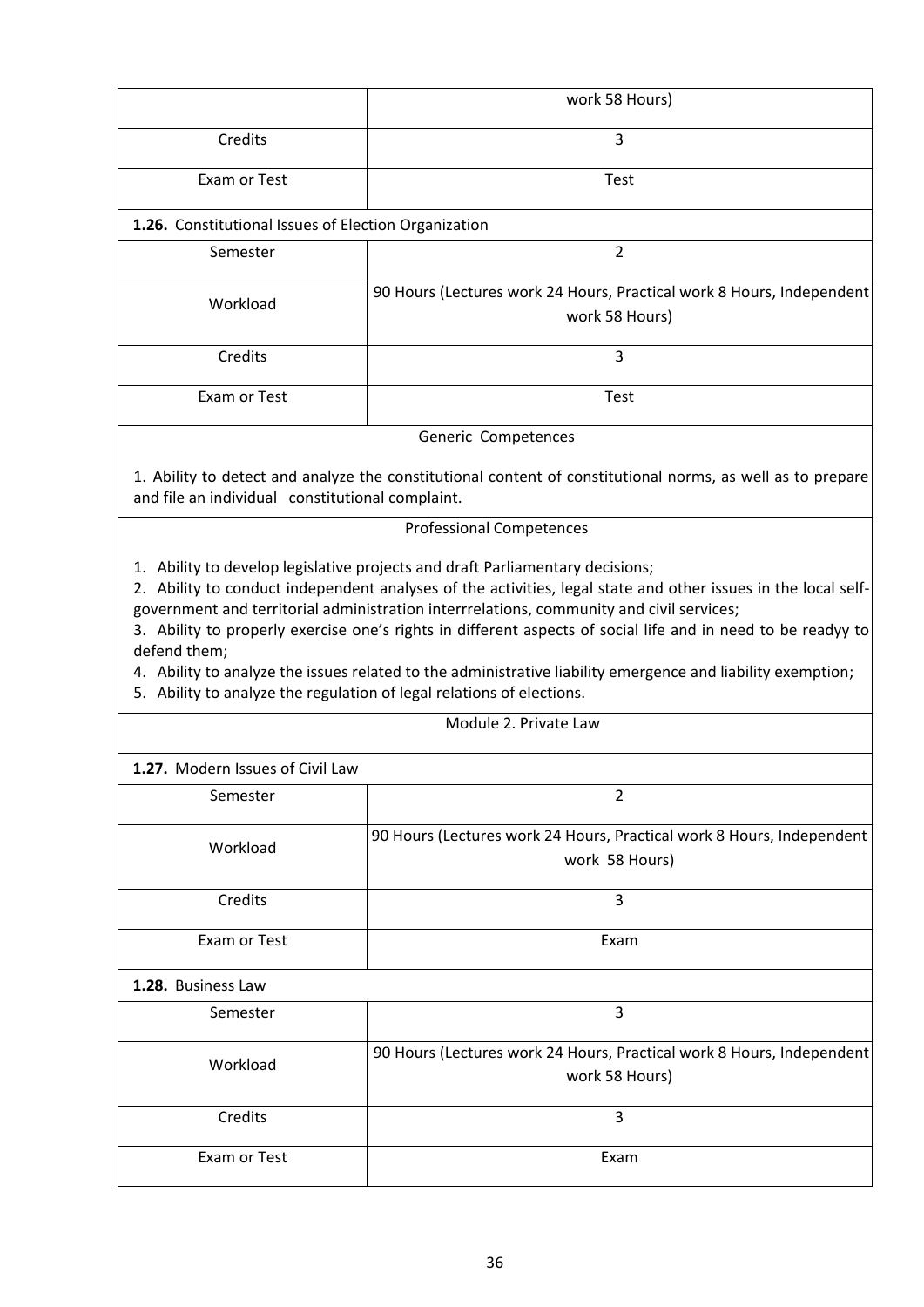Generic Competences

1. Comprehensive knowledge of the current civil law issues; ability to establish legal contract relations at work.

#### Professional Competences

1. Knowledge of the mechanisms of ensuring the implementation of business activity, as well as skills for registration of legal entities and individual entrepreneurs and investment activities;

2. Knowledge of the procedures of deal implementation by an individual entrepreneur and a legal entity and the features of bankruptcy

Module. 2. Procedural Law

**1.29.** Administrative proceedings and Litigation

| Semester                                           | $\overline{2}$                                                                          |  |
|----------------------------------------------------|-----------------------------------------------------------------------------------------|--|
| Workload                                           | 90 Hours (Lectures work 24 Hours, Practical work 8 Hours, Independent<br>work 58 Hours) |  |
| Credits                                            | 3                                                                                       |  |
| Exam or Test                                       | Exam                                                                                    |  |
| 1.30. State Interest Defense in Civil Procedure    |                                                                                         |  |
| Semester                                           | 3                                                                                       |  |
| Workload                                           | 90 Hours (Lectures work 24 Hours, Practical work 8 Hours, Independent<br>work 58 Hours) |  |
| Credits                                            | 3                                                                                       |  |
| Exam or Test                                       | <b>Test</b>                                                                             |  |
| 1.31. State Interest Defense in Criminal Procedure |                                                                                         |  |
| Semester                                           | 3                                                                                       |  |
| Workload                                           | 90 Hours (Lectures work 24 Hours, Practical work 8 Hours, Independent<br>work 58 Hours) |  |
| Credits                                            | 3                                                                                       |  |
| Exam or Test                                       | Test                                                                                    |  |
| 1.32. Judicial System in RA                        |                                                                                         |  |
| Semester                                           | $\overline{2}$                                                                          |  |
| Workload                                           | 90 Hours (Lectures work 24 Hours, Practical work 8 Hours, Independent<br>work 58 Hours) |  |
| Credits                                            | 3                                                                                       |  |
| Exam or Test                                       | Test                                                                                    |  |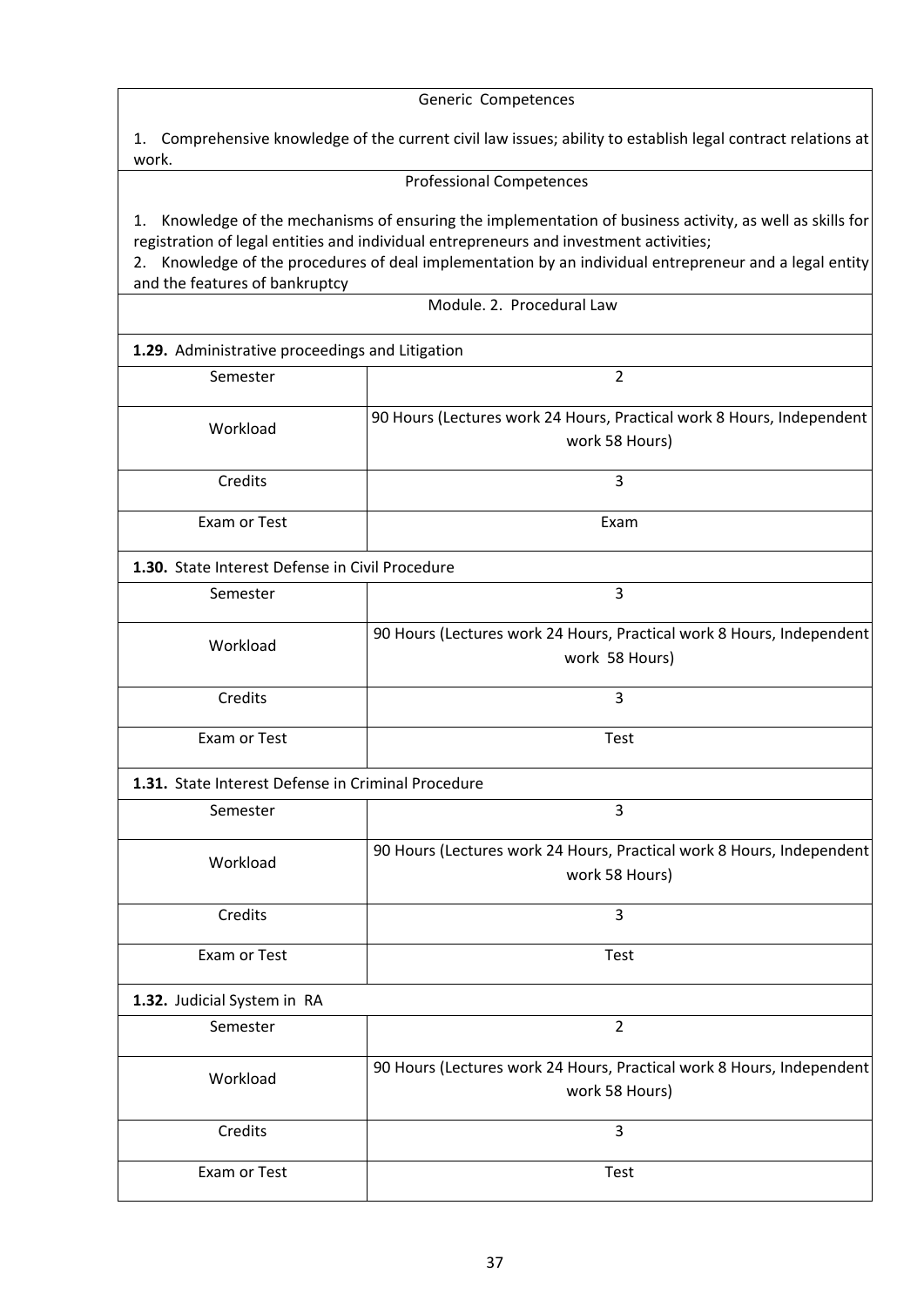| 1.33. Optional Courses                                                                                                                                                          |                                                                                                                                                                                                                                                                                                                                 |  |
|---------------------------------------------------------------------------------------------------------------------------------------------------------------------------------|---------------------------------------------------------------------------------------------------------------------------------------------------------------------------------------------------------------------------------------------------------------------------------------------------------------------------------|--|
| 1.33.1.<br>Judicial Settlement of Expertise Area                                                                                                                                |                                                                                                                                                                                                                                                                                                                                 |  |
| Semester                                                                                                                                                                        | 2 <sub>u</sub> 3                                                                                                                                                                                                                                                                                                                |  |
| Workload                                                                                                                                                                        | 90 Hours (Lectures work 24 Hours, Practical work 8 Hours, Independent<br>work 58 Hours)                                                                                                                                                                                                                                         |  |
| Credits                                                                                                                                                                         | 3                                                                                                                                                                                                                                                                                                                               |  |
| Exam or Test                                                                                                                                                                    | <b>Test</b>                                                                                                                                                                                                                                                                                                                     |  |
| 1. Ability to detect, examine and suspend violations of law;<br>2. Ability to detect, assess and suspend corrupt behavior,<br>3. Knowledge of expertise implementation methods. | Generic Competences<br><b>Professional Competences</b>                                                                                                                                                                                                                                                                          |  |
|                                                                                                                                                                                 | 1. Ability to draft administrative acts, organize administrative proceeding, designate documents applied in<br>administrative proceedings (drafts of applications, claims, complaints, and motions).<br>2. Ability to differentiate between and analyze each type of expertise and its features;<br>Module 2. International Law |  |
| 1.34. International Public Law                                                                                                                                                  |                                                                                                                                                                                                                                                                                                                                 |  |
| Semester                                                                                                                                                                        | 3                                                                                                                                                                                                                                                                                                                               |  |
| Workload                                                                                                                                                                        | 90 Hours (Lectures work 24 Hours, Practical work 8 Hours, Independent<br>work 58 Hours)                                                                                                                                                                                                                                         |  |
| Credits                                                                                                                                                                         | 3                                                                                                                                                                                                                                                                                                                               |  |
| Exam or Test                                                                                                                                                                    | Exam                                                                                                                                                                                                                                                                                                                            |  |
| 1.1. European Law                                                                                                                                                               |                                                                                                                                                                                                                                                                                                                                 |  |
| Semester                                                                                                                                                                        | 3                                                                                                                                                                                                                                                                                                                               |  |
| Workload                                                                                                                                                                        | 90 Hours (Lectures work 24 Hours, Practical work 8 Hours, Independent<br>work 58 Hours)                                                                                                                                                                                                                                         |  |
| Credits                                                                                                                                                                         | 3                                                                                                                                                                                                                                                                                                                               |  |
| Exam or Test                                                                                                                                                                    | Exam                                                                                                                                                                                                                                                                                                                            |  |
| 1.35. Comparative Constitutional Law                                                                                                                                            |                                                                                                                                                                                                                                                                                                                                 |  |
| Semester                                                                                                                                                                        | 3                                                                                                                                                                                                                                                                                                                               |  |
| Workload                                                                                                                                                                        | 90 Hours (Lectures work 24 Hours, Practical work 8 Hours, Independent<br>work 58 Hours)                                                                                                                                                                                                                                         |  |
| Credits                                                                                                                                                                         | 3                                                                                                                                                                                                                                                                                                                               |  |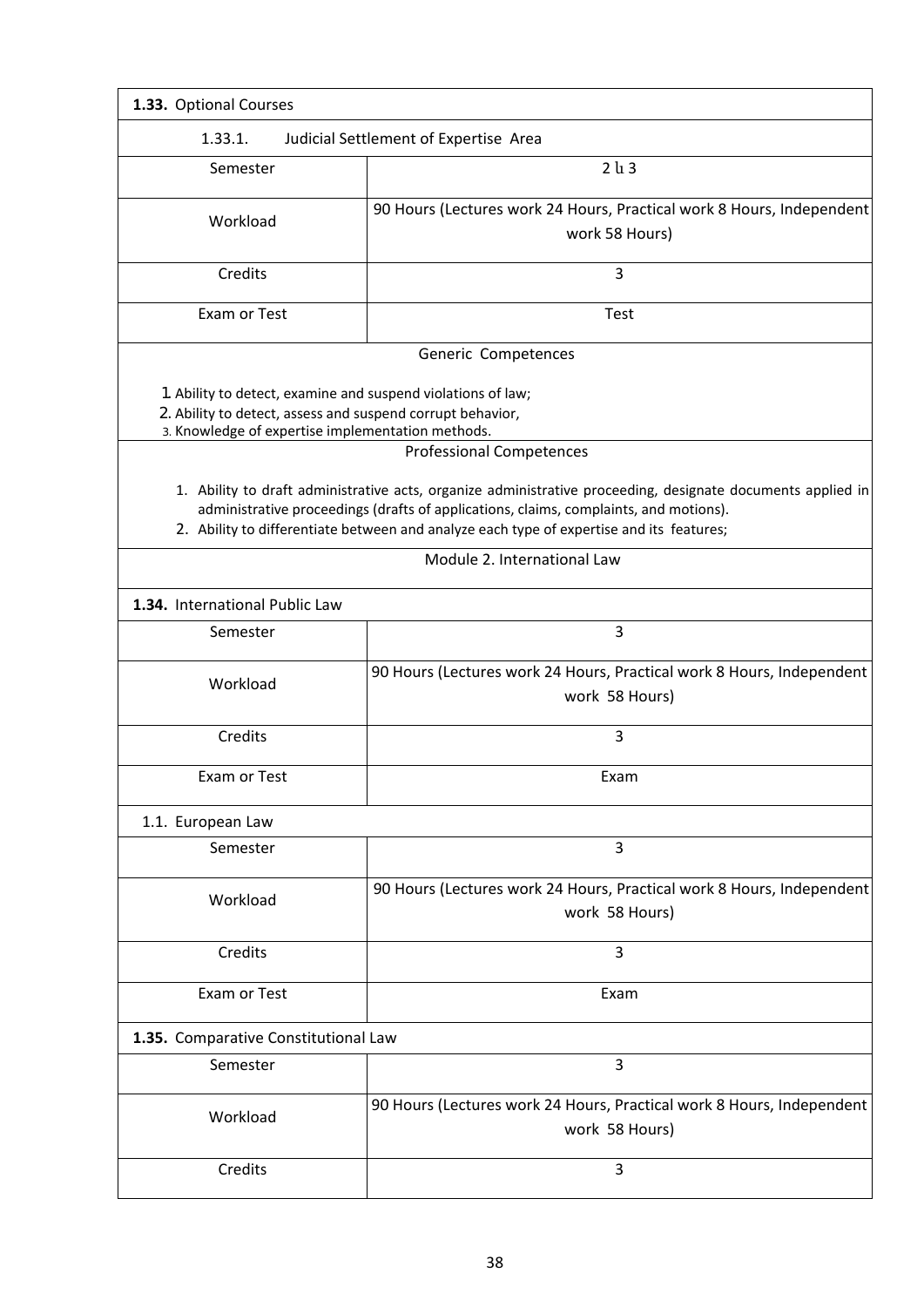| Exam or Test                                                                                                                        | Exam                                                                                                                                                                                                                                                                                      |  |
|-------------------------------------------------------------------------------------------------------------------------------------|-------------------------------------------------------------------------------------------------------------------------------------------------------------------------------------------------------------------------------------------------------------------------------------------|--|
| Generic Competences                                                                                                                 |                                                                                                                                                                                                                                                                                           |  |
|                                                                                                                                     | Ability to exercise material and procedural norms in professional activity.                                                                                                                                                                                                               |  |
|                                                                                                                                     | <b>Professional Competences</b>                                                                                                                                                                                                                                                           |  |
| 1. Ability to draft international contracts, to resolve international disputes and submit proposals related<br>to their resolution; |                                                                                                                                                                                                                                                                                           |  |
|                                                                                                                                     | 2. Ability to apply to the European structures dealing with human rights to protect one's and others'<br>rights, as well as to submit an application to the European Court of Human Rights;<br>3. Ability to conduct qualitative, quantitative and comparative analyses of research data. |  |
|                                                                                                                                     | Module 3. Financial Law                                                                                                                                                                                                                                                                   |  |
| 1.36. Contemporary Issues of Tax Law                                                                                                |                                                                                                                                                                                                                                                                                           |  |
| Semester                                                                                                                            | 3                                                                                                                                                                                                                                                                                         |  |
| Workload                                                                                                                            | 90 Hours (Lectures work 24 Hours, Practical work 8 Hours, Independent<br>work 58 Hours)                                                                                                                                                                                                   |  |
| Credits                                                                                                                             | 3                                                                                                                                                                                                                                                                                         |  |
| Exam or Test                                                                                                                        | Exam                                                                                                                                                                                                                                                                                      |  |
| 1.37. Current Issues of Customs Law                                                                                                 |                                                                                                                                                                                                                                                                                           |  |
| Semester                                                                                                                            | 3                                                                                                                                                                                                                                                                                         |  |
| Workload                                                                                                                            | 90 Hours (Lectures work 24 Hours, Practical work 8 Hours, Independent<br>work 58 Hours)                                                                                                                                                                                                   |  |
| Credits                                                                                                                             | 3                                                                                                                                                                                                                                                                                         |  |
| Exam or Test                                                                                                                        | <b>Test</b>                                                                                                                                                                                                                                                                               |  |
| 1.38. Optional Courses                                                                                                              |                                                                                                                                                                                                                                                                                           |  |
| 1.38.1.<br><b>Banking Law</b>                                                                                                       |                                                                                                                                                                                                                                                                                           |  |
| Semester                                                                                                                            | 2                                                                                                                                                                                                                                                                                         |  |
| Workload                                                                                                                            | 90 Hours (Lectures work 24 Hours, Practical work 8 Hours, Independent<br>work 58 Hours)                                                                                                                                                                                                   |  |
| Credits                                                                                                                             | 3                                                                                                                                                                                                                                                                                         |  |
| Exam or Test                                                                                                                        | <b>Test</b>                                                                                                                                                                                                                                                                               |  |
| Generic Competences                                                                                                                 |                                                                                                                                                                                                                                                                                           |  |
| 1.<br>Ability to carry out inspections, draft inspection acts; and to ensure legal processes in tax<br>authorities.                 |                                                                                                                                                                                                                                                                                           |  |
| <b>Professional Competences</b>                                                                                                     |                                                                                                                                                                                                                                                                                           |  |
|                                                                                                                                     |                                                                                                                                                                                                                                                                                           |  |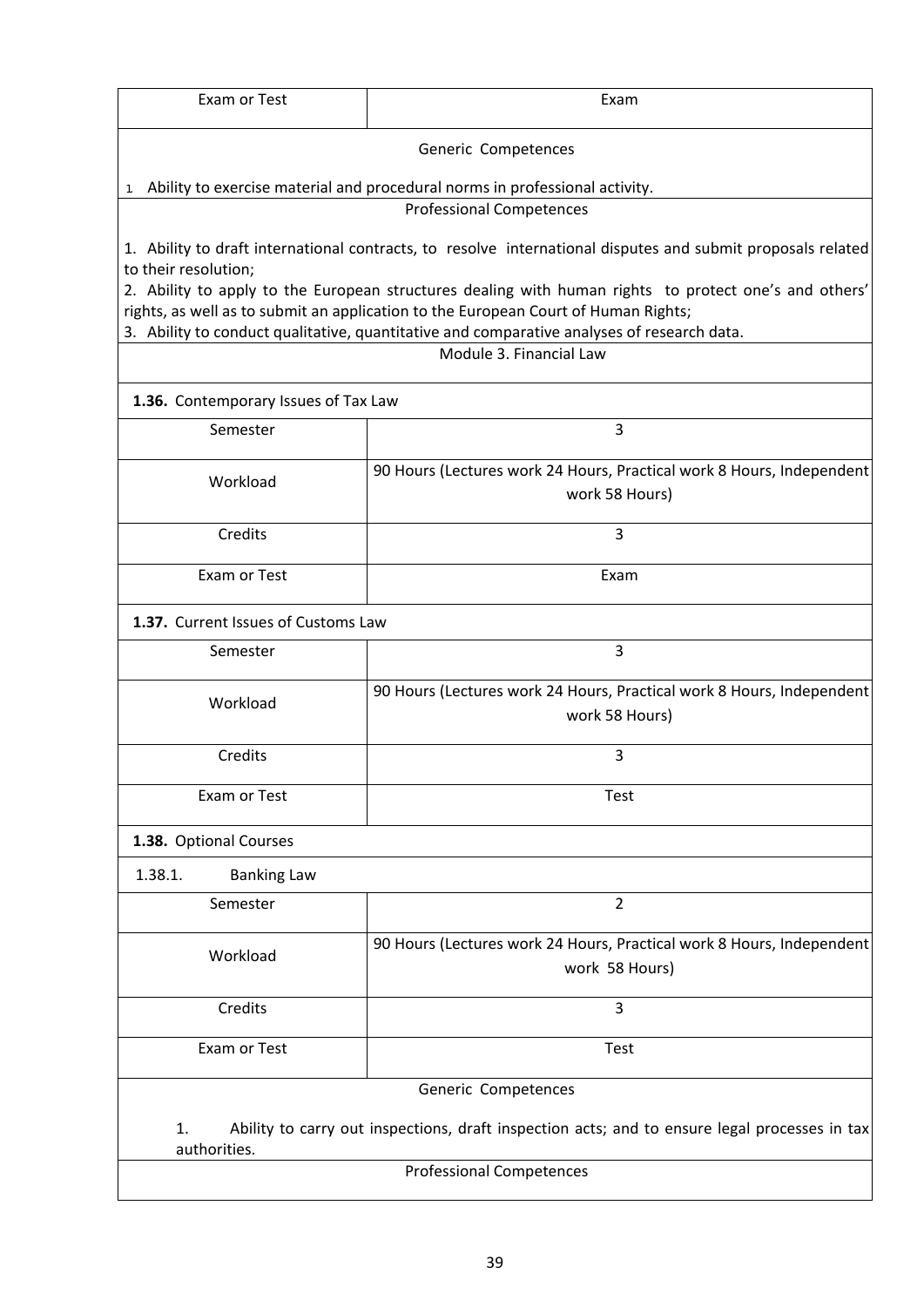| Ability to conduct independent analyses and research on legal processes in the banking<br>1.                                       |                |
|------------------------------------------------------------------------------------------------------------------------------------|----------------|
| system; knowledge of the legal ways of exercising banking operations.                                                              |                |
| Ability to organize and ensure the legal process in customs bodies.<br>2.<br>Module 9. Administrative Skills and Research Activity |                |
|                                                                                                                                    |                |
| 1.39. Administrative Practice                                                                                                      |                |
| Semester                                                                                                                           | $\overline{2}$ |
| Workload                                                                                                                           |                |
|                                                                                                                                    | 90 Hours       |
| Credits                                                                                                                            | 4              |
| Exam or Test                                                                                                                       | Report/Exam    |
| 1.40. Report on Master's Thesis                                                                                                    |                |
| Semester                                                                                                                           | $2$ and $3$    |
| Workload                                                                                                                           | 90 Hours       |
| Credits                                                                                                                            | 6              |
| Exam or Test                                                                                                                       | Report/Test    |
| 1.41. Research Practice                                                                                                            |                |
| Semester                                                                                                                           | 4              |
| Workload                                                                                                                           | 90 Hours       |
| Credits                                                                                                                            | $\overline{4}$ |
| Exam or Test                                                                                                                       | Report/Exam    |
| 1.42. Master's Thesis                                                                                                              |                |
| Semester                                                                                                                           | 4              |
| Workload                                                                                                                           | 90 Hours       |
| Credits                                                                                                                            | 12             |
| Exam or Test                                                                                                                       | Report/Exam    |
| 1.43. Graduation Exam                                                                                                              |                |
| Semester                                                                                                                           | 4              |
| Workload                                                                                                                           | 90 Hours       |
| Credits                                                                                                                            | 7              |
| Exam or Test                                                                                                                       | Report/Exam    |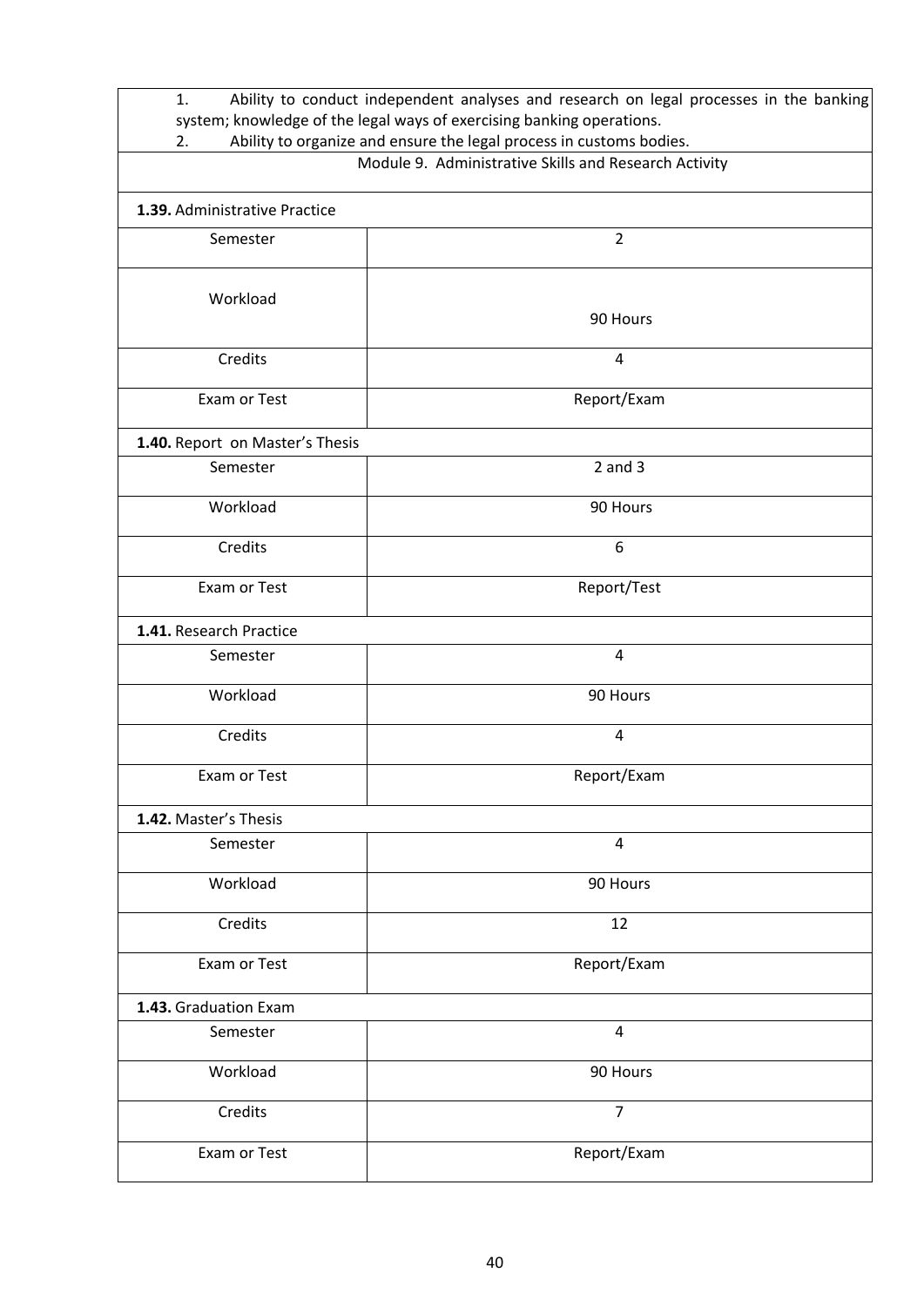| Generic Competences             |  |
|---------------------------------|--|
| <b>Professional Competences</b> |  |

# *Political Management and Political Analysis* **Specialty**

| MODULE 1                            | Courses of General Development (450 hours, 15 Credits)                             |  |
|-------------------------------------|------------------------------------------------------------------------------------|--|
| 1.1 Theory of Politics              |                                                                                    |  |
|                                     | I Semester                                                                         |  |
| Workload                            | 90 hours (Lectures 24 hours, practical work 8 hours, independent<br>work 58 hours) |  |
| Credits                             | 3 Credits                                                                          |  |
| Exam                                | Oral                                                                               |  |
| 1.2 Theory of Public Administration |                                                                                    |  |
| I Semester                          |                                                                                    |  |
| Workload                            | 90 hours (Lectures 24 hours, practical work 8 hours, independent<br>work 58 hours) |  |
| Credits                             | 3 Credits                                                                          |  |
| Exam                                | Oral                                                                               |  |
| 1.3 Public Service System in RA     |                                                                                    |  |
| I Semester                          |                                                                                    |  |
| Workload                            | 90 hours (Lectures 24 hours, practical work 8 hours, independent<br>work 58 hours) |  |
| Credits                             | 3 Credits                                                                          |  |
| Exam                                | Oral                                                                               |  |
|                                     | 1.4 Basics of National Security                                                    |  |
| <b>III Semester</b>                 |                                                                                    |  |
| Workload                            | 90 hours (Lectures 24 hours, practical work 8 hours, independent<br>work 58 hours) |  |
| Credits                             | 3 Credits                                                                          |  |
| Exam                                | Oral                                                                               |  |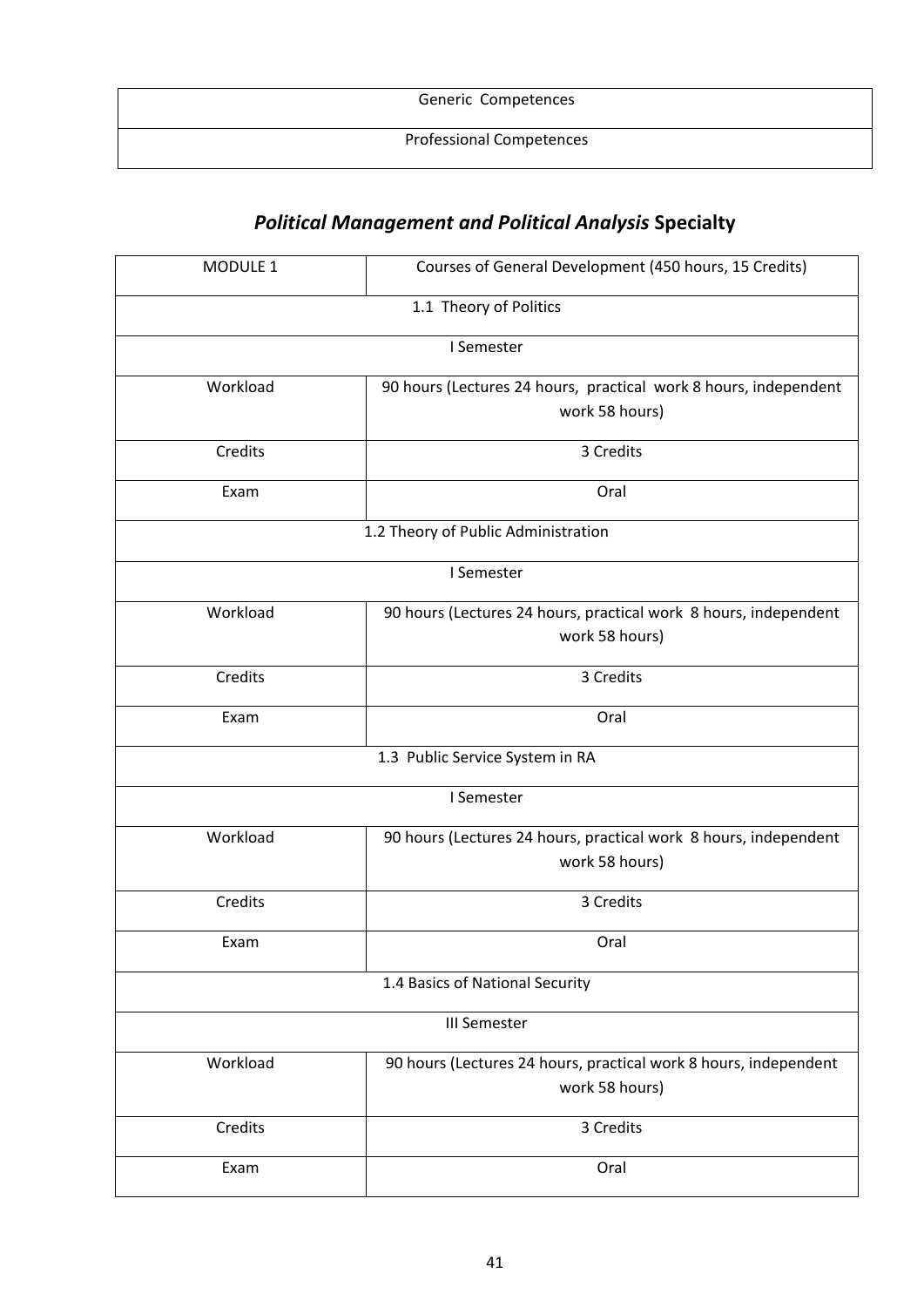| 1.5 Cultural Studies       |                                                                                                                                                                                                                                                                                                                                                                                                                                                                                                    |
|----------------------------|----------------------------------------------------------------------------------------------------------------------------------------------------------------------------------------------------------------------------------------------------------------------------------------------------------------------------------------------------------------------------------------------------------------------------------------------------------------------------------------------------|
| I Semester                 |                                                                                                                                                                                                                                                                                                                                                                                                                                                                                                    |
| Workload                   | 90 hours (Lectures 24 hours, practical work 8 hours, independent<br>work 58 hours)                                                                                                                                                                                                                                                                                                                                                                                                                 |
| Credits                    | 3 Credits                                                                                                                                                                                                                                                                                                                                                                                                                                                                                          |
| Exam                       | Oral                                                                                                                                                                                                                                                                                                                                                                                                                                                                                               |
| <b>Generic Competences</b> | Ability to apply the modern knowledge and skills of the political<br>$\bullet$<br>science in one's career;<br>Ability to apply the results of analyses and interpretations<br>related to politics, state and government, as well as the results of<br>studies of political relations and processes in one's career;<br>Ability to independently identify concrete issues in political<br>sciences by using modern technologies and domestic and<br>international practices; and to find solutions. |

| MODULE 2                           | IT and Communication Skills (360 hours, 12 Credits)                                  |  |
|------------------------------------|--------------------------------------------------------------------------------------|--|
|                                    | 2.1 Professional Foreign Language                                                    |  |
|                                    | I Semester                                                                           |  |
| Workload                           | 180 hours (Lectures 8 hours, practical work 24 hours, independent<br>work 148 hours) |  |
| Credits                            | 6 Credits                                                                            |  |
| <b>Test</b>                        | Written                                                                              |  |
| 2.2 IT and e-Governance (MULBERRY) |                                                                                      |  |
| I Semester                         |                                                                                      |  |
| Workload                           | 90 hours (Lectures 8 hours, practical work 24 hours, independent<br>work 58 hours)   |  |
| Credits                            | 3 Credits                                                                            |  |
| <b>Test</b>                        | Written                                                                              |  |
| 2.3 State and Official Language    |                                                                                      |  |
| 2.4 Rhetorical Art                 |                                                                                      |  |
| I Semester                         |                                                                                      |  |
| Workload                           | 90 hours (Lectures 24 hours, practical 8 hours, independent work<br>58 hours)        |  |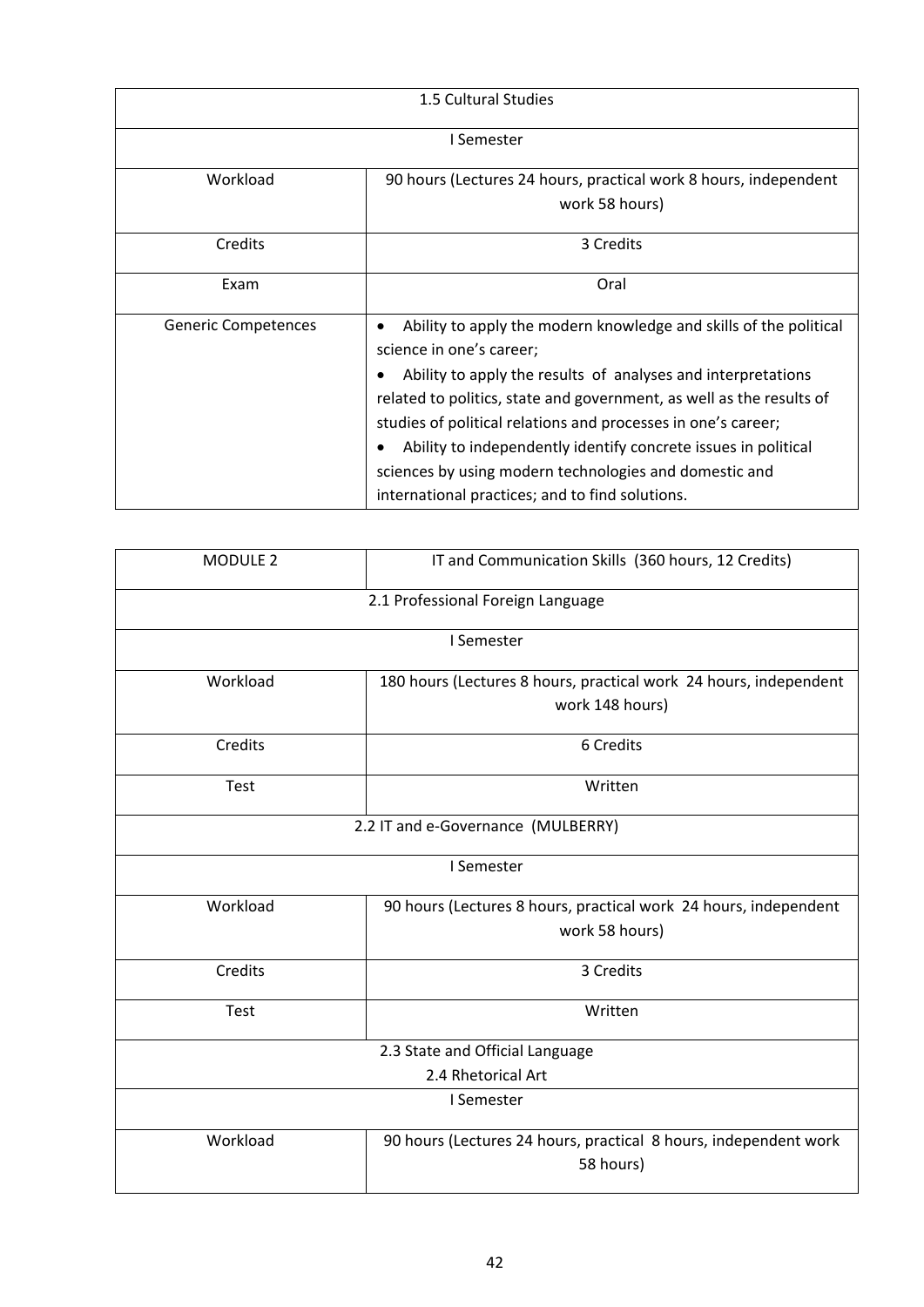| Credits                         | 3 Credits                                                                                                                                                                                                     |
|---------------------------------|---------------------------------------------------------------------------------------------------------------------------------------------------------------------------------------------------------------|
| <b>Test</b>                     | Written                                                                                                                                                                                                       |
| <b>Generic Competences</b>      | Ability to analyze the professional literature in a foreign<br>٠<br>language;<br>Ability to communicate within the profession in a foreign<br>$\bullet$<br>language;<br>Ability to make use of computer.<br>٠ |
| <b>Professional Competences</b> | Ability to negotiate;<br>٠<br>Ability to prepare and make speeches;<br>$\bullet$<br>Ability to attain and analyze information.<br>٠                                                                           |

| MODULE 3                                                   | PROFESSIONAL Science-Based research                               |  |
|------------------------------------------------------------|-------------------------------------------------------------------|--|
|                                                            | (180 hours, 6 Credits)                                            |  |
| 3.1 Theory of Politics and Scientific Research Methodology |                                                                   |  |
|                                                            | I Semester                                                        |  |
| Workload                                                   | 90 hours (Lectures 24 hours, practical work 8 hours, independent  |  |
|                                                            | work 58 hours)                                                    |  |
| Credits                                                    | 3 Credits                                                         |  |
| Exam                                                       | Oral                                                              |  |
| 3.2 Political Analyses and Predictions                     |                                                                   |  |
| <b>III Semester</b>                                        |                                                                   |  |
| Workload                                                   | 90 hours (Lectures 8 hours, practical work 24 hours, independent  |  |
|                                                            | work 58 hours)                                                    |  |
| Credits                                                    | 3 Credits                                                         |  |
| Exam                                                       | Oral, case study- driven                                          |  |
| <b>Professional Competences</b>                            | Ability to formulate and interpret scientific terms;<br>$\bullet$ |  |
|                                                            | Ability to conduct political analyses;                            |  |
|                                                            | Ability to combine and apply methods,                             |  |
|                                                            | Ability to conduct political analyses via prediction methods.     |  |

| <b>MODULE 4</b>   | <b>Professional Scientific Issues</b> |
|-------------------|---------------------------------------|
|                   | (450 hours, 15 Credits)               |
| 4.1 Ethnopolitics |                                       |
| I Semester        |                                       |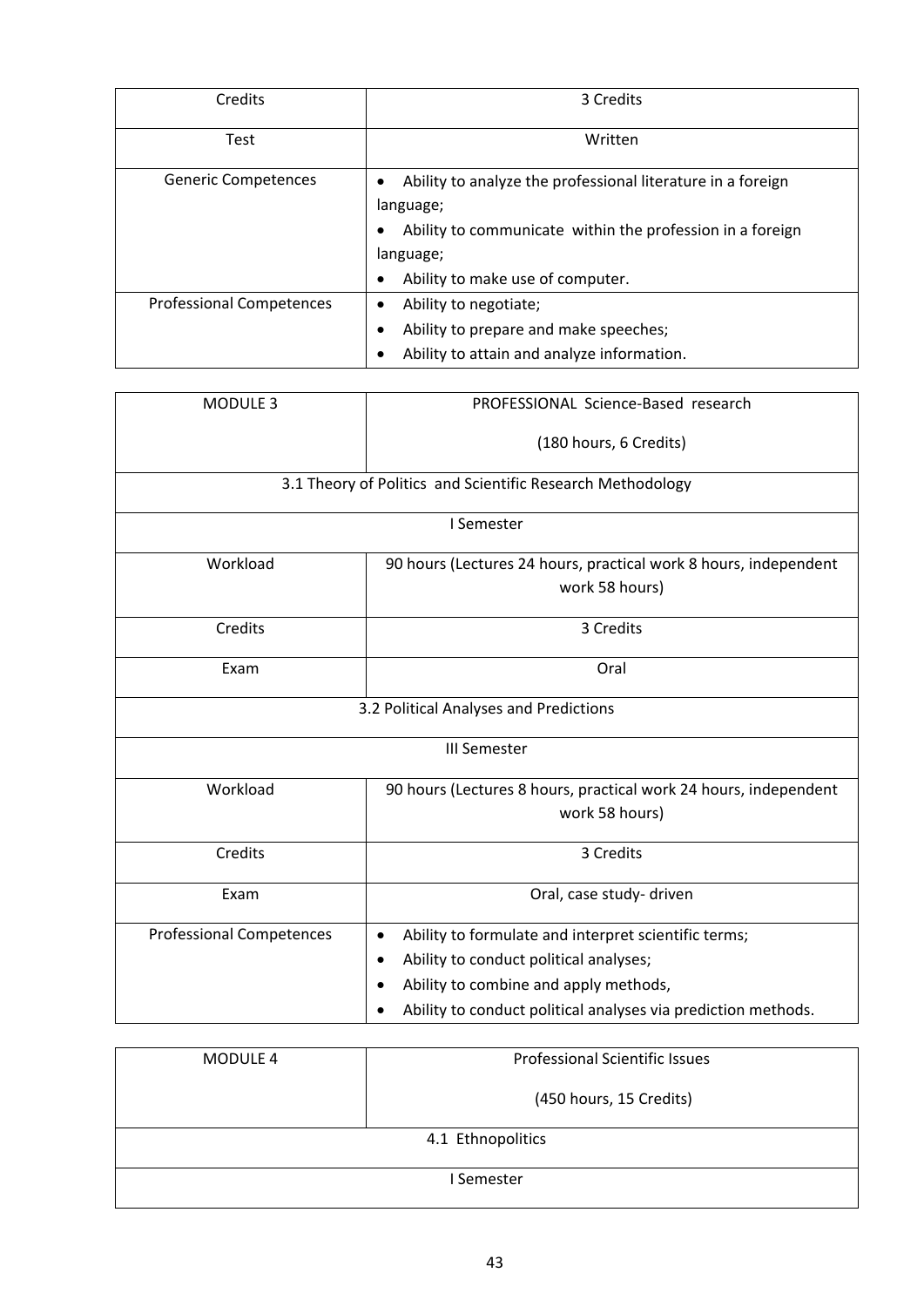| Workload                        | 90 hours (Lectures 24 hours, practical 8 hours, independent work         |  |
|---------------------------------|--------------------------------------------------------------------------|--|
|                                 | 58 hours)                                                                |  |
| Credits                         | 3 Credits                                                                |  |
| Exam                            | Oral                                                                     |  |
|                                 |                                                                          |  |
|                                 | 4.2 Political Psychology                                                 |  |
|                                 | II Semester                                                              |  |
| Workload                        | 90 hours (Lectures 24 hours, practical work 8 hours, independent         |  |
|                                 | work 58 hours)                                                           |  |
| Credits                         | 3 Credits                                                                |  |
| Exam                            |                                                                          |  |
|                                 | Oral, case study- driven.                                                |  |
| 4.3 Political Leadership        |                                                                          |  |
| <b>III Semester</b>             |                                                                          |  |
| Workload                        | 90 hours (Lectures 24 hours, practical work 8 hours, independent         |  |
|                                 | work 58 hours)                                                           |  |
| Credits                         | 3 Credits                                                                |  |
|                                 |                                                                          |  |
| Exam                            | Oral, case study- driven                                                 |  |
|                                 | 4.4 Current Ideological Flows                                            |  |
| II Semester                     |                                                                          |  |
| Workload                        | 90 hours (Lectures 24 hours, practical work 8 hours, independent         |  |
|                                 | work 58 hours)                                                           |  |
| Credits                         | 3 Credits                                                                |  |
|                                 |                                                                          |  |
| Exam                            | Oral, case study- driven                                                 |  |
| 4.5 Political Anthropology      |                                                                          |  |
| II Semester                     |                                                                          |  |
| Workload                        | 90 hours (Lectures 24 hours, practical work 8 hours, independent         |  |
|                                 | work 58 hours)                                                           |  |
| Credits                         | 3 Credits                                                                |  |
| Exam                            | Oral, case study- driven                                                 |  |
| <b>Professional Competences</b> | Ability to analyze the modern political science concepts;<br>$\bullet$   |  |
|                                 | Ability to analyze the modern scientific concepts of modern<br>$\bullet$ |  |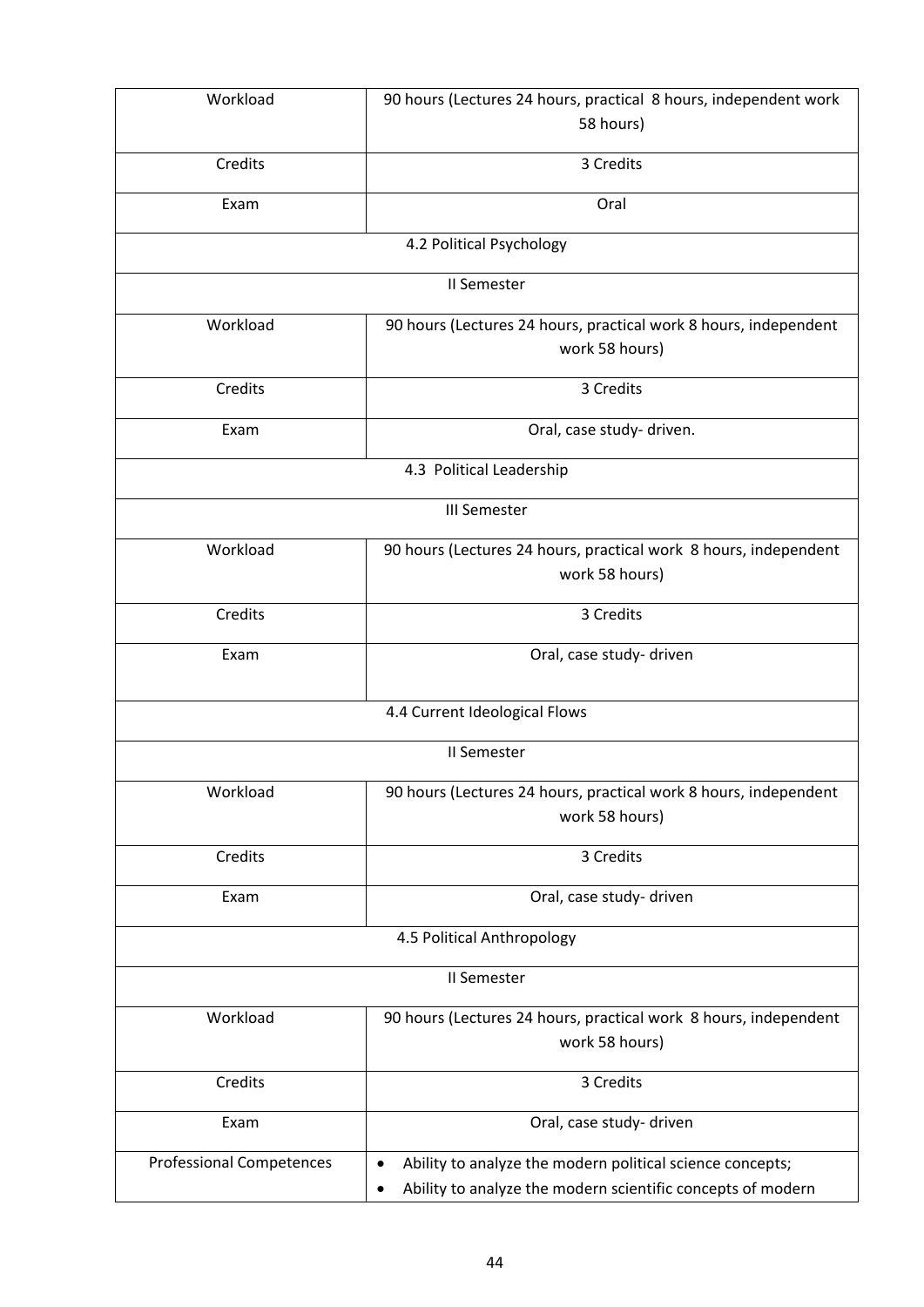| political economy;                                                  |
|---------------------------------------------------------------------|
| Ability to apply political knowledge in social relations;           |
| Ability to apply the gained theoretical knowledge of political      |
| management in practice;                                             |
| Ability to apply analytical skills in political management; Ability |
| to differentiate between the main issues of political science, and  |
| mechanisms of impact of political consciousness, self-consciousness |
| and collective unconsciousness.                                     |
| Ability to provide conseling to politicians;                        |
| Ability to make political predictions;<br>٠                         |
| Knowledge of the classical and modern theories of systems and       |
| ability to do a comparative analysis on them;                       |

| MODULE 5                        | Political Issues of Actor's Policy                                                 |
|---------------------------------|------------------------------------------------------------------------------------|
|                                 | (450 hours, 15 Credits)                                                            |
|                                 | 5.1 Political Processes and Institutions;                                          |
|                                 | II Semester                                                                        |
| Workload                        | 90 hours (Lectures 24 hours, practical work 8 hours, independent<br>work 58 hours) |
| Credits                         | 3 Credits                                                                          |
| Exam                            | Oral, case study-driven.                                                           |
|                                 | 5.2 Parties and Party Systems                                                      |
| <b>III Semester</b>             |                                                                                    |
| Workload                        | 90 hours (Lectures 24 hours, practical work 8 hours, independent<br>work 58 hours) |
| Credits                         | 3 Credits                                                                          |
| <b>Test</b>                     | Oral, case study-driven                                                            |
| 5.3 Parliamentary Law           |                                                                                    |
| II Semester                     |                                                                                    |
| Workload                        | 90 hours (Lectures 24 hours, practical 8 hours, independent work<br>58 hours)      |
| Credits                         | 3 Credits                                                                          |
| Exam                            | Oral                                                                               |
| 5.4 Political Management and PR |                                                                                    |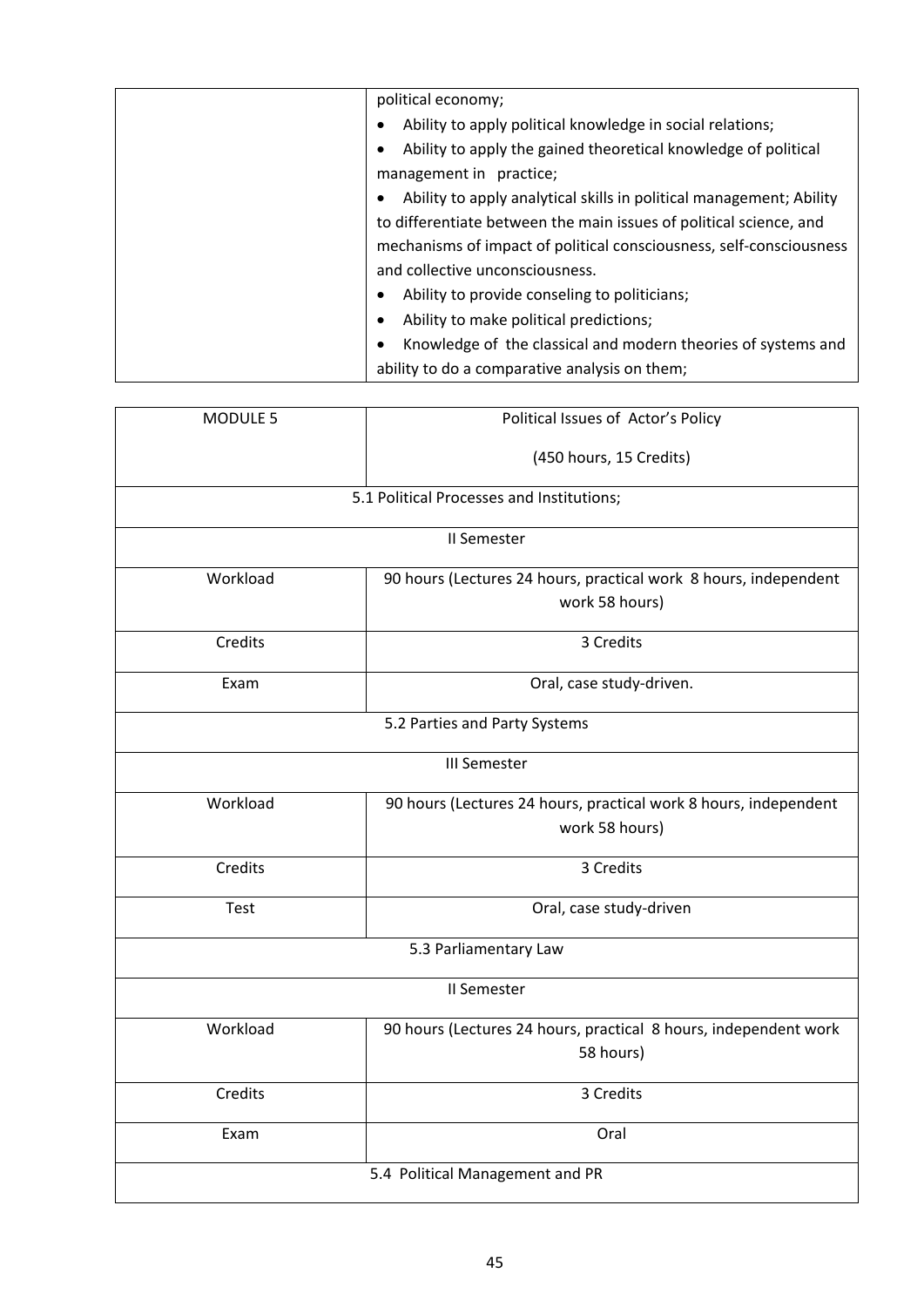| II Semester                     |                                                                                                                                                                                                                                                                                                                                                                                                                                                                                                                                                                                                                                                                                                                                                                                                                                                                                                                                                                                                                                                                                                                          |
|---------------------------------|--------------------------------------------------------------------------------------------------------------------------------------------------------------------------------------------------------------------------------------------------------------------------------------------------------------------------------------------------------------------------------------------------------------------------------------------------------------------------------------------------------------------------------------------------------------------------------------------------------------------------------------------------------------------------------------------------------------------------------------------------------------------------------------------------------------------------------------------------------------------------------------------------------------------------------------------------------------------------------------------------------------------------------------------------------------------------------------------------------------------------|
| Workload                        | 90 hours (Lectures 24 hours, practical work 8 hours, independent<br>work 58 hours)                                                                                                                                                                                                                                                                                                                                                                                                                                                                                                                                                                                                                                                                                                                                                                                                                                                                                                                                                                                                                                       |
| Credits                         | 3 Credits                                                                                                                                                                                                                                                                                                                                                                                                                                                                                                                                                                                                                                                                                                                                                                                                                                                                                                                                                                                                                                                                                                                |
| Exam                            | Oral                                                                                                                                                                                                                                                                                                                                                                                                                                                                                                                                                                                                                                                                                                                                                                                                                                                                                                                                                                                                                                                                                                                     |
|                                 | 5.5 Current Issues in Local Self-Government                                                                                                                                                                                                                                                                                                                                                                                                                                                                                                                                                                                                                                                                                                                                                                                                                                                                                                                                                                                                                                                                              |
|                                 | II Semester                                                                                                                                                                                                                                                                                                                                                                                                                                                                                                                                                                                                                                                                                                                                                                                                                                                                                                                                                                                                                                                                                                              |
| Workload                        | 90 hours (Lectures 24 hours, practical work 8 hours, independent<br>work 58 hours)                                                                                                                                                                                                                                                                                                                                                                                                                                                                                                                                                                                                                                                                                                                                                                                                                                                                                                                                                                                                                                       |
| Credits                         | 3 Credits                                                                                                                                                                                                                                                                                                                                                                                                                                                                                                                                                                                                                                                                                                                                                                                                                                                                                                                                                                                                                                                                                                                |
| <b>Test</b>                     | Oral                                                                                                                                                                                                                                                                                                                                                                                                                                                                                                                                                                                                                                                                                                                                                                                                                                                                                                                                                                                                                                                                                                                     |
| <b>Professional Competences</b> | Ability to effectively organize the leadership activity;<br>$\bullet$<br>Ability to exercise a company management policy;<br>٠<br>Ability to assess the efficiency of staff;<br>٠<br>Ability to provide counseling related to professional<br>orientation;<br>Ability to combine the normative and socio-psychological<br>features of roles;<br>Ability to calculate professional development;<br>$\bullet$<br>Ability to provide political consultations;<br>Ability to update and transform the roles;<br>٠<br>Ability to develop, analyze and update the images of politicians;<br>Ability to manage group work;<br>Ability to prevent, analyze conflicts, as well as to ensure,<br>manage and establish peace<br>Ability to manage conflicts by establishing peace security;<br>$\bullet$<br>Ability to analyze and localize the features of political changes;<br>Ability to ensure interpersonal and group security in the area of<br>enhancing the culture of power exercising;<br>Ability to develop ways of work motivation enhancement;<br>$\bullet$<br>Ability to update the reality via synergistic methods; |

| MODULE 6                                                      | Political Activity Capacities (540 hours, 18 Credits)            |  |
|---------------------------------------------------------------|------------------------------------------------------------------|--|
| 6.1 Regional Political Developments and the RA Foreign Policy |                                                                  |  |
|                                                               |                                                                  |  |
|                                                               |                                                                  |  |
| I Semester                                                    |                                                                  |  |
|                                                               |                                                                  |  |
| Workload                                                      | 90 hours (Lectures 24 hours, practical work 8 hours, independent |  |
|                                                               |                                                                  |  |
|                                                               | work 58 hours)                                                   |  |
|                                                               |                                                                  |  |
|                                                               |                                                                  |  |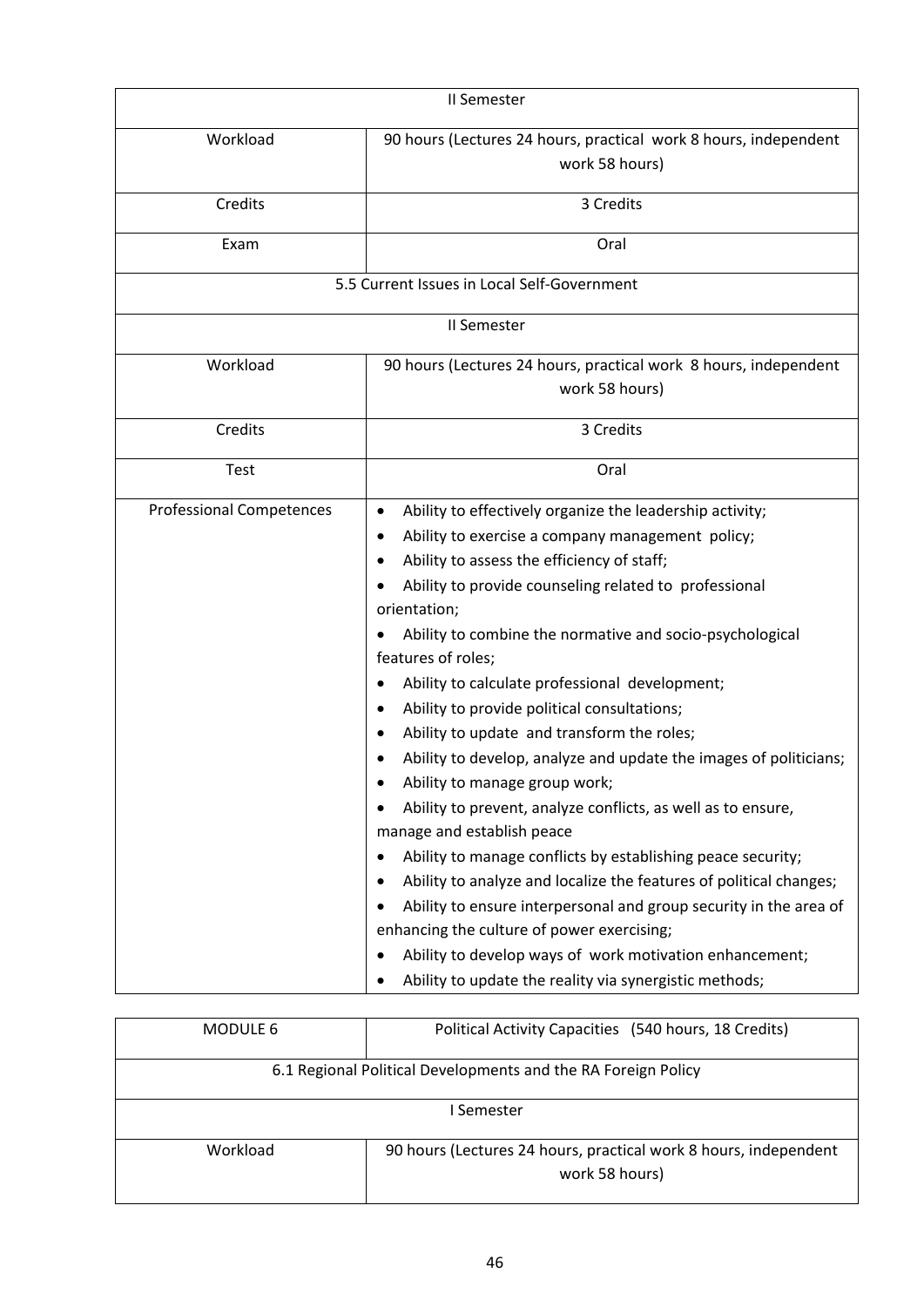| Credits                                                         | 3 Credits                                                        |  |
|-----------------------------------------------------------------|------------------------------------------------------------------|--|
| Exam                                                            | Oral, case study-driven.                                         |  |
|                                                                 | 6.2 Political Economy                                            |  |
|                                                                 | I Semester                                                       |  |
| Workload                                                        | 90 hours (Lectures 24 hours, practical work 8 hours, independent |  |
|                                                                 | work 58 hours)                                                   |  |
| Credits                                                         | 3 Credits                                                        |  |
| <b>Test</b>                                                     | Oral, case study-driven.                                         |  |
|                                                                 | 6.3 Theory of Bureaucracy                                        |  |
|                                                                 | 6.4 Project Management                                           |  |
|                                                                 | <b>III Semester</b>                                              |  |
| Workload                                                        | 90 hours (Lectures 24 hours, practical work 8 hours, independent |  |
|                                                                 | work 58 hours)                                                   |  |
| Credits                                                         | 3 Credits                                                        |  |
| Test                                                            | Oral                                                             |  |
| 6.5 Comparative Political Science (Transitology, Consolidology) |                                                                  |  |
|                                                                 | <b>III Semester</b>                                              |  |
| Workload                                                        | 90 hours (Lectures 24 hours, practical work 8 hours, independent |  |
|                                                                 | work 58 hours)                                                   |  |
| Credits                                                         | 3 Credits                                                        |  |
| Test                                                            | Oral                                                             |  |
| 6.6 Political Communications and Negotiations                   |                                                                  |  |
| II Semester                                                     |                                                                  |  |
| Workload                                                        | 90 hours (Lectures 24 hours, practical work 8 hours, independent |  |
|                                                                 | work 58 hours)                                                   |  |
| Credits                                                         | 3 Credits                                                        |  |
| Test                                                            | Oral                                                             |  |
| 6.7 Political Psychology                                        |                                                                  |  |
|                                                                 | II Semester                                                      |  |
| Workload                                                        | 90 hours (Lectures 24 hours, practical work 8 hours, independent |  |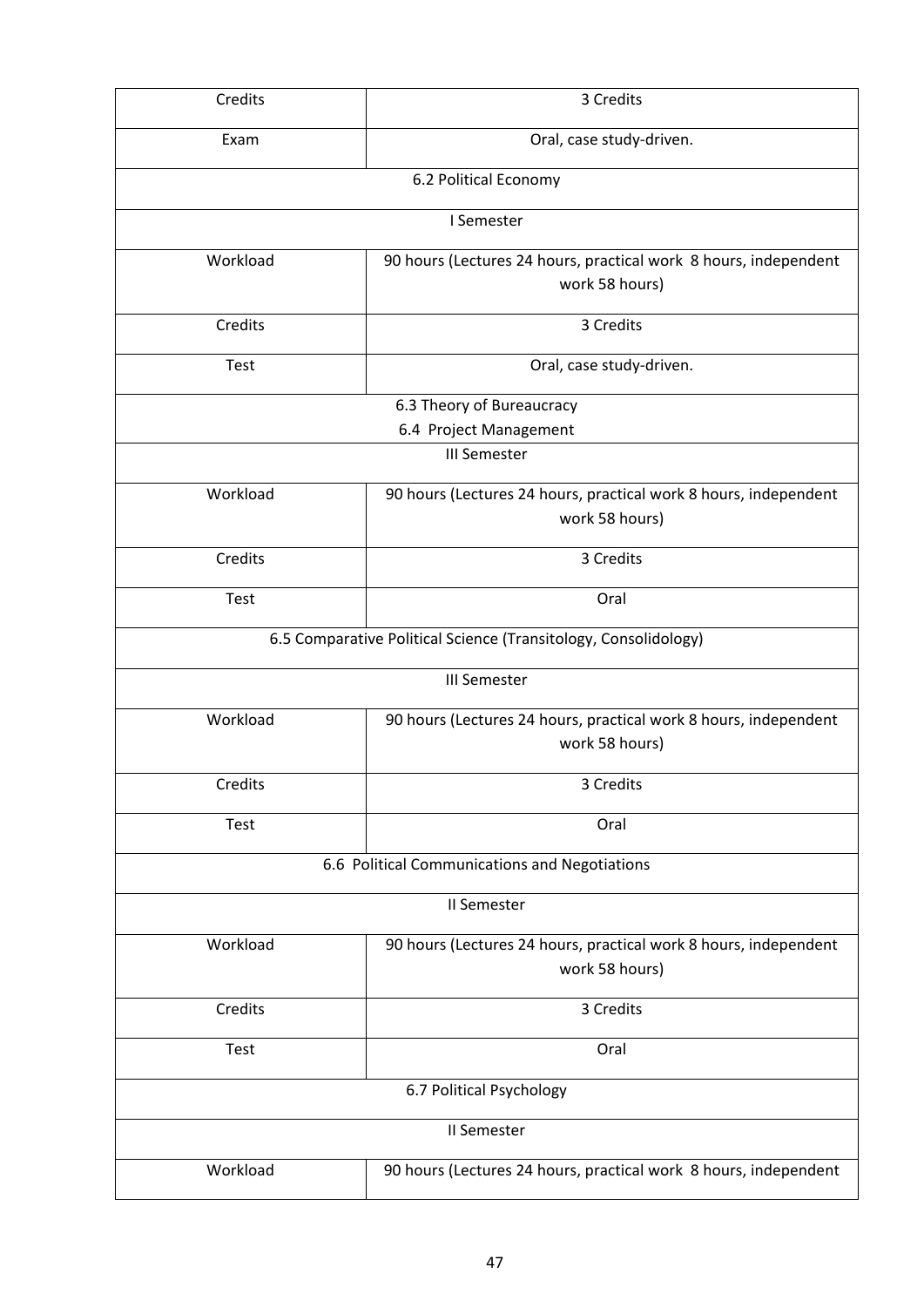|                                 | work 58 hours)                                                                                                                                                                                                                                                                                                                                                                                                                                                                                                                                                                                                                                                                                          |
|---------------------------------|---------------------------------------------------------------------------------------------------------------------------------------------------------------------------------------------------------------------------------------------------------------------------------------------------------------------------------------------------------------------------------------------------------------------------------------------------------------------------------------------------------------------------------------------------------------------------------------------------------------------------------------------------------------------------------------------------------|
| Credits                         | 3 Credits                                                                                                                                                                                                                                                                                                                                                                                                                                                                                                                                                                                                                                                                                               |
| <b>Test</b>                     | Oral                                                                                                                                                                                                                                                                                                                                                                                                                                                                                                                                                                                                                                                                                                    |
| <b>Professional Competences</b> | Ability to analyze the regional political developments and the<br>RA foreign policy;<br>Ability to make predictions about regional political<br>developments and the RA foreign Policy;<br>Ability to apply communication skills;<br>Ability to prepare for business communication;<br>Ability to make use of political and psychological techniques<br>and to protect oneself from psychological effects;<br>Ability to combine the normative and socio-psychological<br>features of bureaucratic management;<br>Ability to apply the knowledge of political management in<br>career;<br>Ability to exercise work motivation enhancement policy;<br>Ability to enhance motivation in work environment. |

| MODULE <sub>7</sub>                 | Management of Activity Results of Political Institutions (180 hours, |  |
|-------------------------------------|----------------------------------------------------------------------|--|
|                                     | 9 Credits)                                                           |  |
|                                     | 7.1 Political Hermeneutics (Textology)                               |  |
|                                     |                                                                      |  |
|                                     | <b>III Semester</b>                                                  |  |
| Workload                            | 90 hours (Lectures 24 hours, practical 8 hours, independent work     |  |
|                                     | 58 hours)                                                            |  |
| Credits                             | 3 Credits                                                            |  |
| Test                                | Oral                                                                 |  |
|                                     | 7.2 Political Globalization                                          |  |
| <b>III Semester</b>                 |                                                                      |  |
| Workload                            | 90 hours (Lectures 24 hours, practical work 8 hours, independent     |  |
|                                     | work 58 hours)                                                       |  |
| Credits                             | 3 Credits                                                            |  |
| Exam                                | Oral, case study-driven.                                             |  |
| 7.3 Theory of Public Administration |                                                                      |  |
| <b>III Semester</b>                 |                                                                      |  |
| Workload                            | 90 hours (Lectures 24 hours, practical work 8 hours, independent     |  |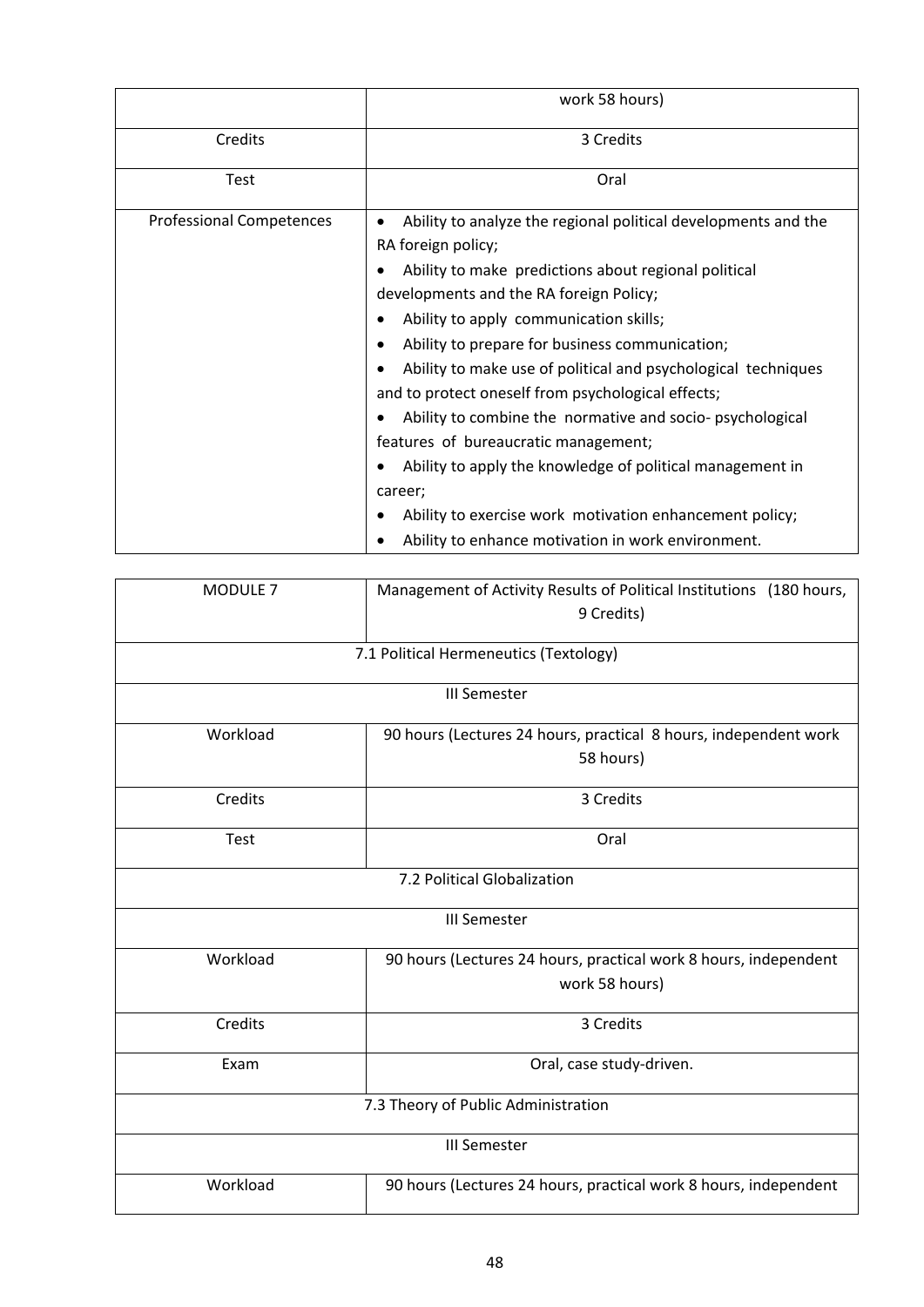|                                 | work 58 hours)                                                                                                                                                                                                                                                                                                                                                                                                                                                                  |
|---------------------------------|---------------------------------------------------------------------------------------------------------------------------------------------------------------------------------------------------------------------------------------------------------------------------------------------------------------------------------------------------------------------------------------------------------------------------------------------------------------------------------|
| Credits                         | 3 Credits                                                                                                                                                                                                                                                                                                                                                                                                                                                                       |
| Exam                            | Oral, case study-driven.                                                                                                                                                                                                                                                                                                                                                                                                                                                        |
| <b>Professional Competences</b> | Ability to formulate the scientific concepts of political activity;<br>Ability to analyze political activity from the perspective of<br>interdisciplinary requirements;<br>Ability to make and analyze (political and managerial) decisions<br>Ability to enhance the administrative competences of leaders;<br>Ability to organize PR for institutions;<br>с<br>Ability to apply GR technologies;<br>Ability to manage the work of image- making and updating of<br>companies; |

| MODULE 8                        | Science-Based Research Work (4 weeks, 690 hours, 30 Credits)                         |  |
|---------------------------------|--------------------------------------------------------------------------------------|--|
| 8.1 Science-Based Research Work |                                                                                      |  |
|                                 | <b>IV Semester</b>                                                                   |  |
| Workload                        | 360 hours (Lectures 4 hours, practical work 28 hours, independent<br>work 328 hours) |  |
| Credits                         | 12 Credits                                                                           |  |
| 8.2 Administrative Practice     |                                                                                      |  |
|                                 | II Semester                                                                          |  |
| Workload                        | 4 weeks                                                                              |  |
| Credits                         | 4 Credits                                                                            |  |
| Report / Exam                   | Oral                                                                                 |  |
| 8.3 Report on Master's Thesis   |                                                                                      |  |
|                                 | <b>III Semester</b>                                                                  |  |
| Credits                         | 3 Credits                                                                            |  |
| Test                            | Oral                                                                                 |  |
| 8.4 Research Practice           |                                                                                      |  |
| <b>IV Semester</b>              |                                                                                      |  |
| Workload                        | 120 hours                                                                            |  |
| Credits                         | 4 Credits                                                                            |  |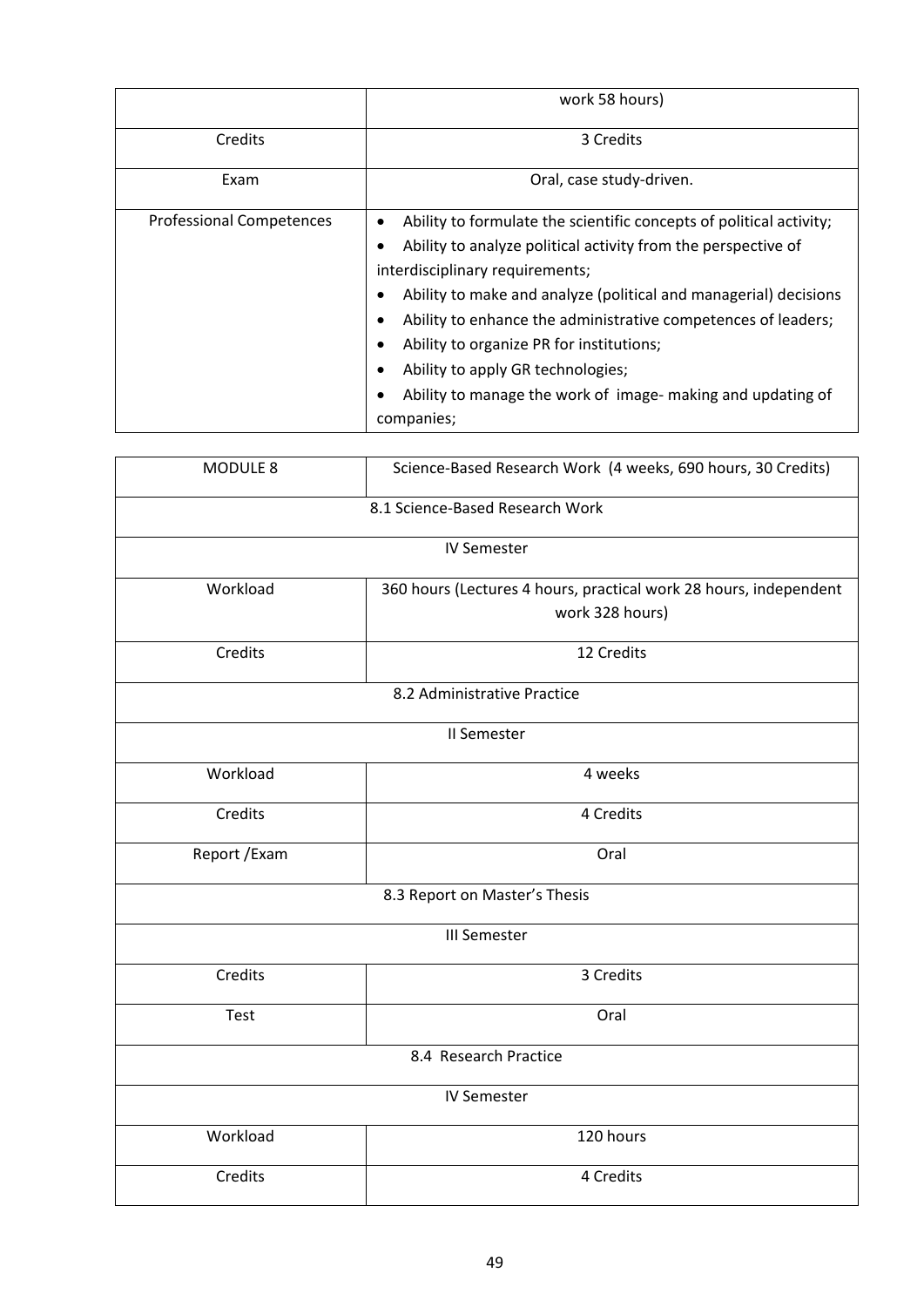| Report/Exam                     | Oral                                                                                                                                                                                                                                                                                                                                                                                          |
|---------------------------------|-----------------------------------------------------------------------------------------------------------------------------------------------------------------------------------------------------------------------------------------------------------------------------------------------------------------------------------------------------------------------------------------------|
|                                 | 8.5 Graduation Exam                                                                                                                                                                                                                                                                                                                                                                           |
|                                 | <b>IV Semester</b>                                                                                                                                                                                                                                                                                                                                                                            |
| Workload                        | 210 hours                                                                                                                                                                                                                                                                                                                                                                                     |
| Credits                         | 7 Credits                                                                                                                                                                                                                                                                                                                                                                                     |
| Exam                            | Oral, case study-driven.                                                                                                                                                                                                                                                                                                                                                                      |
| <b>Professional Competences</b> | Ability to develop scientific literature;<br>Ability to plan research work;<br>٠<br>Ability to make science-based conclusions;<br>Ability to put the theoretical knowledge into practice;<br>Ability to analyze the specifics of various organizations;<br>Ability to manage the work of developing, analyzing,<br>implementing and predicting policies in organizations and<br>subdivisions. |

# *"Psychology" (Psychology of Management)* **Specialty**

| Module 1                        | <b>General Development Courses</b>                  |  |  |
|---------------------------------|-----------------------------------------------------|--|--|
|                                 | Credits 15 Hours 450<br>Total                       |  |  |
|                                 | 1.1 Theory of Politics                              |  |  |
| Semester                        |                                                     |  |  |
| Workload                        | Hours 90(Lectures 24 hours, practical work 8 hours, |  |  |
|                                 | independent work 58 hours                           |  |  |
| Credits                         | 3                                                   |  |  |
| Test                            | Oral                                                |  |  |
|                                 | 1.2 Theory of State and Law                         |  |  |
| Semester                        |                                                     |  |  |
| Workload                        | Hours 90(Lectures 24 hours, practical work 8 hours, |  |  |
|                                 | independent work 58 hours                           |  |  |
| Credits                         | 3                                                   |  |  |
| Test                            | Oral                                                |  |  |
|                                 | 1.3 Public Service System in the RA                 |  |  |
| Semester                        |                                                     |  |  |
| Workload                        | Hours 90(Lectures 24 hours, practical work 8 hours, |  |  |
|                                 | independent work 58 hours                           |  |  |
| Credits                         | 3                                                   |  |  |
| Exam                            | Questionnaire                                       |  |  |
| 1.4 State and National Security |                                                     |  |  |
| Semester                        | П                                                   |  |  |
| Workload                        | Hours 90(Lectures 24 hours, practical work 8 hours, |  |  |
|                                 | independent work 58 hours                           |  |  |
| Credits                         | 3                                                   |  |  |
| Test                            | Oral                                                |  |  |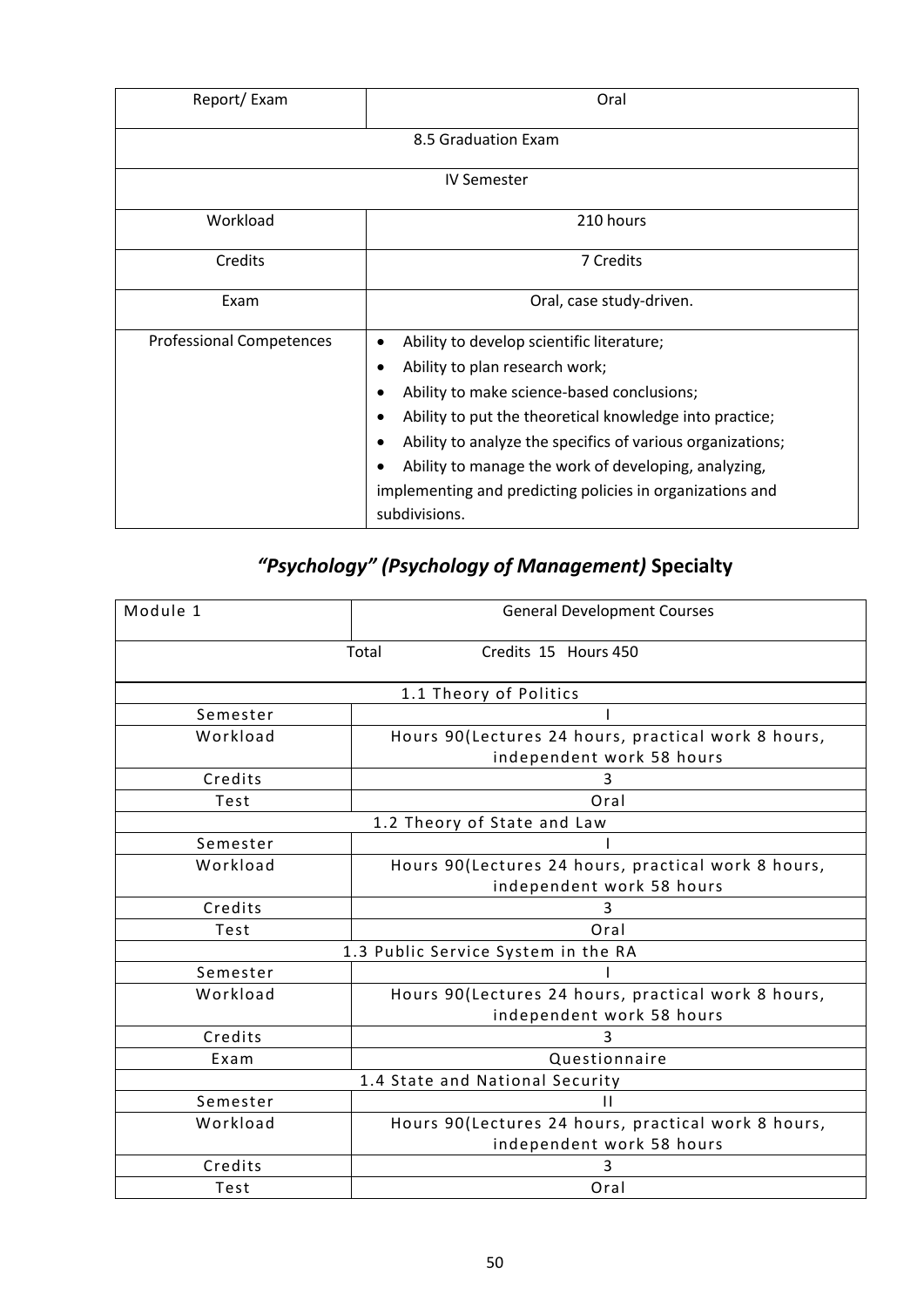| 1.5 Cultural Studies |                                                |
|----------------------|------------------------------------------------|
| Semester             |                                                |
| Workload             | Hours 90(Lectures 24 hours, practical 8 hours, |
|                      | independent work 58 hours                      |
| Credits              |                                                |
| Exam                 | Questionnaire                                  |

| Module <sub>2</sub>                                    | <b>Information and Communication</b>                  |
|--------------------------------------------------------|-------------------------------------------------------|
|                                                        |                                                       |
| Total                                                  | Credits 12 hours 360                                  |
|                                                        |                                                       |
|                                                        | 1.1 Professional Foreign Language                     |
| Semester                                               | 1/11                                                  |
| Workload                                               | Hours 180 (Lectures 8 hours, practical work 24 hours, |
|                                                        | independent work 148 hours)                           |
| Credits                                                | h                                                     |
| Test                                                   | Professional translation, communication               |
| 1.2 IT and e-Governance (Teaching "MULBERRY" Software) |                                                       |
| Semester                                               |                                                       |
| Workload                                               | Hours 90 (Lectures 8 hours, practical work 24 hours,  |
|                                                        | independent work 58 hours                             |
| Credits                                                | 3                                                     |
| Test                                                   | Task implementation                                   |
|                                                        | 1.3 Optional Courses                                  |
| 1.3.1. State and Official Language                     |                                                       |
| 1.3.2. Rhetorical Art                                  |                                                       |
| Semester                                               |                                                       |
| Workload                                               | Hours 90 (Lectures 24 hours, practical work 8 hours,  |
|                                                        | independent work 58 hours                             |
| Credits                                                | 3                                                     |
| Test                                                   | Presentation                                          |
|                                                        |                                                       |

- Ability to analyze the professional literature in a foreign language
- Ability to communicate within the profession;
- Ability to use computer resources;
- Ability to make speeches;
- Ability to deliver public speeches;
- Ability to attain and analyze information;

| Module3                                           | Professional Science-Based Research                   |
|---------------------------------------------------|-------------------------------------------------------|
| Total                                             | Credits 6 hours 180                                   |
| 1.1 Psychological Theory and Research Methodology |                                                       |
| Semester                                          |                                                       |
| Workload                                          | Hours 90 (Lectures 16 hours, practical work 16 hours, |
|                                                   | independent work 58 hours                             |
| Credits                                           |                                                       |
| Exam                                              | Questionnaire                                         |
| 1.2 of Mathematical Methods in Psychology         |                                                       |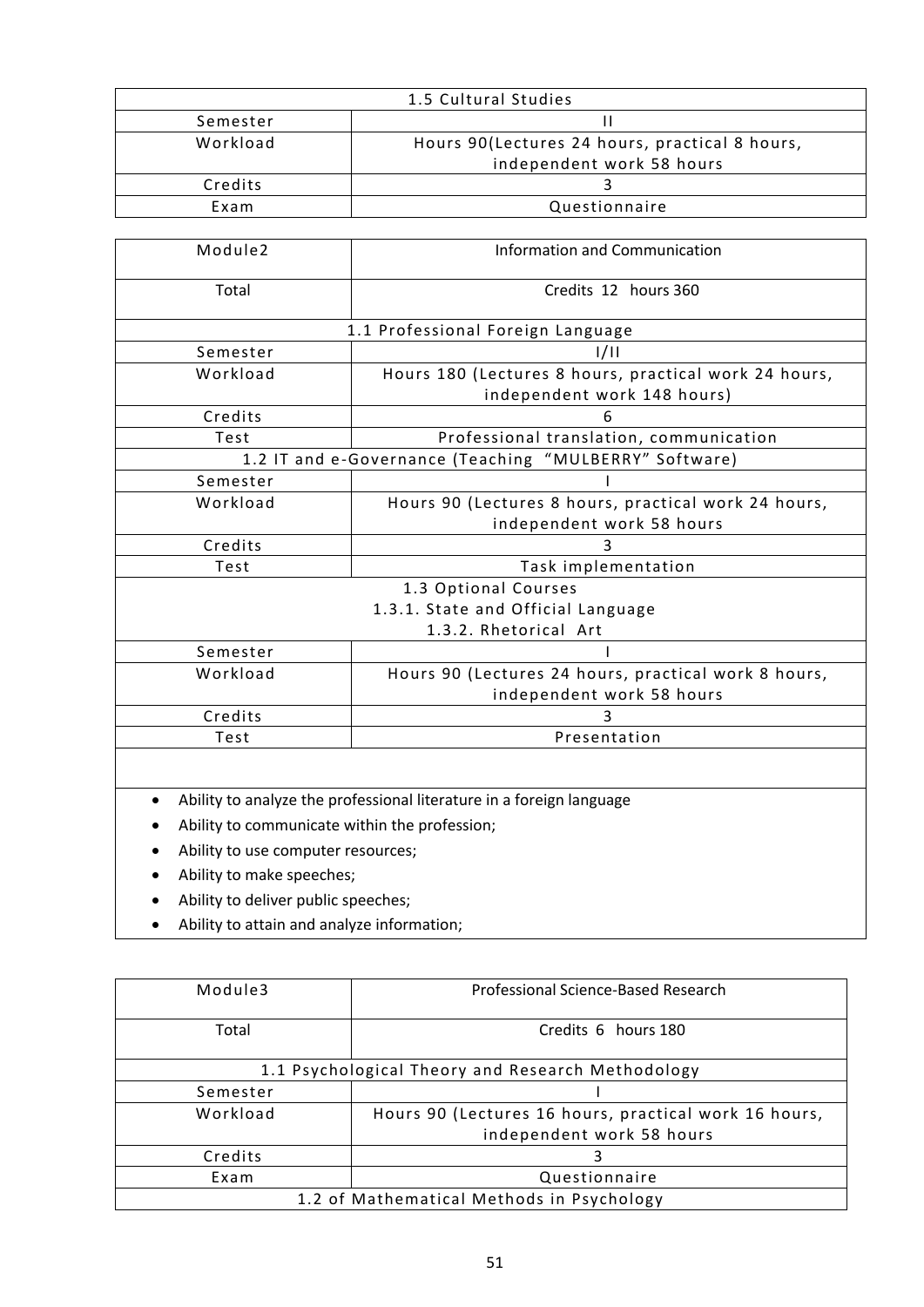| Semester                                             | Ш                                                                    |  |
|------------------------------------------------------|----------------------------------------------------------------------|--|
| Workload                                             | Hours 90 (Lectures 8 hours, practical work 24 hours,                 |  |
|                                                      | independent work 58 hours                                            |  |
| Credits                                              | 3                                                                    |  |
| Test                                                 | Task Implementation                                                  |  |
|                                                      |                                                                      |  |
| Ability to formulate academic concepts;<br>$\bullet$ |                                                                      |  |
| Ability to conduct psychological research;           |                                                                      |  |
| Ability to apply mathematical methods;<br>٠          |                                                                      |  |
|                                                      | Ability to conduct a psychological analysis via mathematical methods |  |

| Module 4                                      | <b>Professional Scientific Issues</b>               |  |
|-----------------------------------------------|-----------------------------------------------------|--|
| Total                                         | Credits 15 hours 450                                |  |
|                                               | 1.1 Psychology of Management                        |  |
| Semester                                      | н                                                   |  |
| Workload                                      | Hours 90(Lectures 24 hours, practical work 8 hours, |  |
|                                               | independent work 58 hours                           |  |
| Credits                                       |                                                     |  |
| Exam                                          | Questionnaire, Monographs, Case Study               |  |
|                                               | 1.2 Modern Social Psychology                        |  |
| Semester                                      | н                                                   |  |
| Workload                                      | Hours 90(Lectures 24 hours, practical work 8 hours, |  |
|                                               | independent work 58 hours                           |  |
| Credits                                       |                                                     |  |
| Test                                          | Questionnaire                                       |  |
| 1.3 Aspects of Personality in Modern Theories |                                                     |  |
| Semester                                      |                                                     |  |
| Workload                                      | Hours 90(Lectures 24 hours, practical work 8 hours, |  |
|                                               | independent work 58 hours                           |  |
| Credits                                       |                                                     |  |
| Exam                                          | Questionnaire                                       |  |
| 1.4 Issues of Modern Psychology               |                                                     |  |
| Semester                                      |                                                     |  |
| Workload                                      | Hours 90(Lectures 24 hours, practical work 8 hours, |  |
|                                               | independent work 58 hours                           |  |
| Credits                                       | ς                                                   |  |
| Exam                                          | Questionnaire                                       |  |

Ability to analyze the scientific concepts of modern social psychology;

Ability to apply psychological knowledge in social relations;

- Ability to put in practice the achievements in psychology of management;
- Ability to apply psychological skills in management;
- Ability to differentiate between the main concepts of political psychology, the impact mechanisms of political consciousness, self-consciousness and collective uncounsciousness;
- Ability to privide psychological counselling to politicians;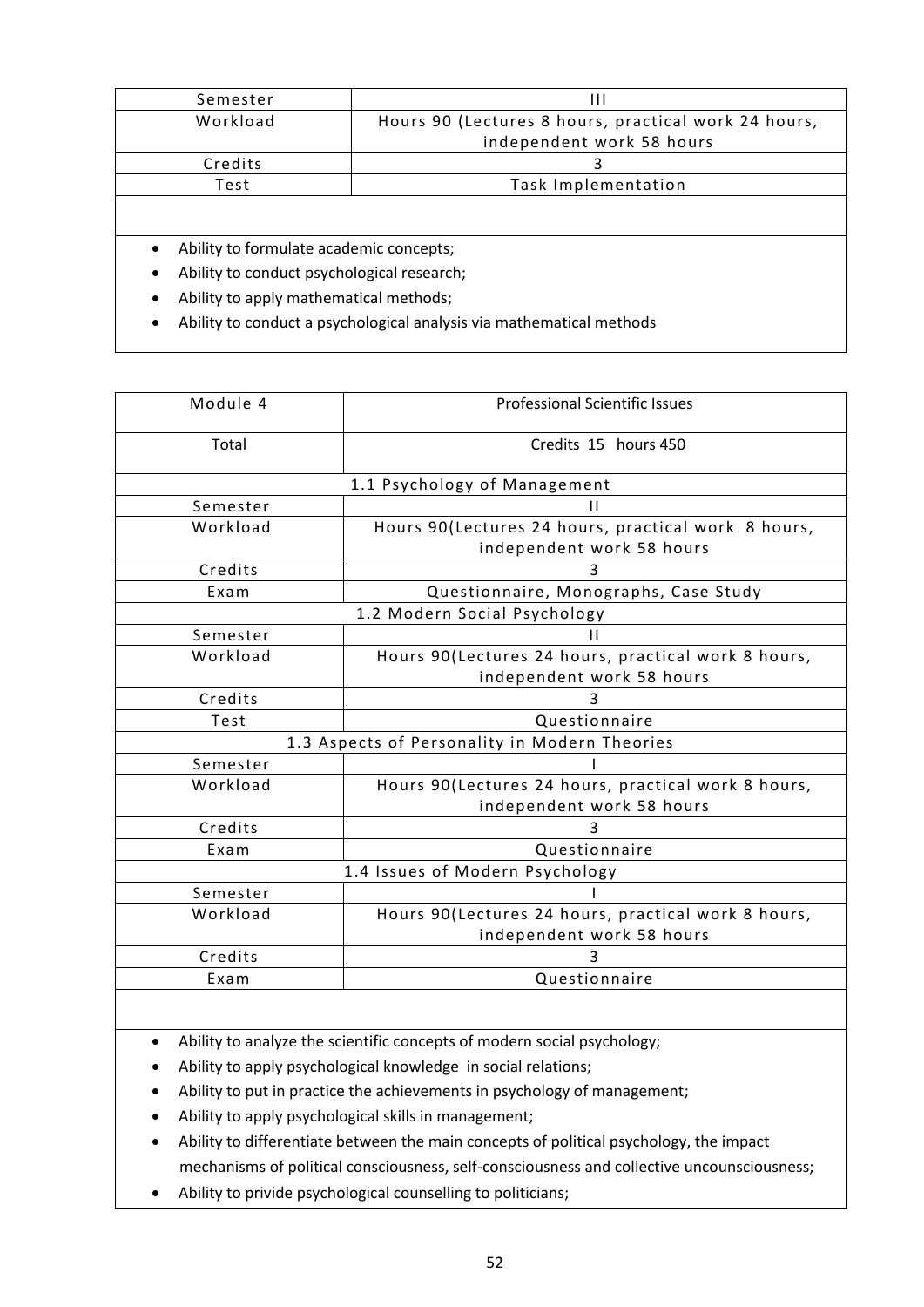- Ability to make political predictions;
- Knowledge of the classical and modern theories of personality and ability to make their comparative analysis;

| Module 5                                                   | Psychological Aspects of HR Policy                                           |  |  |
|------------------------------------------------------------|------------------------------------------------------------------------------|--|--|
| Total                                                      | Credits 18 hours 540                                                         |  |  |
|                                                            | 1.1 HR Management                                                            |  |  |
| Semester                                                   | $\mathbf{H}$                                                                 |  |  |
| Workload                                                   | Hours 90(Lectures 24 hours, practical 8 hours,                               |  |  |
|                                                            | independent work 58 hours                                                    |  |  |
| Credits                                                    | 3                                                                            |  |  |
| Test                                                       | Presentation                                                                 |  |  |
|                                                            | 1.2 Professional Orientation and Personnel Selection Psychology              |  |  |
| Semester                                                   | $\mathbf{H}$                                                                 |  |  |
| Workload                                                   | Hours 90(Lectures 8 hours, practical 24 hours,<br>independent work 58 hours  |  |  |
| Credits                                                    |                                                                              |  |  |
| Exam                                                       | Questionnaire Case Study, Task Implementation                                |  |  |
|                                                            | 1.3 Psychology of Professional Development                                   |  |  |
| Semester                                                   | Ш                                                                            |  |  |
| Workload                                                   | Hours 90(Lectures 16 hours, practical 16 hours,<br>independent work 58 hours |  |  |
| Credits                                                    |                                                                              |  |  |
| Test                                                       | Questionnaire, Case Study                                                    |  |  |
| 1.4 Optional Courses                                       |                                                                              |  |  |
|                                                            | 1.4.1 Psychological Management of Group Activities                           |  |  |
|                                                            | 1.4.2 Organizational psychological Consultation                              |  |  |
| Semester                                                   | н                                                                            |  |  |
| Workload                                                   | Hours 90(Lectures 8 hours, practical 24 hours,                               |  |  |
|                                                            | independent work 58 hours                                                    |  |  |
| Credits                                                    | 3                                                                            |  |  |
| Exam                                                       | Questionnaire, Case Study                                                    |  |  |
|                                                            | 1.5 Psychology of Conflict Management                                        |  |  |
| Semester                                                   | Ш                                                                            |  |  |
| Workload                                                   | Hours 90(Lectures 16 hours, practical 16 hours,<br>independent work 58 hours |  |  |
| Credits                                                    | 3                                                                            |  |  |
| Exam                                                       | Questionnaire, Case Study                                                    |  |  |
| 1.6 Psycho-physiological Basics of Professional Activities |                                                                              |  |  |
| Semester                                                   |                                                                              |  |  |
| Workload                                                   | Hours 90(Lectures 24 hours, practical 8 hours,                               |  |  |
|                                                            | independent work 58 hours                                                    |  |  |
| Credits                                                    | 3                                                                            |  |  |
| Exam                                                       | Questionnaire, Case Study                                                    |  |  |
|                                                            |                                                                              |  |  |
| Ability to effectively organize work activity;             |                                                                              |  |  |

- Ability to exercise HR policy in a company;
- Ability to evaluate the staff effectiveness;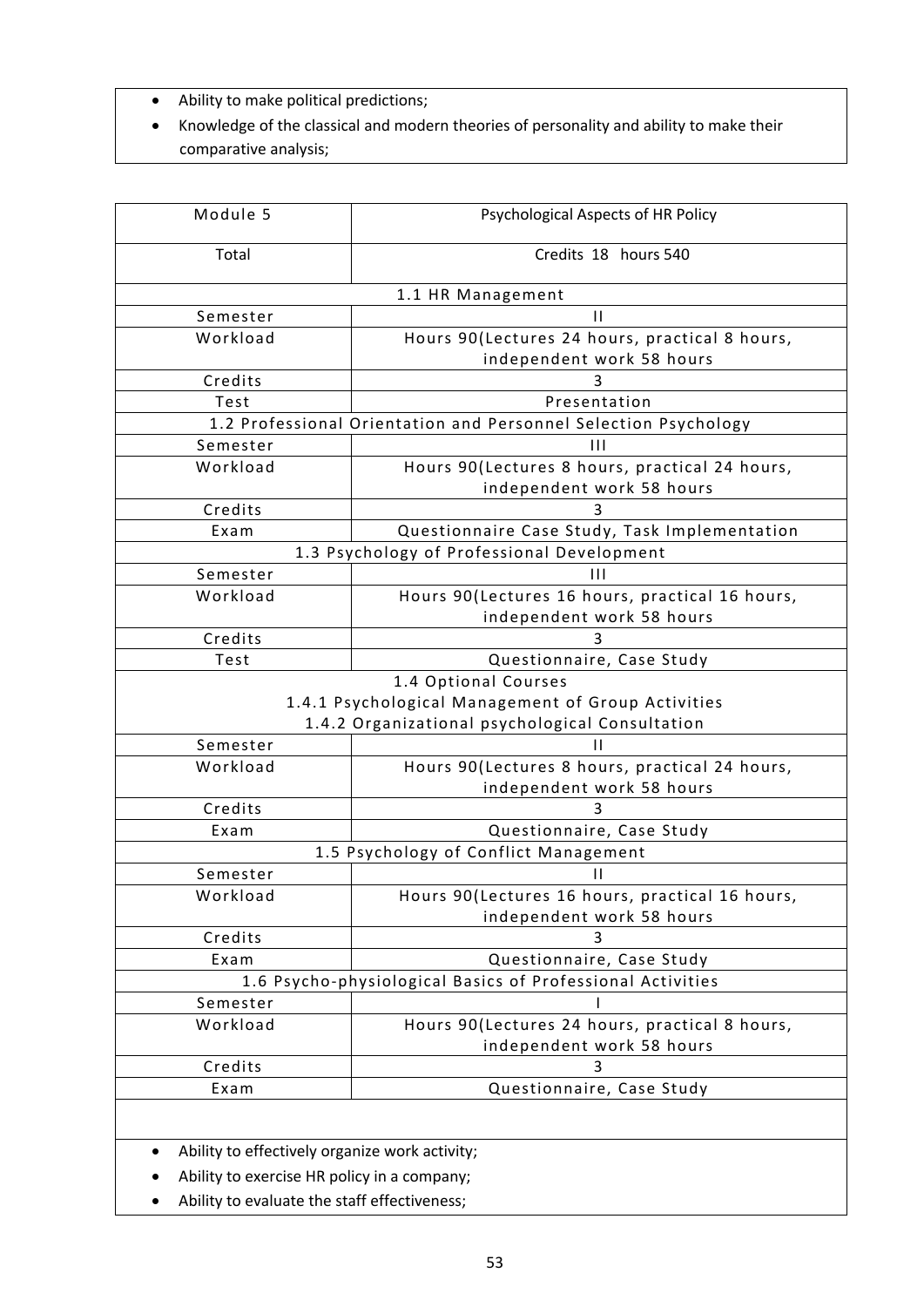- Ability to provide professional orientation counseling;
- Ability to implement personnel selection,;
- Ability to plan the professional development;
- Ability to implement career counseling;
- Ability to carry out staff development and adaptation;
- Ability to develop post profiles;
- Ability to manage group work;
- Ability to prevent and manage conflicts;
- Ability to analyze and resolve conflict situations;
- Ability to analyze the psycho-physiological features of career;
- Ability to ensure psycho-physiological security in career;

| Module 6                               | <b>Practical Psychological Competences</b>          |  |  |
|----------------------------------------|-----------------------------------------------------|--|--|
| Total                                  | Credits 12 hours 360                                |  |  |
|                                        | 1.1Business Communication Psychology and Ethics     |  |  |
| Semester                               | $\mathbf{H}$                                        |  |  |
| Workload                               | Hours 90(Lectures 8 hours, practical work 24 hours, |  |  |
|                                        | independent work 58 hours                           |  |  |
| Credits                                | ર                                                   |  |  |
| Exam                                   | Questionnaire, Case Study                           |  |  |
|                                        | 1.2 Optional Courses                                |  |  |
|                                        | 1.2.1. Psychology of Influence                      |  |  |
|                                        | 1.2.2. Forms of Psychic Management                  |  |  |
| Semester                               | $\mathbf{H}$                                        |  |  |
| Workload                               | Hours 90(Lectures 8 hours, practical work 24 hours, |  |  |
|                                        | independent work 58 hours                           |  |  |
| Credits                                | 3                                                   |  |  |
| Test                                   | Case Study                                          |  |  |
|                                        | 1.3 Optional Courses                                |  |  |
|                                        | 1.3.1. Socio-Psychological Training                 |  |  |
|                                        | 1.3.2. Psychology of Motivation                     |  |  |
| Semester                               | $\mathbf{H}$                                        |  |  |
| Workload                               | Hours 90(Lectures 8 hours, practicalwork 24 hours,  |  |  |
|                                        | independent work 58 hours                           |  |  |
| Credits                                |                                                     |  |  |
| Test                                   | Programme development                               |  |  |
|                                        | 1.4 Methods of Psychological Self-Regulation        |  |  |
| Semester                               | Ш                                                   |  |  |
| Workload                               | Hours 90(Lectures 8 hours, practical work 24 hours, |  |  |
|                                        | independent work 58 hours                           |  |  |
| Credits                                |                                                     |  |  |
| Test                                   | Case Study                                          |  |  |
|                                        |                                                     |  |  |
| Ability to apply communication skills; |                                                     |  |  |
|                                        | Ability to prepare for business communication;      |  |  |

Ability to apply psychological techniques of influence;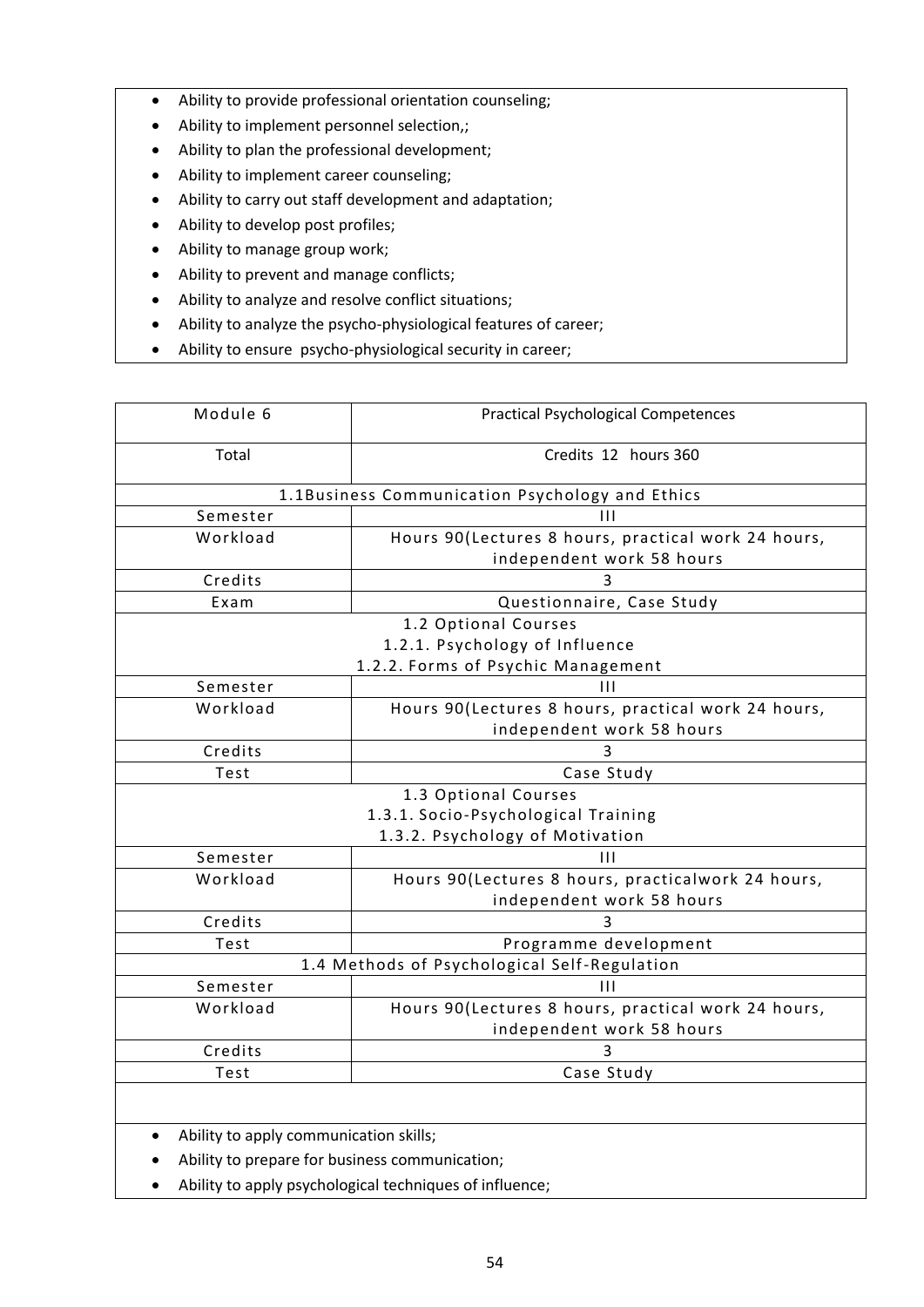| Ability to defend herself/himself from psychological effect; |                                                                                  |  |  |  |
|--------------------------------------------------------------|----------------------------------------------------------------------------------|--|--|--|
| Ability apply techniques for mental health management;       |                                                                                  |  |  |  |
|                                                              | Ability to organize socio-psychological trainings;                               |  |  |  |
|                                                              | Ability to apply socio-psychological trainings in work activity;                 |  |  |  |
| <b>Psychology of Motivation</b>                              |                                                                                  |  |  |  |
|                                                              |                                                                                  |  |  |  |
| Ability to enhance motivation in work environment;           |                                                                                  |  |  |  |
| Ability to apply ways of managing motivation enhancement;    |                                                                                  |  |  |  |
|                                                              | Ability to apply self-regulation methods.                                        |  |  |  |
| Module 7                                                     | Psychology of Company Activity                                                   |  |  |  |
| Total                                                        | Credits 9 hours 270                                                              |  |  |  |
|                                                              |                                                                                  |  |  |  |
| 1.1 Psychology of Legal Activity                             |                                                                                  |  |  |  |
| Semester                                                     | ш                                                                                |  |  |  |
| Workload                                                     | Hours 90(Lectures 24 hours, practical work 8 hours,                              |  |  |  |
|                                                              | independent work 58 hours                                                        |  |  |  |
|                                                              | Credits<br>3                                                                     |  |  |  |
| Test<br>Questionnaire, Case Study                            |                                                                                  |  |  |  |
| 1.2 Optional Courses                                         |                                                                                  |  |  |  |
| 1.2.1. Psychology of Administrative Decision-Making          |                                                                                  |  |  |  |
| Semester                                                     | 1.2.2. Psychological Competence of the Leader<br>$\mathbf{H}$                    |  |  |  |
| Workload                                                     | Hours 90(Lectures 24 hours, practical work 8 hours,                              |  |  |  |
|                                                              | independent work 58 hours                                                        |  |  |  |
| Credits                                                      | 3                                                                                |  |  |  |
| Exam                                                         | Questionnaire, Case Study                                                        |  |  |  |
| 1.3 Optional Courses                                         |                                                                                  |  |  |  |
| 1.3.1. Psychology of PR and Publicity of Companies           |                                                                                  |  |  |  |
| 1.3.2. Psychology of Image                                   |                                                                                  |  |  |  |
| Semester                                                     | Ш                                                                                |  |  |  |
| Workload                                                     | Hours 90(Lectures 24 hours, practical work8 hours,                               |  |  |  |
|                                                              | independent work 58 hours                                                        |  |  |  |
| Credits                                                      | 3                                                                                |  |  |  |
|                                                              | Questionnaire, Task Implementation<br>Exam                                       |  |  |  |
| 1.4 Psychology of Political Activity                         |                                                                                  |  |  |  |
| Semester<br>Workload                                         | П                                                                                |  |  |  |
|                                                              | Hours 90(Lectures 24 hours, practical work 8 hours,<br>independent work 58 hours |  |  |  |
| Credits                                                      | 3                                                                                |  |  |  |
| Exam                                                         | Questionnaire                                                                    |  |  |  |
|                                                              |                                                                                  |  |  |  |

- Ability to formulate the scientific concepts of legal activity;
- Ability to analyze the legal activity from the psychological perspective;
- Ability to analyze the managerial decision-making from the psychological point of view;
- Ability to enhance the psychological competences of the leader;
- Ability to organize PR for a company;
- Ability to organize advertising for a company.
- Ability to organize the work of company image-making.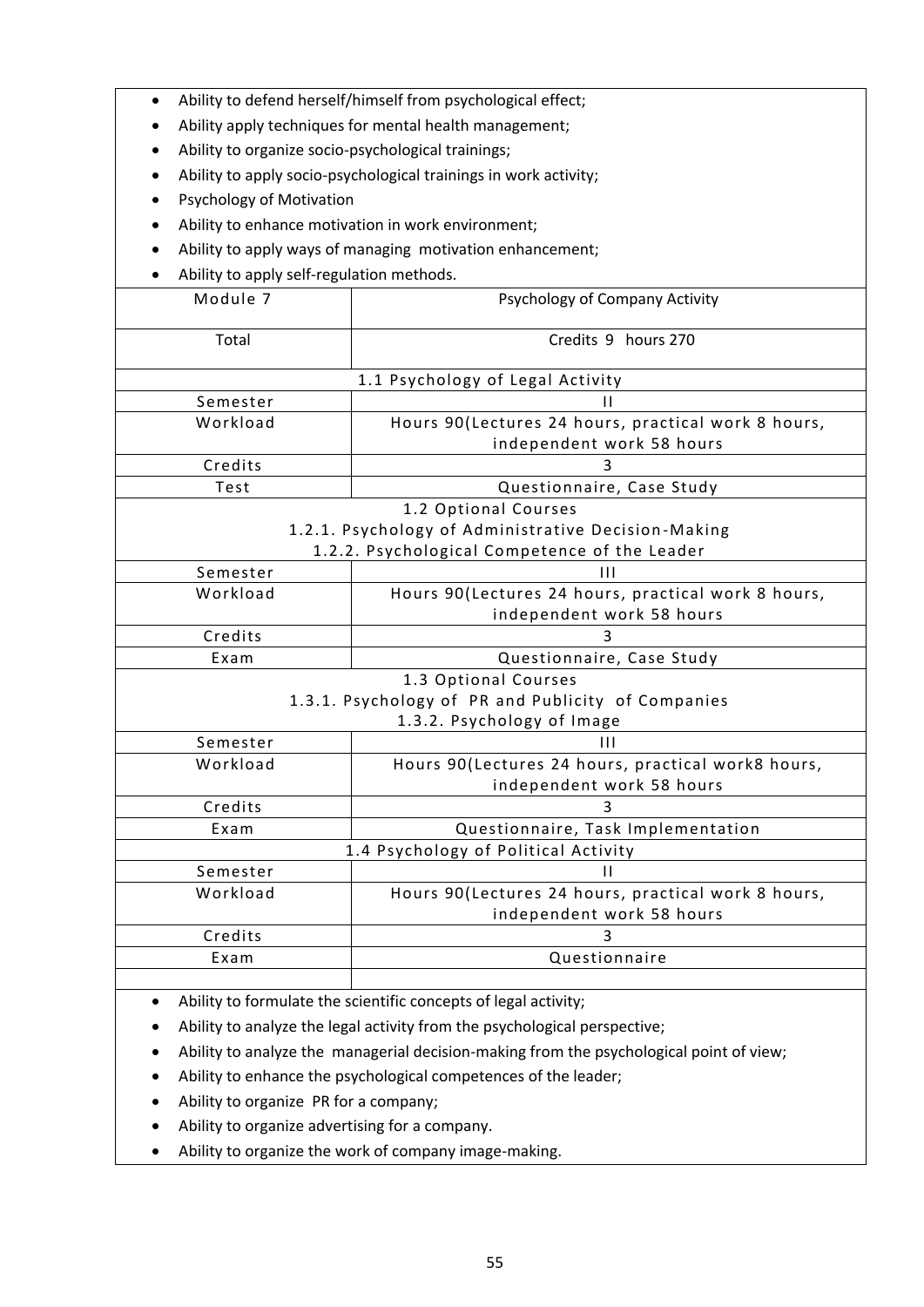| Module 8                                                              |                             |  |  |  |
|-----------------------------------------------------------------------|-----------------------------|--|--|--|
| Total                                                                 | Credits 33 hours 990        |  |  |  |
|                                                                       | 1.1 Administrative Practice |  |  |  |
| Semester                                                              | $\mathbf{H}$                |  |  |  |
| Workload                                                              |                             |  |  |  |
| Credits                                                               | 4                           |  |  |  |
| Report                                                                |                             |  |  |  |
| 1.2 Report on Master's Thesis                                         |                             |  |  |  |
| Semester                                                              | $\mathbf{H}$                |  |  |  |
| Workload                                                              |                             |  |  |  |
| Credits                                                               | 6                           |  |  |  |
| Report                                                                |                             |  |  |  |
| 1.3 Research Practice                                                 |                             |  |  |  |
| Semester                                                              | $\mathsf{IV}$               |  |  |  |
| Workload                                                              | Hours 120                   |  |  |  |
| Credits                                                               | 4                           |  |  |  |
| Report                                                                |                             |  |  |  |
|                                                                       | 1.4 Graduation Exam         |  |  |  |
| Semester                                                              | IV                          |  |  |  |
| Workload                                                              | Hours 210                   |  |  |  |
| Credits                                                               | 7                           |  |  |  |
| <b>Graduation Exam</b>                                                |                             |  |  |  |
| 1.4 Master's Thesis                                                   |                             |  |  |  |
| Semester                                                              | IV                          |  |  |  |
| Workload                                                              |                             |  |  |  |
| Credits                                                               | 12                          |  |  |  |
| Defense                                                               |                             |  |  |  |
| Ability to apply theoretical knowledge in practice;                   |                             |  |  |  |
| Ability to analyze the specifics of different types of organizations; |                             |  |  |  |
|                                                                       |                             |  |  |  |

Ability to manage various psychological activities in companies and subdivisions.

The information on every event organized in the Academy will be sent to your personal email address. Please, note to pay extra attention to all the information and announcements sent by the Academy. Taking into account modern ways of exchanging information, the Academy also shares information through its website all the sections of which contain useful information for the students.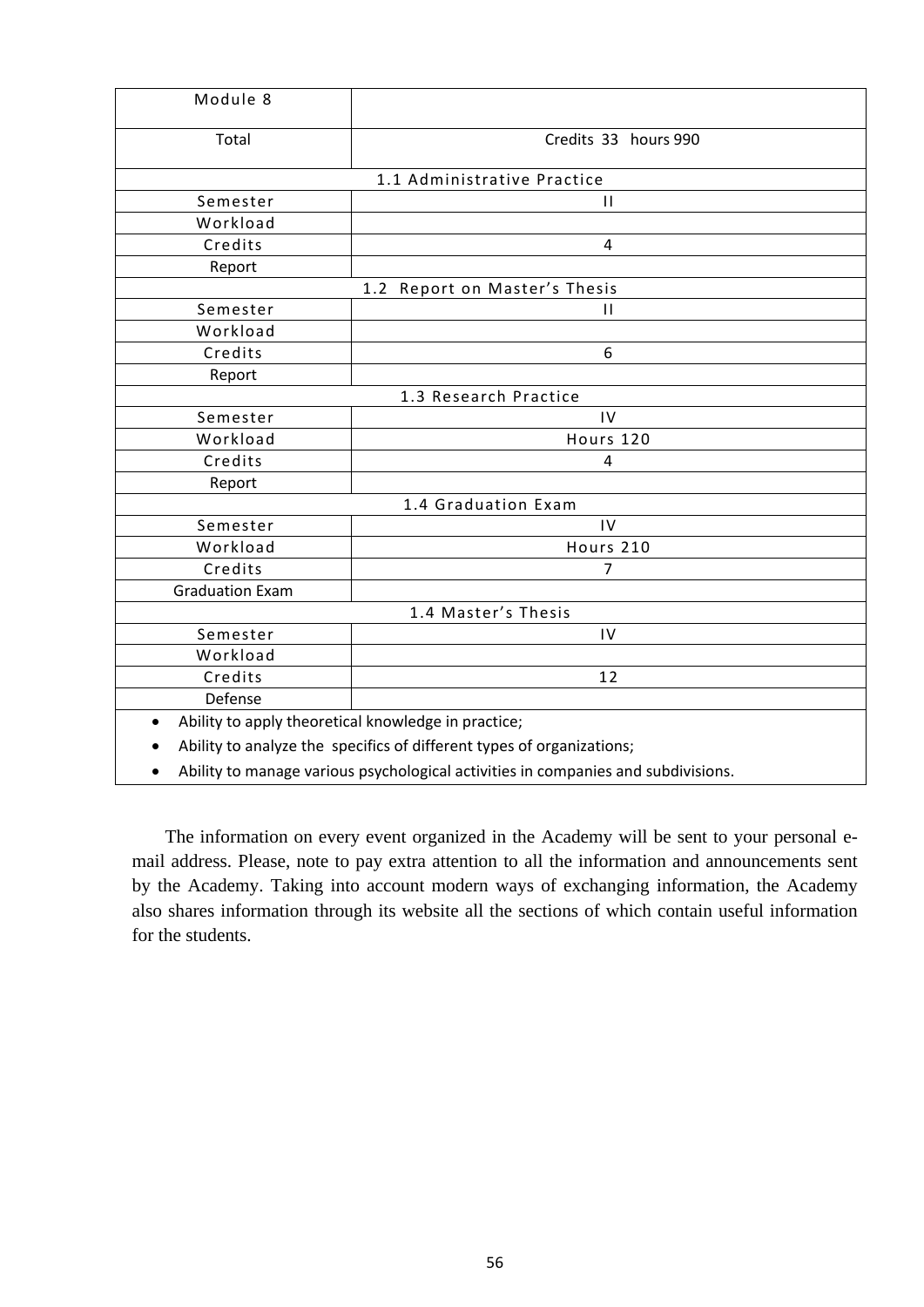#### **Dear students,**



The Academy is doing its best to create the most favorable conditions for you learning.

### **YOU CAN**

- 1. Find all the orders of the Academy in the "**Regulations**" subsection of section "**Documents**". Particularly,
	- $\checkmark$  Inner Disciplinary Rules of Public Administration Academy of the Republic of Armenia (Chapter 5),
	- $\checkmark$  The Chair Regulations of Public Administration Academy of the Republic of Armenia,
	- $\checkmark$  The Regulation of Exclusion and Restoration of students,
	- $\checkmark$  The Regulation of holding Master's Program Final Licensing in Public Administration Academy of the Republic of Armenia
	- $\checkmark$  The Regulation of Appellation of the Results of Examinations and Tests in Public Administration Academy of the Republic of Armenia
	- $\checkmark$  The Regulation of Preparation and Organization of Master's Theses in Public Administration Academy of the Republic of Armenia
	- $\checkmark$  The Statute of the Student Council of Public Administration Academy of the Republic of Armenia
	- $\checkmark$  The Regulation of Monitoring and Evaluation of Students' knowledge in Public Administration Academy of the Republic of Armenia.
- 2. Find your schedule, as well as information on the days of examinations, liquidations, handing in the practice journals and the defence of practice reports in "**Master's Programme**" subsection of section "**Educational Process**" .
- 3. Get the examination questionnaires, bibliography and reference lists of all the subjects according to the profession and chairs from subsection "**Questionnaires**" of section "**Educational Process**".
- 4. Read about the regulations on organizing and holding administrative and research practices included in the educational programs and their aims from "**Internship**" subsection of "**Educational Process**" section, as well as use the rules and technical requirements stated in "**Internship Report and Defense**" subsection.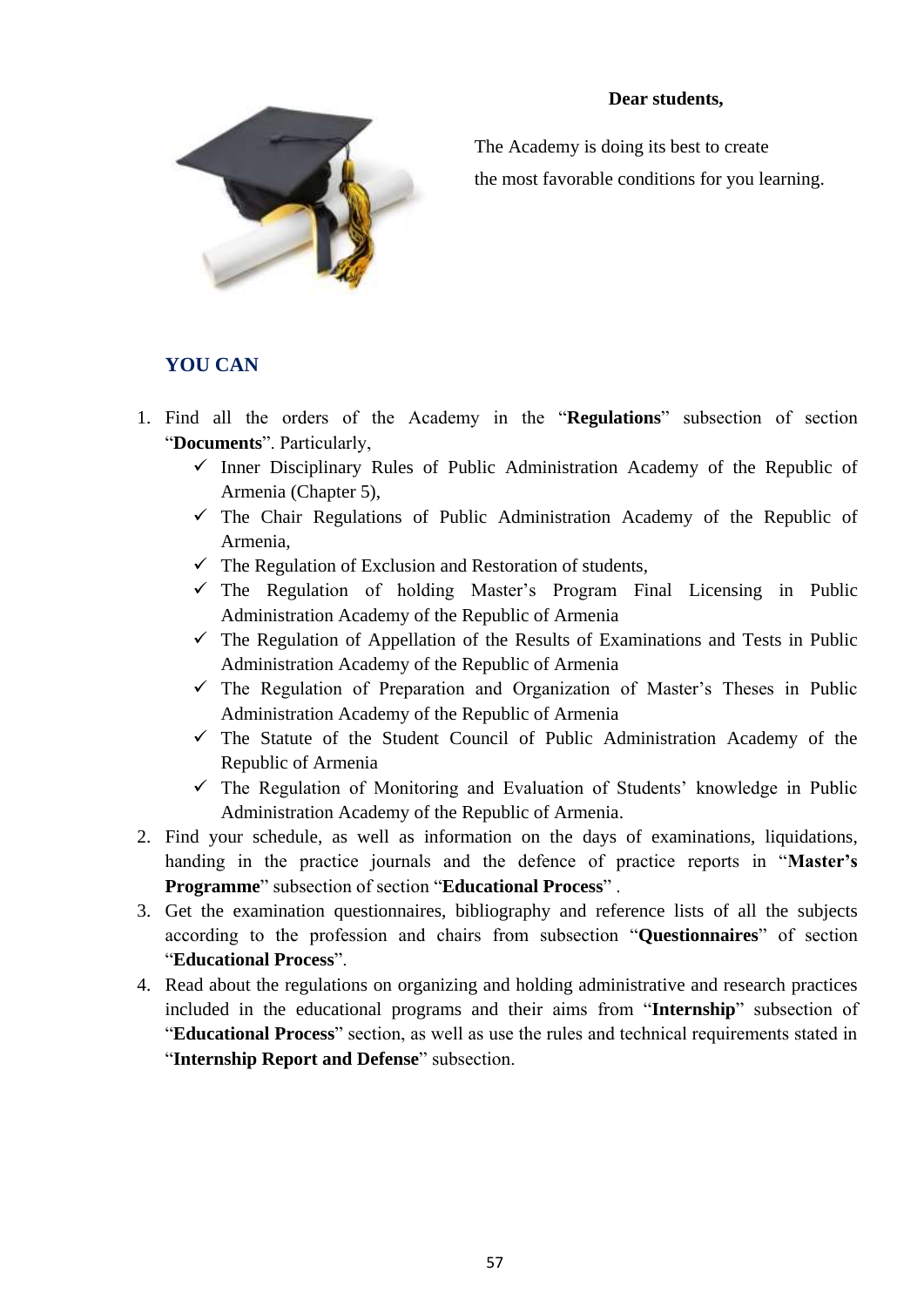#### KNOWLEDGE AND CAPACITY EVALUATION NORMS OF THE STUDENTS

#### Examination

In the purpose to evaluate the knowlegde and capacities of the students of the Academy, the following norms have been defined:

- $\triangleright$  "A+, A" (excellent): this mark is granted to the student, who manifests comprehensive, complex and deep knowledge in the frameworks of the academic program; independently accomplishes all the tasks of the program; studies in depth and learned the main and additional literature within the limits of the program; actively workes and participates in the practical courses and seminars; differentiates the main scientific content of the subject; and displays creative and scientific approach to the educational material of the subject. The answer of the student is notable for its wide and distinct terminology; he/she presents the material in succession and logically.
- $\triangleright$  "A-" (excellent): this mark is granted to the student, who manifests comprehensive and complex knowledge in the frameworks of the academic program; independently accomplishes all the tasks of the program; studies in depth the main literature within the limits of the program; is aware of the additional literature; actively workes in the practical courses and seminars; manifests systematic knowledge in the frameworks of the subject, which are enough for the further study; is capable to independently accomplish those knowledge; the answer of the student is notable for its distinct terminology; presents the material in logical succession.
- $\triangleright$  "B+" (good): this mark is granted to the student, who fully comprehends the academic program; doesn't make essential mistakes in the answer; independently accomplishes all the tasks of the program; studies the main literature within the limits of the program; actively workes in the practical courses and seminars; manifests systematic knowledge in the frameworks of the subject, which are enough for the further study; and is capable to independently accomplish those knowledge.
- $\triangleright$  "B" (good): this mark is granted to the student, who comprehends the main part of the academic program; doesn't make essential mistakes in the answer; independently accomplishes all the tasks of the program; studies the main literature within the limits of the program; actively workes in the practical courses and seminars; manifests systematic knowledge in the frameworks of the subject, which are enough for the further study; and is capable to independently accomplish those knowledge.
- $\triangleright$  "B-" (good): this mark is granted to the student, who sufficiently comprehends the academic program; doesn't make essential mistakes in the answer; independently accomplishes all the tasks of the program; studies the main literature within the limits of the program; is active during the practical courses and seminars; manifests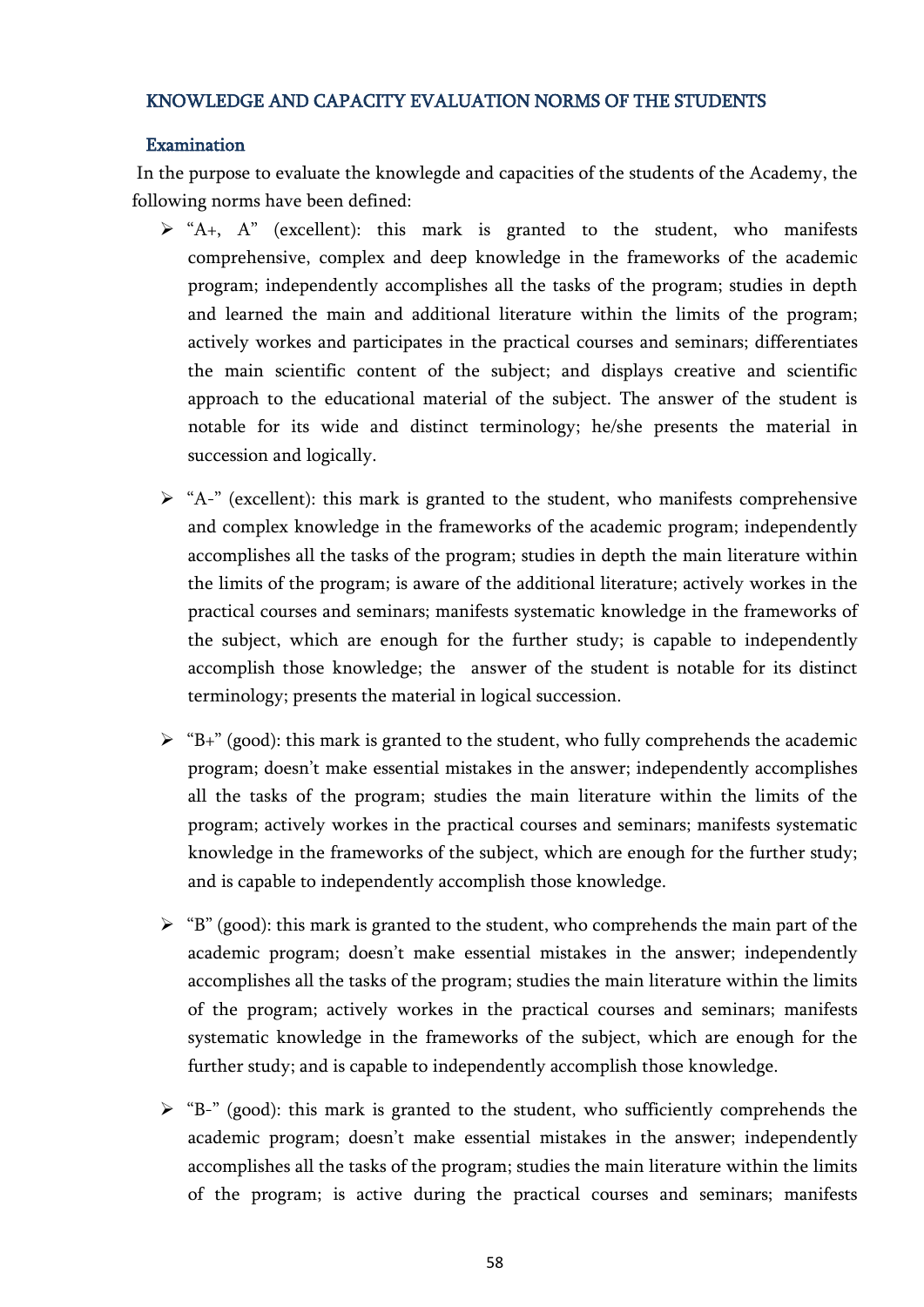systematic knowledge in the frameworks of the subject, which are enough for the further study; and is capable to independently accomplish those knowledge.

- $\triangleright$  "C+" (satisfactory): this mark is granted to the student, who comprehends the main part of the academic program, which is required for the further education and work activity; is not active during the practical courses and seminars; independently accomplishes all the tasks of the program; studies the main literature within the limits of the program, though makes some failurs and mistakes in the answers and the tasks, but comprehends the required knowledge for accomplishing them independently.
- $\triangleright$  "C" (satisfactory): this mark is granted to the student, who comprehends the main part of the academic program, which is required for the further education and work activity; is not active during the practical courses and seminars in particular; independently accomplishes the tasks of the program; studies the main literature within the limits of the program, though makes some failurs and mistakes in the answers and the tasks, but comprehends the required knowledge for accomplishing them with the help of the professor.
- $\triangleright$  "C-" (satisfactory): this mark is granted to the student, who comprehends the main part of the academic program, which is required for the further education and work activity; is not active during the practical courses and seminars in particular; independently accomplishes the tasks of the program; studies the main literature within the limits of the program, though makes essential failurs and mistakes in the answers and the tasks, but comprehends the required knowledge for accomplishing them with the help of the professor.
- $\triangleright$  "D" (unsatisfactory): this mark is granted to the student, who doesn't comprehend the main part of the academic program or is lacking in knowledge, which is required for the further education and work activity; doesn't accomplish the tasks of the program independently; doesn't work during the practical courses and seminars; makes fundamental failurs and mistakes; studies the main literature within the limits of the program, though makes essential failurs and mistakes in the answers and the tasks; and cannot continue the education or turn to the professional activity in the framework of the given course without additional training.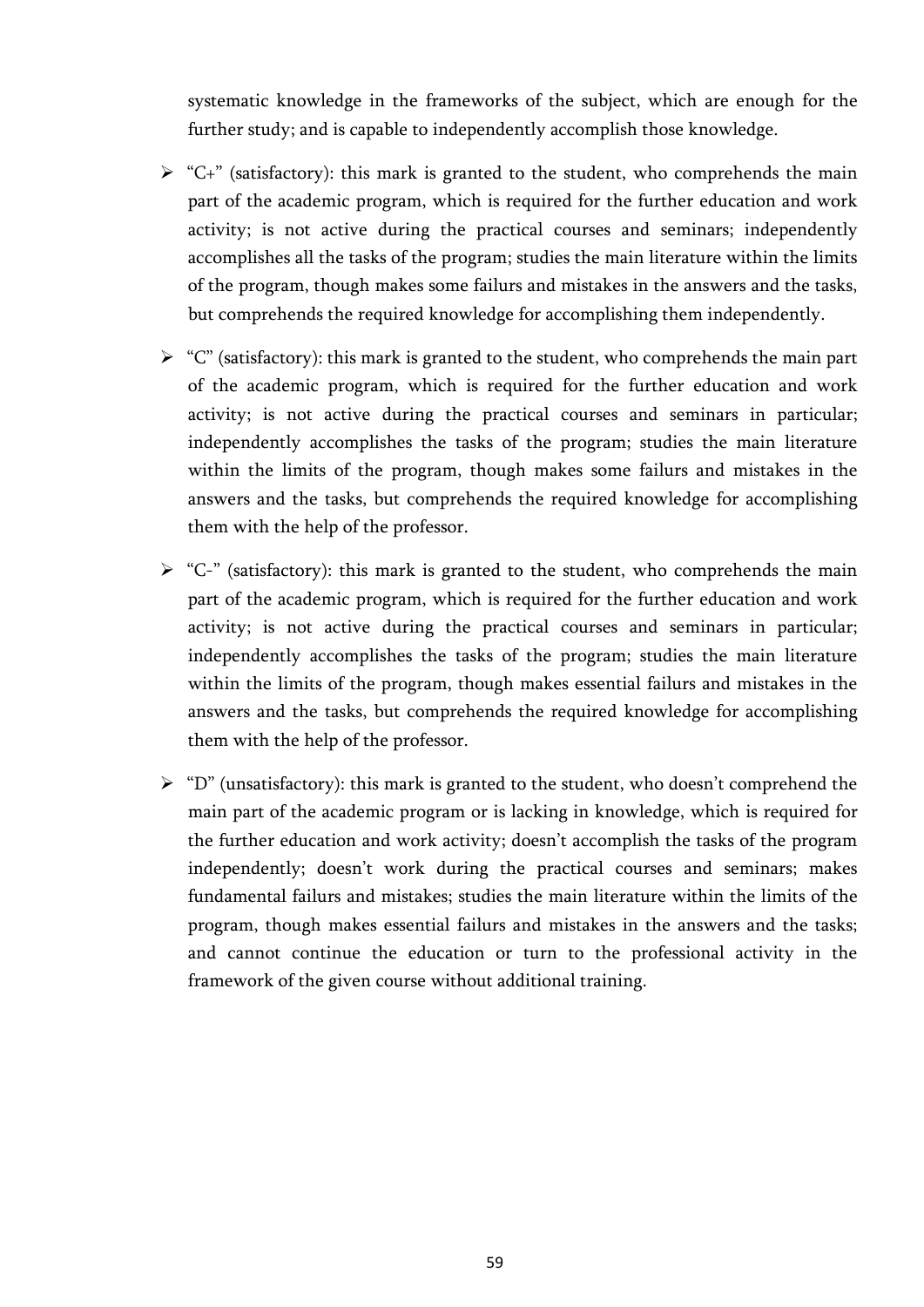| Grade            | Assessment          | The all by      | The all by              | The mark                 | The letter     |
|------------------|---------------------|-----------------|-------------------------|--------------------------|----------------|
|                  | by 100 balls system | 20 balls system | 10 balls system         | by credit system         | expression by  |
|                  |                     |                 |                         |                          | credit system  |
|                  |                     |                 |                         |                          |                |
|                  |                     |                 |                         |                          |                |
| <b>Excellent</b> | 95-100              | 20              | 10                      | 4,0                      | $A+$           |
|                  | 87-94               | 19              | 9                       | 4,0                      | A              |
|                  | 81-86               | 18              | 9                       | 3,7                      | $A-$           |
|                  |                     |                 |                         |                          |                |
| Good             | $75 - 80$           | 17              | ${\bf 8}$               | 3,3                      | $B+$           |
|                  | $71 - 74$           | 16              | 8                       | 3,0                      | B              |
|                  | 67-70               | 15              | 7                       | 3,0                      | $\, {\bf B}$   |
|                  | 61-66               | 14              | 7                       | 2,7                      | $B-$           |
|                  |                     |                 |                         |                          |                |
| Satisfactory     | 58-60               | 13              | 6                       | 2,3                      | $C+$           |
|                  | 55-57               | 12              | 6                       | 2,3                      | $C+$           |
|                  | $51 - 54$           | 11              | 5                       | 2,0                      | $\mathbf C$    |
|                  | 46-50               | 10              | 5                       | 2,0                      | $\overline{C}$ |
|                  | $43 - 45$           | 9               | 4                       | 1,7                      | $C-$           |
|                  | $40 - 42$           | 8               | $\overline{\mathbf{4}}$ | 1,7                      | $C-$           |
|                  |                     |                 |                         |                          |                |
| Unsatisfactory   | <40                 | <8              | $3$                     | 1,0                      | $\mathbf D$    |
| Failed           |                     |                 |                         | $\mathbf{0}$             | $\mathbf F$    |
| Satisfactory     |                     |                 |                         | $\overline{\phantom{a}}$ | S              |
| Unsatisfactory   |                     |                 |                         |                          | $\mathbf U$    |

## Test-examination

- $\triangleright$  "S" (satisfactory): this mark is granted to the student, who fully comprehends the academic program; independently accomplishes all the tasks of the program; studies the main literature within the limits of the program; actively workes in the practical courses and seminars; manifests systematic knowledge in the frameworks of the subject, which are enough for the further study; and is capable to independently accomplish those knowledge; answers the questions of the profesor and doesn't make essential mistakes.
- $\triangleright$  "U" (Unsatisfied): this mark is granted to the student, who doesn't comprehend the main part of the academic program or is lacking in knowledge, which is required for the further education and work activity; doesn't accomplish the tasks of the program independently; doesn't work during the practical courses and seminars; makes fundamental failurs and mistakes; studies the main literature within the limits of the program, though makes essential failurs and mistakes in the answers and the tasks; and cannot continue the education or turn to the professional activity in the framework of the given course without additional training.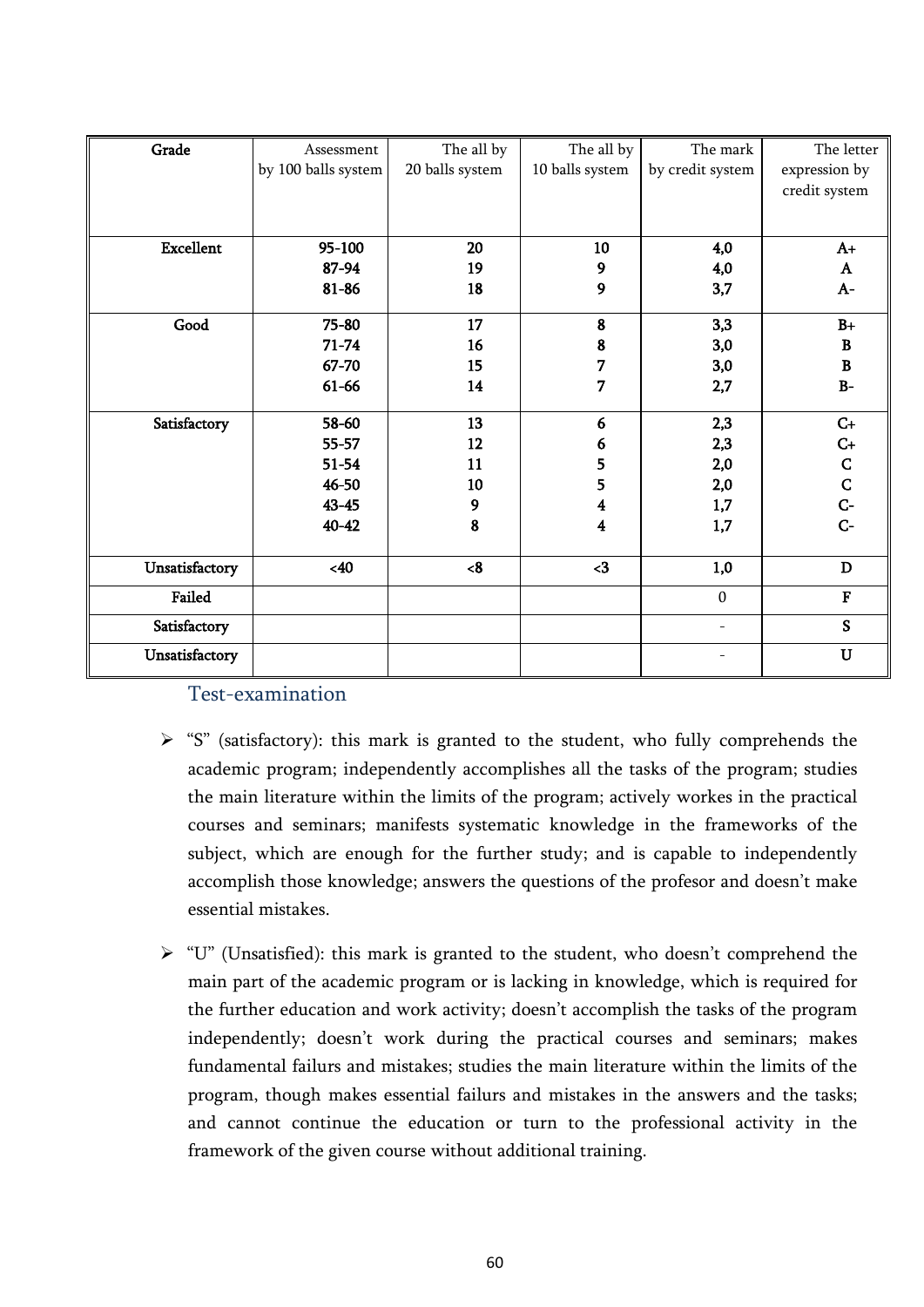$\triangleright$  "F": this mark is granted to the student, who failed to attend the examination or the test-examination.

| Regular<br>examination           | Final examination  | Mark               |  |
|----------------------------------|--------------------|--------------------|--|
| S (satisfactory)                 | S (satisfactory)   | S (satisfactory)   |  |
| S (satisfactory)                 | U (unsatisfactory) | U(unsatisfactory)  |  |
| U(unsatisfactory)                | S (satisfactory)   | S (satisfactory)   |  |
| U (unsatisfactory)<br>F (failed) |                    | U (unsatisfactory) |  |

#### **Application of the test-examinationlist for the internal education**

The repassing order of the educational proccess marked unsatisfactory is introduce by the Academy, according to the decision of the Ministrer of Education and Science 2011 N1242-N of November  $17<sup>th</sup>$ , established" by the order of dismiss and rehabilitation of the students in the High Educational Institutions of the RA" .

#### **General final demands**

The students must fill in minimum 120 credits for getting Master's qualitative degree (scientific seminars, master's thesis and final examination included), and the computed final **medium qualitative assessment (MQA)** of a student must be minimum **2,20**:

## **Academic hours**

| Hours   | <b>Start</b> | End       | <b>Break</b> |
|---------|--------------|-----------|--------------|
| $1 - 2$ | 900          | $10^{20}$ |              |
|         |              |           | 10           |
| $3-4$   | $10^{30}$    | 1150      |              |
|         |              |           | 40           |
| $5 - 6$ | 1230         | 1350      |              |
|         |              |           | 10           |
| $7 - 8$ | $14^{00}$    | 1520      |              |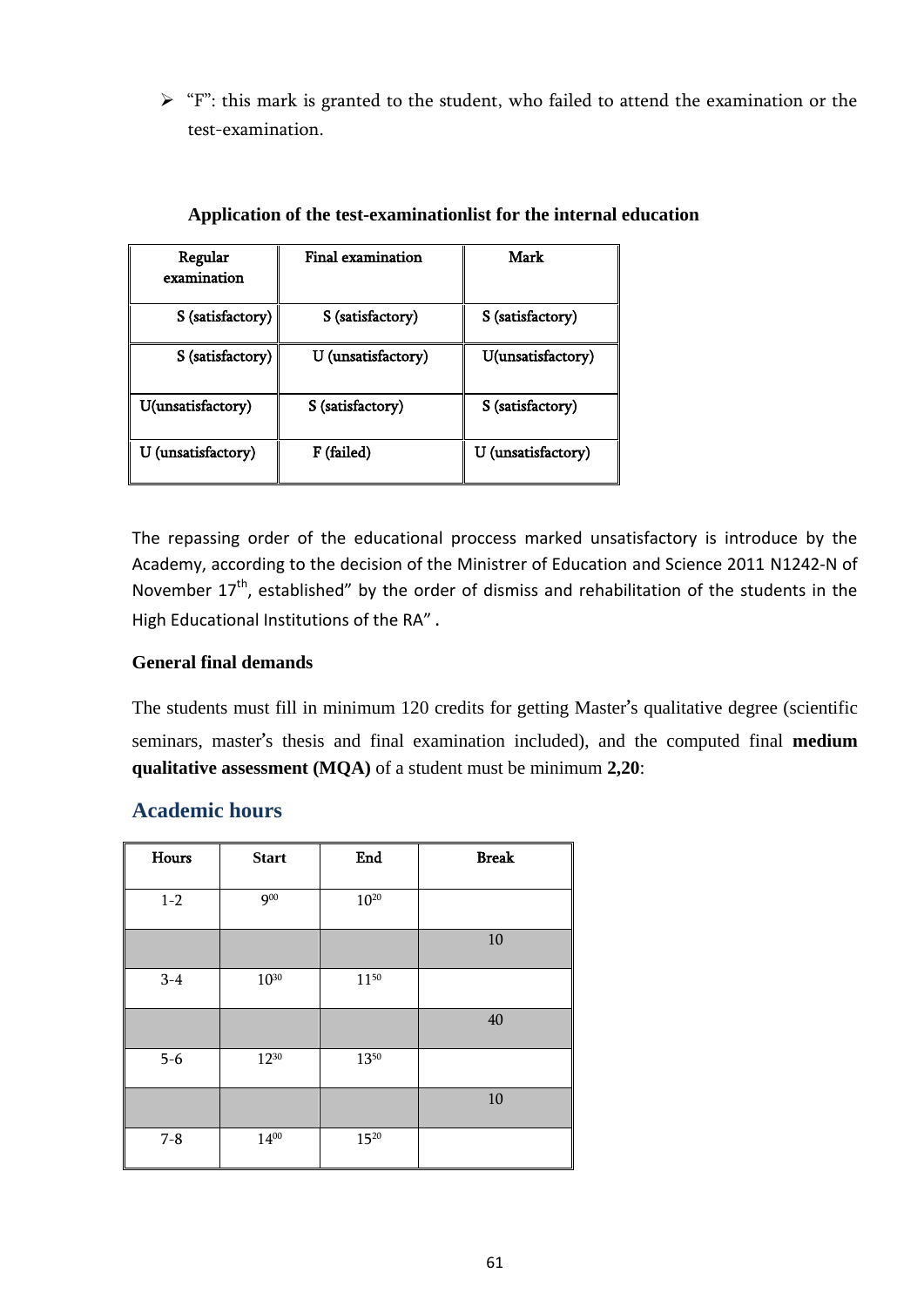#### THE STUDENT COUNCIL OF THE ACADEMY

The role of the Student Council is in defending the students' rights as well as in raising different educational, social, etc. issues. It is a selective representative body which unites the students and ensures student self-governance. The Student Council shows its support to the development and improvement of learing process, participates in the researches and other activities organised by the Academy. The Academy encourages the initiative and social activeness of its students.

The mission of the Student Council is

- To unite the students of PAARA, participate and assist the reforms in educational programmes in the university.
- To contribute to the civic development of the students, forming and maintaining national and university traditions.

The Academy pays special attention to the engagement of students into the administrative processes of the university. The students are represented in the Scientific Board, Rectorate, Credentials Committee, in other words in all the bodies which make important decisions for the university.

#### THE LIBRARY OF THE ACADEMY

The [scientific](http://www.lingvo-online.ru/ru/Search/Translate/GlossaryItemExtraInfo?text=%d0%bd%d0%b0%d1%83%d1%87%d0%bd%d0%be-%d1%82%d0%b5%d1%85%d0%bd%d0%b8%d1%87%d0%b5%d1%81%d0%ba%d0%b8%d0%b9&translation=scientific%20and%20technical&srcLang=ru&destLang=en) and technical library of the Academy is always replenished with modern literature, cooperates with different international companies, with the help of which it enriches. It is a member of Armenian Cooperation of Electronic Libraries which allows us to use such electronic resources as BSCOhost, eLIBRARY, Springer LINQ.

#### THE STUDENTS OF THE ACADEMY

#### **46. The students of the Academy have right to**

- 1. Participate in the development of their educational content, i.e. choosing courses and specialization, maintaining the requirements of state educational standards,
- 2. participate in the activities of management bodies of the Academy in accordance with the law or regulations;
- 3. Use the library, information archives, educational, scientific and other services pf the Academy free of charge, participate in researches, conferences, seminars and symposiums,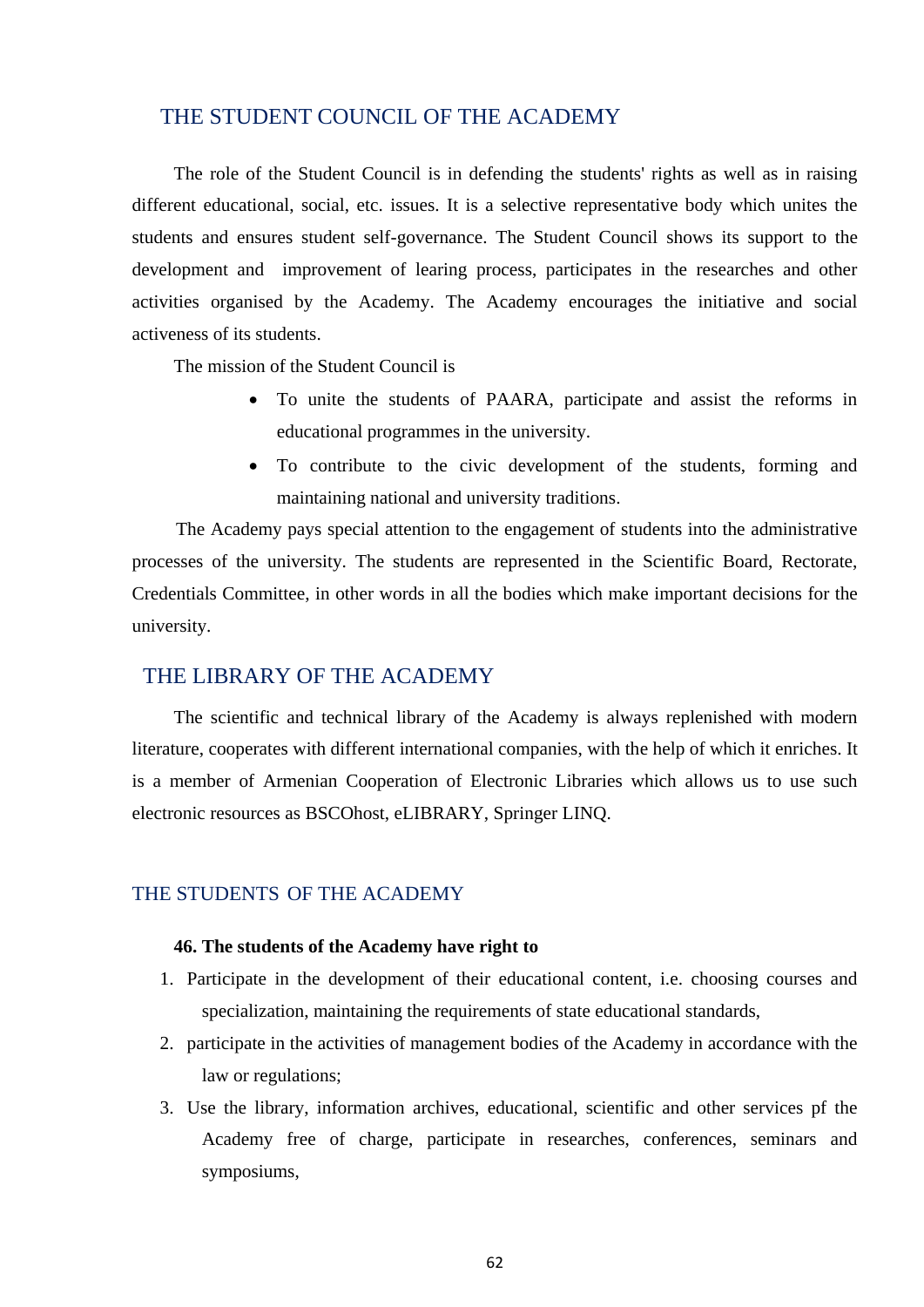- 4. appellate the orders and decisions taken by the administration of the Academy in accordance with the procedure established by the RA legislation,
- 5. get acquainted with the Statute and other normative legal acts of the Academy, sign a contract with it on learning conditions,
- 6. Receive up to a year of academic leave if needed established by the autorized body, except the cases defined by the law,
- 7. Get full or partial reimbursment of the tution fee in accordance with the procedure established by the RA legislation and the Academy,
- 8. Get awarded morally or(and) materially for showing good academic progress and participating in researches in accordance with the procedure established by the RA legislation and the Academy,
- 9. the students of the Academy have other rights too, established by the RA legislation and the Academy.

47. The students fulfilling the educational plans are granted relevant qualifications and are given graduate certificates (diploma) with the corresponding appendix.

48. The graduates of supplementary professional education programmes are given a graduation license established by the Academy.

49. Students may be awarded in the following way:

- 1. expression of gratitude,
- 2. one-time cash award,
- 3. souvenir award,
- 4. punishement canceling.

50. Former students who have interrupted their studies, regardless of the cause, have a right to restore their student rights with the exception of those, interrupted their learning in the first semester of first year.

#### **51. The Students of the Academy are obliged to**

- 1. do all the types of assessments required by the curriculum within the stated period of time,
- 2. have high qualifications necessary knowledge and skills for their future specialty,
- 3. maintain the demands of the Institute statute and internal rules of conduct
- 4. attend all the lectures and group works included in the curriculum,
- 5. treat the technical equipment and property of the Academy with care,
- 6. let us know about any changes in personal data,
- 7. carry their student cards in the Academy, and in case of exclusion, return it.
- 8. not to be late for the lessons, be at the classroom before the beginning of the lesson, not to disturb the not it,
- 9. keep the Building of the Academy clean, not to make noise during breaks and keep silent during lessons,